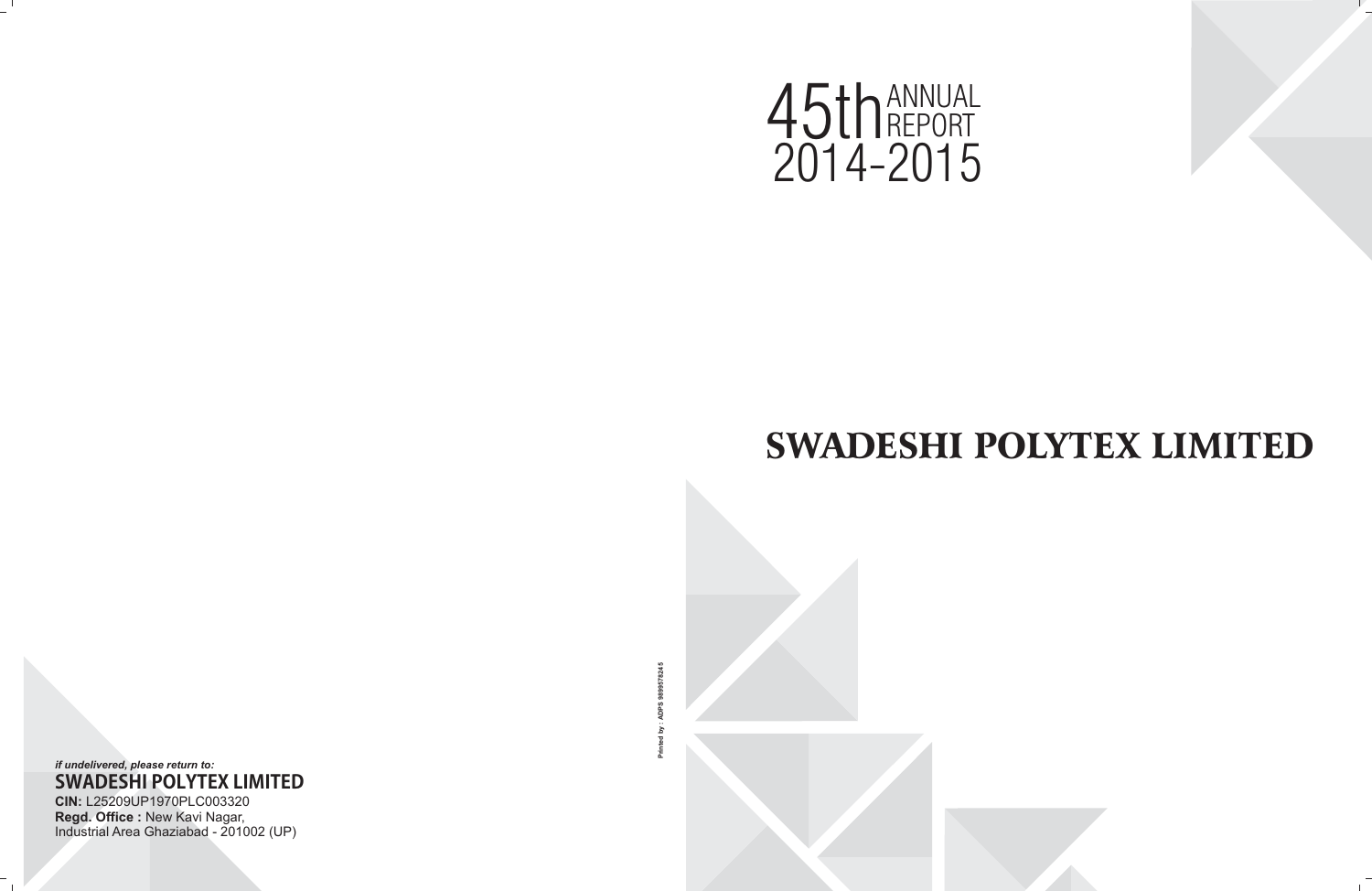## SWADESHI POLYTEX LIMITED

### **BOARD OF DIRECTORS AS ON DATE OF AGM**

| Mr. Gaurav Swarup        |
|--------------------------|
| Mr. Hartaj Sewa Singh    |
| Mr. P. C. Vaish          |
| Mr. Rakesh Kumar Sinha   |
| Mr. Alokendra Banerjee   |
| Mr. B. Mehrotra          |
| Mr. S. B. Singh Khathpal |
| Mr. S. S. Madan          |
| Mr. N. K. Gupta          |
| Mr. Naveen Aggrawal      |
| Mr. Y. J. Dastoor        |
| <b>Ms. Purti Marwaha</b> |

**Chairman Vice Chairman Director Director Director** Director **Director Independent Director Independent Director Independent Director Independent Director Independent Director** 

### **KEY MANAGERIAL PERSONNELS**

**Mr. Bhuwan Chaturvedi Chief Executive Officer Ms. Bhawna Gupta Company Secretary Mr. Promod Pandey** 

**Company Secretary<br>Chief Financial Officer** 

### **REGISTERED OFFICE**

**CIN:** L25209UP1970PLC003320 New Kavi Nagar, Industrial Area Ghaziabad - 201002 (U.P.)

### **REGISTRAR AND SHARE TRANSFER AGENT**

**M/s RCMC Share Registry Private Limited** B-25/1, Okhla Industrial Area, Phase-II, Near Rana Motors, New Delhi - 110 020 Phone : 011-26387320/21/23

| Contents | Page No. |
|----------|----------|
|          |          |
|          |          |
|          |          |
|          |          |
|          |          |
|          |          |
|          |          |
|          |          |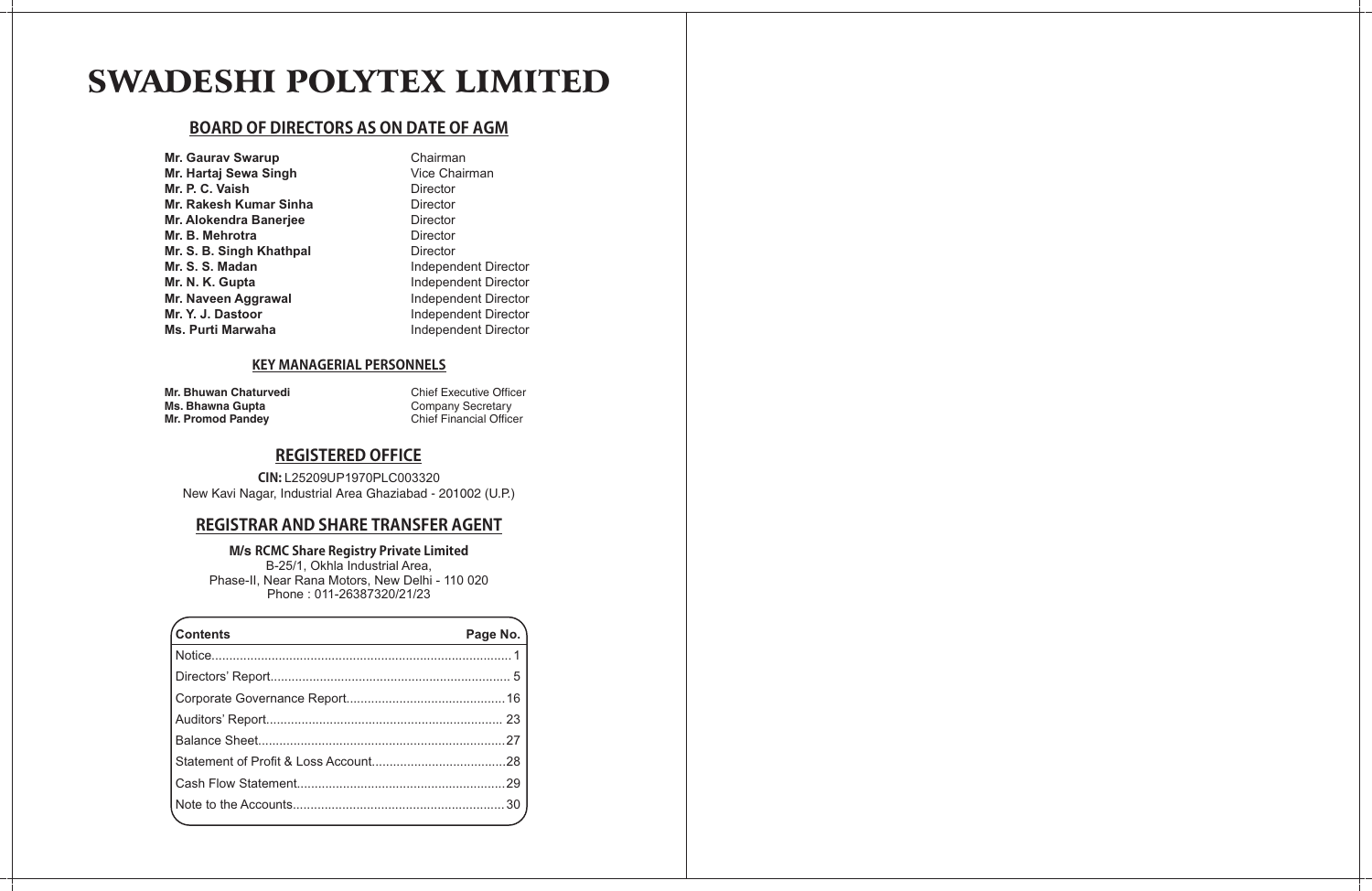#### **NOTICE**

Notice is hereby given that the 45<sup>th</sup> Annual General Meeting of the Members of **Swadeshi Polytex Limited** will be held on Tuesday, 30<sup>th</sup> June, 2015 at 12:00 Noon at the Registered Office of the Company at New Kavi Nagar, Industrial Area, Ghaziabad - 201002 (Uttar Pradesh) to transact the following business:

#### **ORDINARY BUSINESS:**

- 1. To receive, consider and adopt the Audited financial statements of the Company for the financial year ended 31<sup>st</sup> March, 2015, the reports of the Board of Directors and Auditors thereon.
- 2. To appoint a Director in place of Mr. Hartaj Sewa Singh having Director's Identification Number 00173286 who retires by rotation and being eligible, offers himself for re-appointment.
- 3. To appoint a Director in place of Mr. Alokendra Banerjee having Director's Identification Number 02749748 who retires by rotation and being eligible, offers himself for re- appointment.

#### **4. Appointment of Auditors**

To consider and if thought fit to pass with or without modification(s) the following resolution as **Special Resolution**:

"**RESOLVED THAT** pursuant to the provisions of section 139, 142 and Companies (Audit and Auditors) Rules, 2014, (including any statutory modification(s) or re-enactment(s) thereof for the time being in force) M/s SANMARKS & ASSOCIATES, Chartered Accountants (Firm Registration No. 003343N with the Institute of Chartered Accountants of India), who have offered themselves for re appointment and have confirmed their eligibility to be appointed as Auditors, in terms of provisions of section 141 of the Act, and rule 4 of the rules, be and are hereby re-appointed as Statutory Auditors of the company to hold office from the conclusion of this meeting until the conclusion of the next Annual General Meeting of the Company on such remuneration as may be agreed upon by the Audit committee/ Board of Directors in consultation with the Auditors.

#### **SPECIAL BUSINESS:**

5. To appoint Ms. Purti Marwaha (DIN: 07090475) as Director and in this regard to consider and if thought fit, to pass, the following resolution as an **Ordinary Resolution**:

"**RESOLVED THAT** pursuant to the provisions of Section 149,150, 152 and any other applicable provisions of the Companies Act, 2013 (the "Act") and the Companies (Appointment and Qualification of Directors) Rules, 2014 (including any statutory modification (s) or re-enactment thereof for the time being inforce) read with Schedule IV of the Act, Ms. Purti Marwaha (DIN: 07090475) who was appointed as an Additional Director of the Company by the Board of Directors with effect from 12<sup>th</sup> February, 2015 in terms of Section 161 (1) of the Act and whose term of office expires at the date of the 45<sup>th</sup> Annual General Meeting and in respect of whom the Company has received a notice in writing from a member proposing her candidature for the office of Director, be and is hereby appointed as an Independent Director of the Company to hold office for five consecutive years."

> By order of the Board For **Swadeshi Polytex Limited**

Dated : 27<sup>th</sup> May, 2015 **Director** Director Director Director Director

Place : New Delhi **(S.B. Singh) (B. Mehrotra)** (DIN No. 03225016) (DIN No. 03279399)

Sd/- Sd/-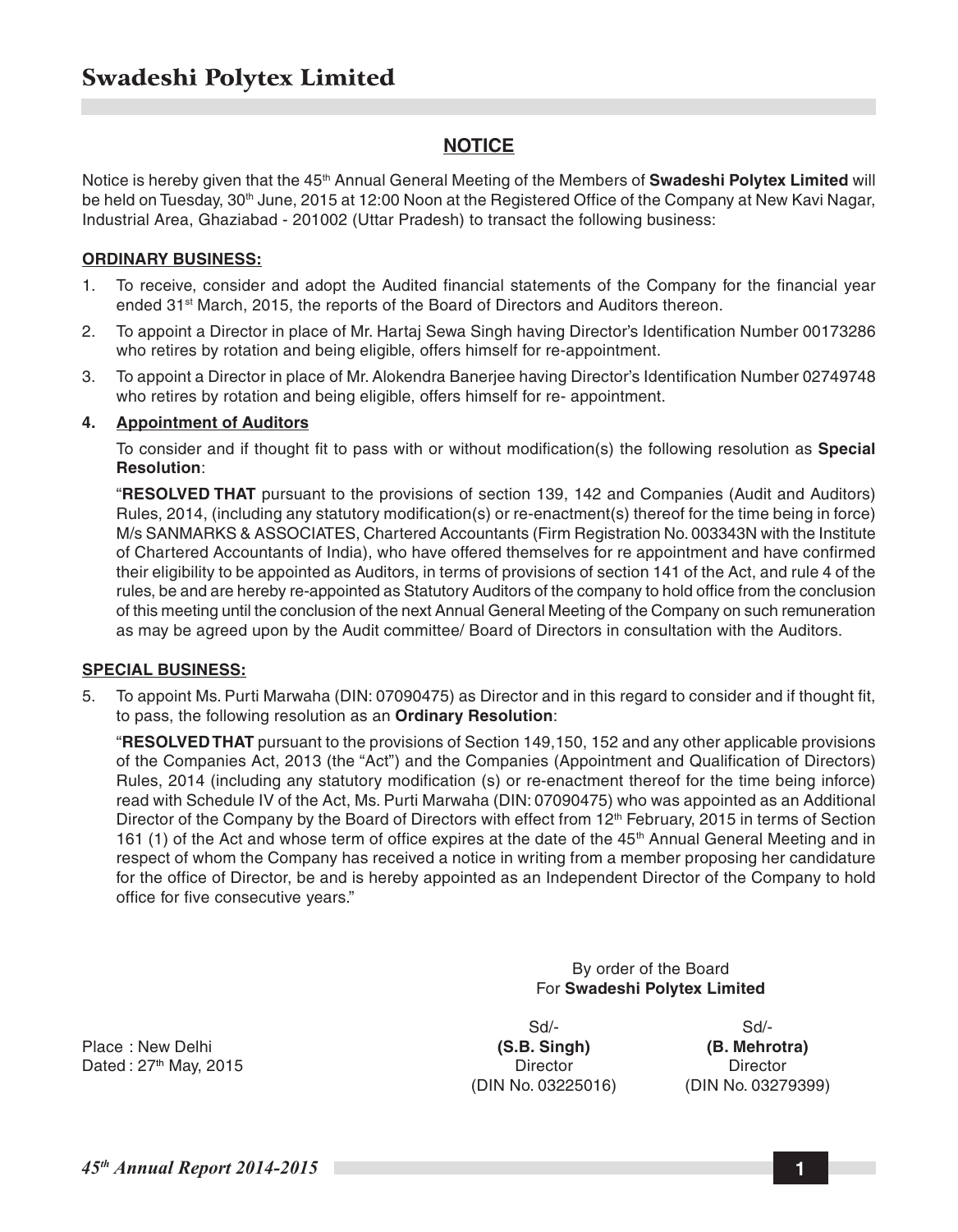#### **NOTES:**

- a) The Explanatory Statement pursuant to section 102 (1) of the Companies Act, 2013 in respect of the Special Business under item no 5 as stated above is annexed hereto.
- b) A member entitled to attend and vote at the Annual General Meeting (AGM) is entitled to appoint a proxy to attend and vote instead of himself/herself and the proxy need not be a member of the Company. The instrument appointing the proxy, in order to be effective, must be deposited at the Company's Registered Office, duly completed and signed, not less than **FORTY-EIGHT HOURS** before the meeting. Proxies submitted on behalf of limited companies, societies, etc., must be supported by appropriate resolutions/ authority, as applicable. A person can act as proxy on behalf of Members not exceeding fifty(50) and holding in the aggregate not more than 10% of the total share capital of the Company. In case a proxy is proposed to be appointed by a Member holding more than 10% of the total share capital of the Company carrying voting rights, then such proxy shall not act as a proxy for any other person or shareholder.
- c) In case of joint holders attending the meeting, the Member whose name appears as the first holder in the order of names as per the Register of Members of the Company will be entitled to vote.
- d) The Register of Members and Transfer Books of the Company will be closed from 25<sup>th</sup> June, 2015 to 30<sup>th</sup> June, 2015, both days inclusive.
- e) Members who hold shares in dematerialized form are requested to bring their Client ID and DP ID numbers for easy identification of attendance at the meeting and number of shares held by them.
- f) Members holding shares in dematerialized form are requested to intimate all changes pertaining to their bank details, National Electronic Clearing Service (NECS), Electronic Clearing Service (ECS), mandates, nominations, power of attorney, change of address, change of name, e-mail address, contact numbers etc., to their Depository Participant (DP). Changes intimated to the DP will then be automatically reflected in the Company's records, which will help the Company and the Company's Registrars and Transfer Agents M/s RCMC Share Registry Private Limited (RCMC), B-25/1, Okhla Industrial Area, Phase-2, Near Rana Motors, New Delhi-110020, to provide efficient and better services. Members holding shares in physical form are requested to intimate such changes to RCMC directly.
- g) Members holding shares in physical form are requested to consider converting their holding to dematerialized form to eliminate all risks associated with physical shares and for ease of portfolio management. Members can contact the Company or RCMC for assistance in this regard.
- h) Members holding shares in physical form in identical order of names in more than one folio are requested to send to the Company or M/s RCMC Share Registry Private Limited, B-25/1, Okhla Industrial Area, Phase-2, Near Rana Motors, New Delhi-110020, the details of such folios together with the share certificates for consolidating their holding in one folio. A consolidated share certificate will be returned to such Members after making requisite changes thereon.
- i) Shareholders desiring any information as regards the Accounts are required to write to the Company at least seven days in advance of the meeting so that the information, to the extent practicable, can be made available at the meeting.
- j) The Notice of the AGM along with the Annual Report 2014-15 and instructions for e-voting , Attendance slip and Proxy form is being sent by electronic mode to those Members whose e-mail addresses are registered with the Company/Depositories, unless any Member has requested for a physical copy of the same. For Members who have not registered their e-mail addresses, physical copies are being sent by the permitted mode. Members may note that the Notice of the AGM and the Annual Report 2014-15 will be available on the Company's website www.splindia.co.in.
- k) Clause 35 B of the Listing Agreement and Section 108 of the Companies Act, 2013 read with Rule 20 of Companies (Management and Administration) Rules, 2014, provides for the mandatory electronic voting facility to all the members of the Company to exercise their right to vote at the general meeting through electronic means. The Company in compliance of the provisions is providing the electronic voting facility to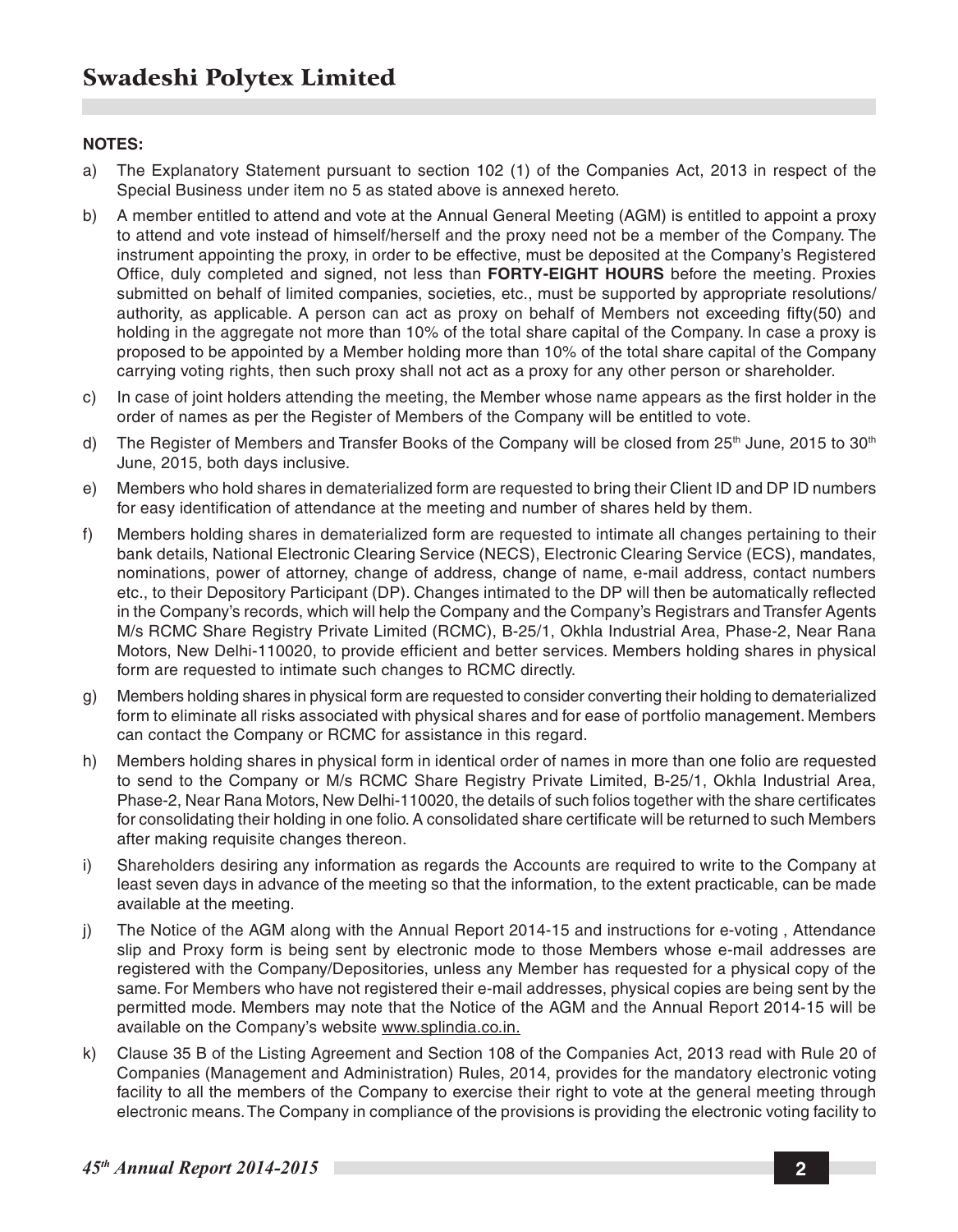all the members at the cut off date for transacting the businesses at the Annual General Meeting by electronic means by following the e-voting process. The Complete details of the instructions for e-voting is enclosed separately to this notice as Annexure 'A'.

#### By order of the Board For **Swadeshi Polytex Limited**

Sd/- Sd/- Place : New Delhi **(S.B. Singh) (B. Mehrotra)** Dated : 27<sup>th</sup> May, 2015 **Director** Director Director Director (DIN No. 03225016) (DIN No. 03279399)

#### **EXPLANATORY STATEMENT PURSUANT TO SECTION 102 OF THE COMPANIES ACT, 2013**

#### **ITEM NO. 5:**

The Board of Directors appointed Ms. Purti Marwaha as an Additional Independent Director of the company under section 161 (1) of the Companies Act, 2013. In terms of Section 161 of the Companies Act, 2013, she holds office up to the date of the 45<sup>th</sup> Annual General Meeting of the Company. The Company has received a notice in writing from Ms. Purti Marwaha pursuant to the provisions of Section 160 of the Companies Act, 2013, signifying intention to propose herself as candidate for the office of Director.

In opinion of the Board, Ms. Purti Marwaha fulfils the conditions specified in the Companies Act, 2013, the Companies (Appointment and Qualification of Directors) Rules, 2014 and clause 49 of the Listing Agreement for her appointment as an independent Director of the Company and is independent of the management and hence recommend her to be appointed for five consecutive years under section 149 of the Companies Act, 2013.

The Board of Directors considers that in view of the background and immense experience of Ms. Purti Marwaha, it would be in the interest of the Company to appoint her as a Director of the Company. The Board recommends the resolution for your approval.

A brief profile of Ms. Purti Marwaha, whose appointment is proposed at Item Number 5 of the accompanying Notice, has been given in the annexure attached.

Except Ms. Purti Marwaha, none of the Directors, Key Managerial Personnel and their relatives is interested or concerned in the resolution.

#### **PROFILE OF DIRECTORS MENTIONED IN ITEM NO. 2 AND 3**

Mr. Hartaj Sewa Singh & Mr. Alokendra Banerjee – Directors retire by rotation and, being eligible, offer for reappointment at the Annual General Meeting. A brief resume of the said Directors are given below:

| <b>Name</b>                                              | Hartaj Sewa Singh | <b>Alokendra Baneriee</b> |  |  |
|----------------------------------------------------------|-------------------|---------------------------|--|--|
| Directors Identification<br>Number (DIN)                 | 00173286          | 02749748                  |  |  |
| Age                                                      | 54 years          | 49 years                  |  |  |
| Qualification                                            | M.B.A.            | M.B.A.                    |  |  |
| Expertise in Specific Area                               | Finance           | Marketing and HR          |  |  |
| Date of first Appointment on<br>the Board of the Company | 26.09.2003        | 13.02.2014                |  |  |
| Shareholding in Swadeshi<br>Polytex Limited              | 250 shares        | Nil                       |  |  |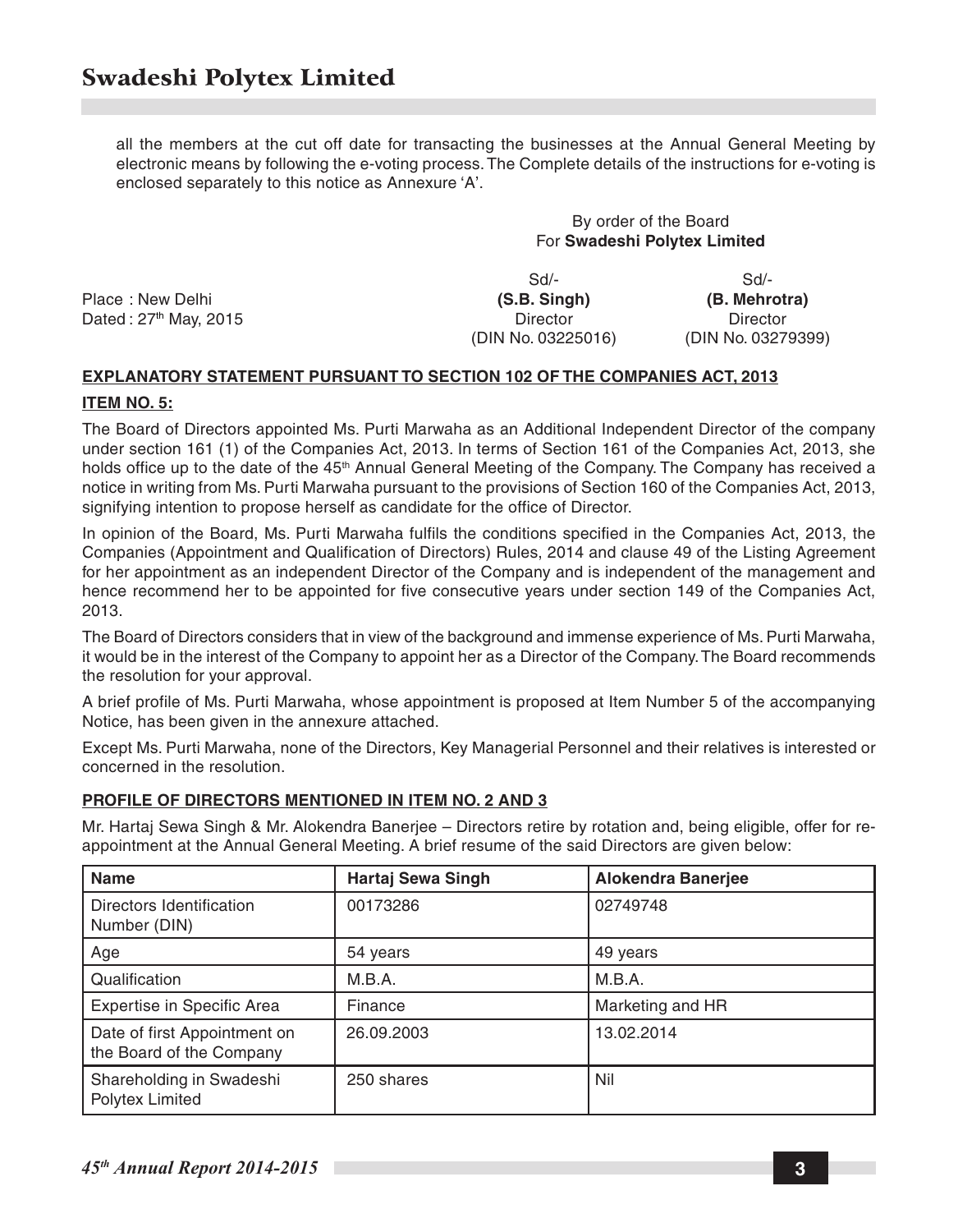| List of Directorship<br>held in other<br>companies                                       | a) M/s Europa Properties Pvt. Ltd.<br>b) M/s Diamond Apartments Pvt. Ltd.                                                                                                                  | a) M/s National Textile Corporation Ltd.<br>b) M/s Aurangabad Textiles and Apparel<br>Parks Ltd.                                                                                                                                                                                                                        |
|------------------------------------------------------------------------------------------|--------------------------------------------------------------------------------------------------------------------------------------------------------------------------------------------|-------------------------------------------------------------------------------------------------------------------------------------------------------------------------------------------------------------------------------------------------------------------------------------------------------------------------|
|                                                                                          | c) M/s Vatika Supplier Pvt. Ltd.                                                                                                                                                           | c) M/s Goldmohur Design and Apparel<br>Park Ltd.                                                                                                                                                                                                                                                                        |
|                                                                                          | d) M/s Sky Corp Minerals Pvt. Ltd.<br>e) M/s Tivoli Properties Private Pvt. Ltd.<br>M/s Spot Light Flooring Pvt. Ltd.<br>f)<br>g) M/s SPN Lefin Pvt. Ltd.                                  | d) M/s Apollo Design Apparel Parks Ltd.<br>e) M/s India United Textile Mill Ltd.<br>f) M/s New City of Bombay Mfg. Mills Ltd.                                                                                                                                                                                           |
|                                                                                          | h) M/s Satabdi Infracon Pvt. Ltd.<br>M/s Magnum Realcon Pvt. Ltd.<br>i)<br>k) M/s Sonata Properties Pvt. Ltd.<br>M/s Topmost Merchandise Pvt. Ltd.<br>I)<br>m) M/s Adya Infracon Pvt. Ltd. |                                                                                                                                                                                                                                                                                                                         |
| Membership/<br>Chairmanships of<br>Audit and stake<br>holders relationship<br>committees | <b>NIL</b>                                                                                                                                                                                 | Membership of Audit committee:<br>a) M/s National Textile Corporation Ltd.<br>b) M/s Aurangabad Textiles and Apparel<br>Parks Ltd.<br>c) M/s Goldmohur Design and Apparel<br>Park Ltd.<br>d) M/s Apollo Design Apparel Parks Ltd.<br>e) M/s India United Textile Mill Ltd.<br>f) M/s New City of Bombay Mfg. Mills Ltd. |

#### **PROFILE OF DIRECTOR MENTIONED IN ITEM NO.5**

A brief resume of Ms. Purti Marwaha is given below:

| <b>Particulars</b>                                                                                                                             | <b>Ms. Purti Marwaha</b>                        |
|------------------------------------------------------------------------------------------------------------------------------------------------|-------------------------------------------------|
| Date of Birth                                                                                                                                  | 25.10.1976                                      |
| Date of Appointment                                                                                                                            | 12.02.2015                                      |
| Qualifications                                                                                                                                 | a) Graduation in Economics<br>b) Masters in Law |
| Expertise in specificfunctional areas                                                                                                          | Law                                             |
| Directorship held in other Public Companies<br>(excluding foreign companies)                                                                   | Nil                                             |
| Memberships/Chairmanships of committees of other<br>companies (includes only AuditCommittee and<br>Shareholders/Investors Grievance Committee) | Nil                                             |
| Number of sharesheld in the Company                                                                                                            | Nil                                             |
| Relationship with other Directors                                                                                                              | None                                            |

#### By order of the Board For **Swadeshi Polytex Limited**

 $Place: New Delhi$ 

Dated : 27<sup>th</sup> May, 2015 Director Director Director Director Director Director Director Director Director Director

Sd/-<br>
(S.B. Singh) (B. Mehrotra) (DIN No. 03279399)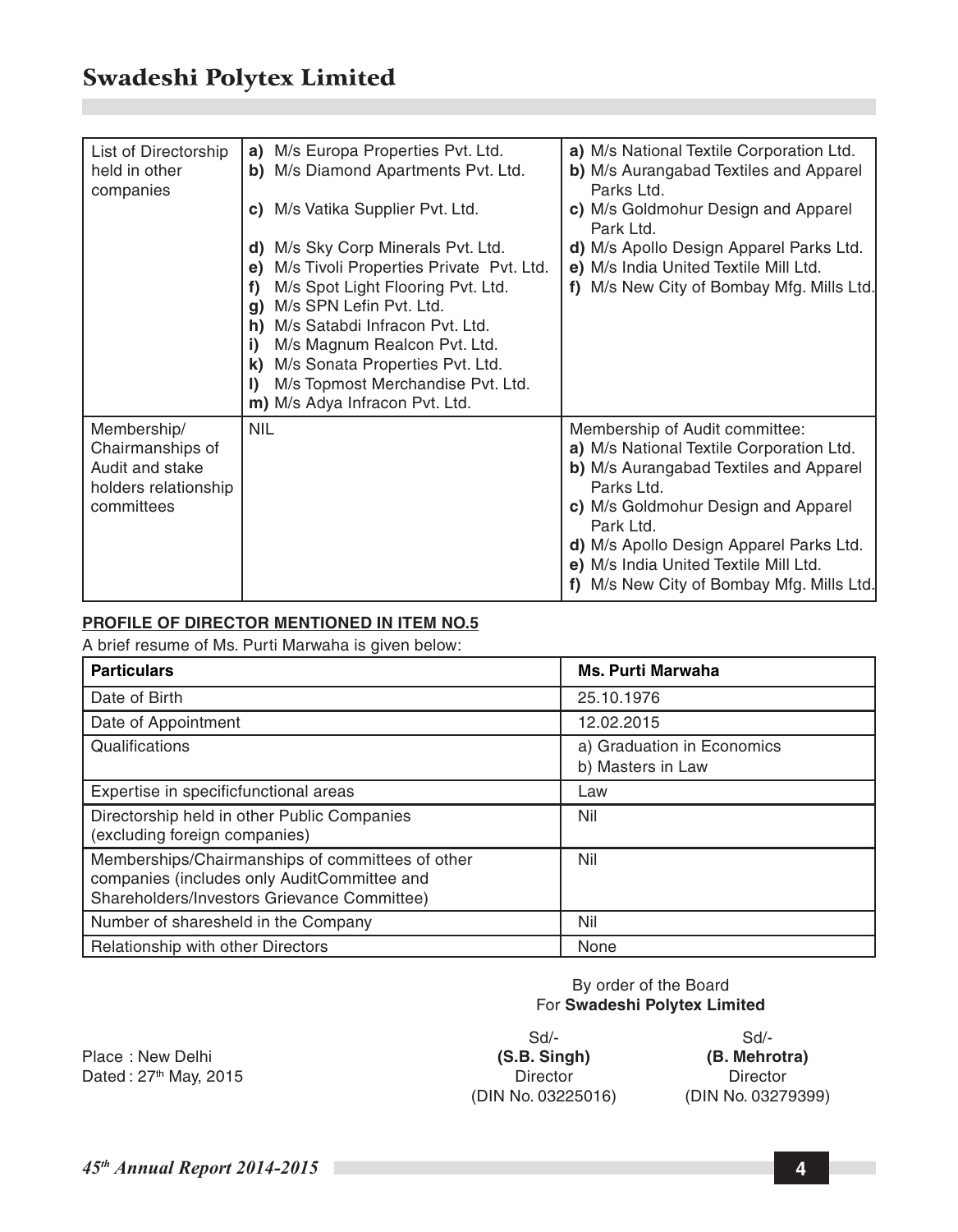#### **DIRECTORS' REPORT TO THE MEMBERS**

Your Directors have pleasure in presenting their 45<sup>th</sup> Annual Report together with the Audited Accounts of the Company for the Year ended March 31, 2015.

#### **HIGHLIGHTS**

There were no production activities during the year, the Company has not made any manufacturing profit during the year.

The Company has entered into the Real Estate sector in the earlier years. The Company has earned revenue of Rs. 727.50 Lacs from selling of lease plot rights of the Company during the year. Your directors are hopeful of achieving better results in the current financial year.

#### **FINANCIAL RESULTS**

| <b>Particulars</b>                                              | <b>Year Ended on</b><br>31.03.2015<br>(in Lakhs) | <b>Year Ended on</b><br>31.03.2014<br>(in Lakhs) |
|-----------------------------------------------------------------|--------------------------------------------------|--------------------------------------------------|
| <b>Total Income</b>                                             | 886.08                                           | 733.71                                           |
| <b>Total Expenditure</b>                                        | 761.68                                           | 584.04                                           |
| Profit /Loss before exceptional items and tax                   | 124.40                                           | 149.67                                           |
| Deferred Tax Assets / current tax/income tax provision          | 22.96                                            | 171.66                                           |
| Profit from continuing operation.                               | 101.44                                           | 321.34                                           |
| Profit after tax                                                | 8.00                                             | 321.34                                           |
| Balance in Profit & Loss Account brought forward from last Year | (6790.65)                                        | (7112.00)                                        |
| Balances Carried forward to Balance Sheet                       | (6782.65)                                        | (6790.65)                                        |

Due to accumulated losses in the company, no amount is being transferred to the General Reserves.

Further, the Company has not recommended any dividend in the financial year 2014-15.

#### **STATE OF COMPANY'S AFFAIRS**

Gross revenues increased to Rs. 886.08 lacs against Rs. 733.71 lacs in the previous year. Profit before taxation was Rs. 124.40 lacs against Rs. 149.67 lacs in the previous year. The net profit of the Company for the year under review was placed at Rs. 8.00 lacs as against Rs. 321.34 lacs in the previous year.

#### **EXTRACT OF ANNUAL RETURN**

The details forming part of the extract of the Annual Return in form MGT-9 is annexed herewith as **"Annexure A".**

#### **NUMBER OF MEETINGS OF THE BOARD**

During the year Four (04) Board Meetings and Five (05) Audit Committee Meetings were convened and held. The intervening gap between the Meetings was within the period prescribed under the Companies Act, 2013.

#### **DIRECTOR'S RESPONSIBILITY STATEMENT**

In terms of Section 134 (5) of the Companies Act, 2013, the directors would like to state that:

- (a) in the preparation of the annual accounts, the applicable accounting standards had been followed along with proper explanation relating to material departures;
- (b) the directors had selected such accounting policies and applied them consistently and made judgments and estimates that are reasonable and prudent so as to give a true and fair view of the state of affairs of the company at the end of the financial year and of the profit and loss of the company for that period;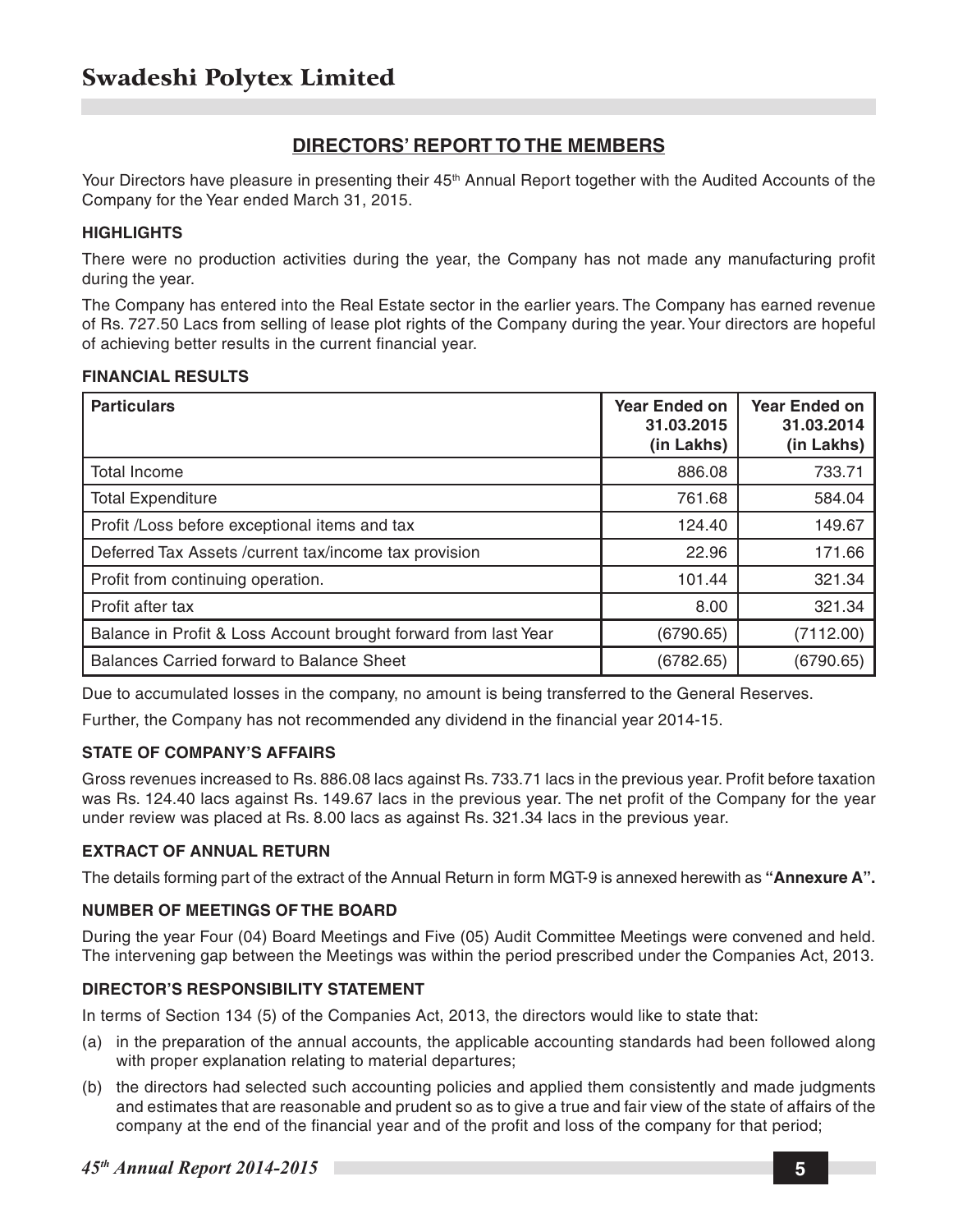- (c) the directors had taken proper and sufficient care for the maintenance of adequate accounting records in accordance with the provisions of this Act for safeguarding the assets of the company and for preventing and detecting fraud and other irregularities;
- (d) the directors had prepared the annual accounts on a going concern basis;
- (e) the directors had laid down internal financial controls to be followed by the company and that such internal financial controls are adequate and were operating effectively.
- (f) the directors had devised proper systems to ensure compliance with the provisions of all applicable laws and that such systems were adequate and operating effectively.

#### **STATEMENT ON DECLARATION GIVEN BY INDEPENDENT DIRECTORS UNDER SECTION 149 (6) OF COMPANIES ACT, 2013**

Mr. Hartaj Sewa Singh & Mr. Alokendra Banerjee, both Directors of the Company, retire by rotation and, being eligible, offer themselves for re appointment. The Directors recommend Mr. Hartaj Sewa Singh & Mr. Alokendra Banerjee for re-appointment.

All independent directors have given declarations that they meet the criteria of independence as laid down under section 149(6) of the Companies Act, 2013 and clause 49 of the Listing Agreement.

Mr. Atul Seksaria, an independent director submitted his resignation to the Board on March 01, 2015 due to his pre-occupation. The same was accepted by the Board through Circular Resolution, which was further noted in the Board Meeting held on 27.05.2015. The Board hereby places on record its sincerest thanks and gratitude for the invaluable contribution made by Mr. Atul Seksaria towards the growth and development of the company during his tenure as a director.

The Board has appointed Ms. Purti Marwaha as an Independent Director of the Company (in place of Mr. Atul Seksaria) with effect from  $12<sup>th</sup>$  February, 2015 to hold office for five consecutive years.

#### **Board Evaluation**

Pursuant to the provisions of the Companies Act, 2013, the Board has carried out an evaluation of its own performance, the directors individually as well as the evaluation of the working of its Audit, Appointment & Remuneration Committees.

#### **COMPANY'S POLICY ON DIRECTORS' APPOINTMENT AND REMUNERATION, IF COMPANY IS COVERED UNDER SECTION 178(1)**

Functions and Terms of Reference of the Nomination and Remuneration Committee of the Company are as per the Companies Act 2013 and the listing agreement. Further, Company's Remuneration policy is market led and takes into account the competitive circumstance of the business so as to attract and retain quality talent and leverage performance significantly.

#### **AUDITOR'S REPORT/ SECRETARIAL AUDIT REPORT:**

#### **a. AUDITORS:**

The Auditors M/s SANMARKS & Associates, Chartered Accountants, retire at the conclusion of the ensuing Annual General Meeting and being eligible offer themselves for re-appointment.

The Auditors' Report read together with relevant notes thereon are self explanatory and hence, do not call for any further comments under Section 134 of the Companies Act, 2013.

#### **b. SECRETARIAL AUDIT:**

Pursuant to provisions of section 204 of the Companies Act, 2013 and Companies (Appointment and Remuneration of Managerial Personnel) Rules, 2014 the company has appointed Mr. Naveen K. Rastogi of M/s. N.K. Rastogi & Associates, a firm of company Secretaries in practice to undertake the Secretarial Audit of the Company. The Secretarial Audit report is annexed herewith as **"Annexure B"**.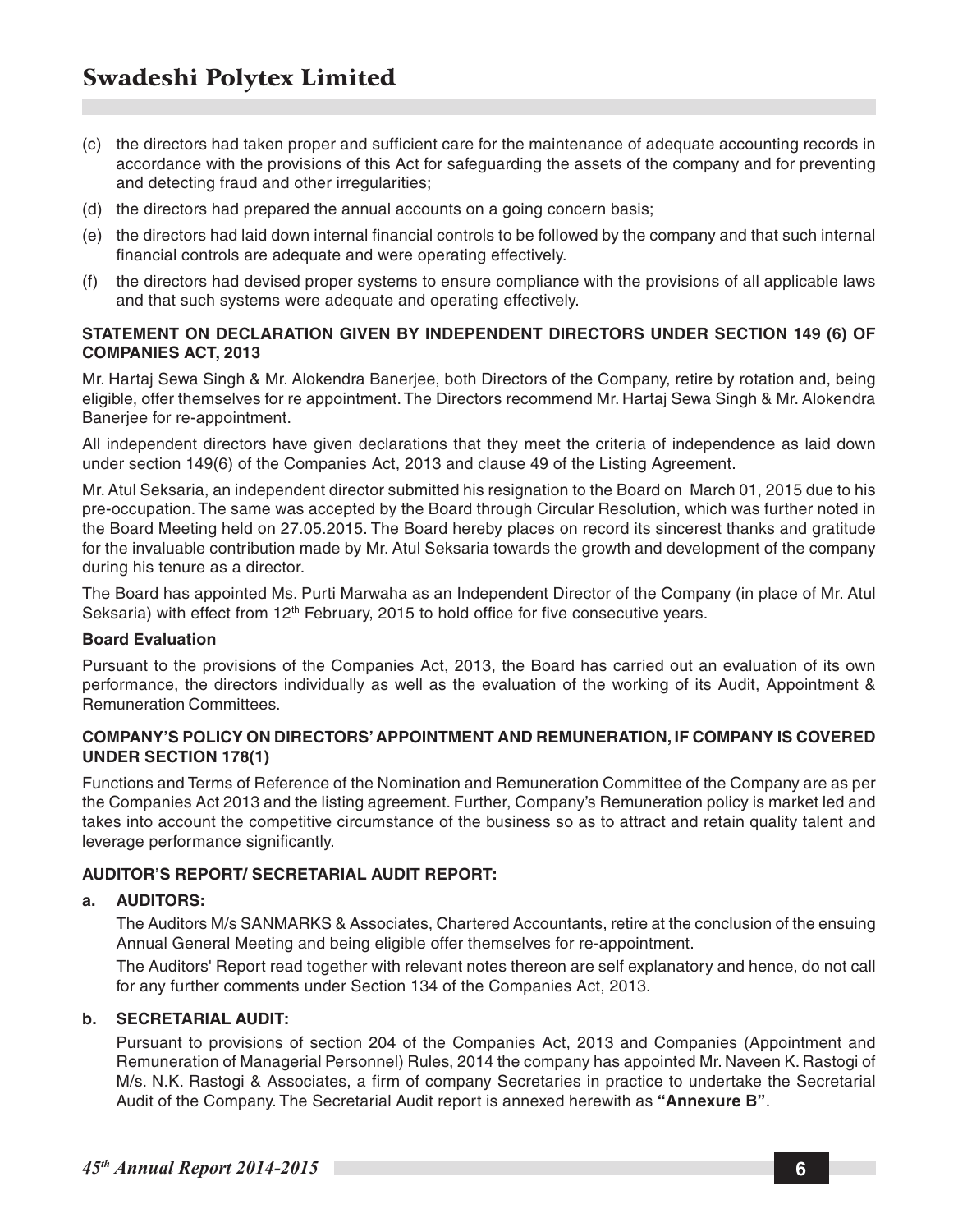#### **PARTICULARS OF LOANS, GUARANTEES OR INVESTMENTS UNDER SECTION 186 OF THE COMPANIES ACT, 2013**

The company has not given any loans or guarantees and has not made any investments covered under the provisions of section 186 of the Companies Act, 2013.

#### **PARTICULARS OF CONTRACTS OR ARRANGEMENTS WITH RELATED PARTIES UNDER SECTION 188 OF THE COMPANIES ACT, 2013**

All related party transactions that were entered into during the financial year were on arm's length basis and were in the ordinary course of the business. There are no materially significant related party transactions made by the company with Promoters, Key Managerial Personnel or other designated persons which may have potential conflict with interest of the company at large.

#### **DEPOSITS**

During the year under review, Your Company has not accepted any deposits in terms of section 73 of the Companies Act, 2013 read with the Companies (Acceptance of Deposit) Rules, 2014, and also no amount was outstanding on account of principal or interest thereon, as on the date of the Balance Sheet.

#### **MATERIAL CHANGES AND COMMITMENTS, IF ANY**

There are no material changes and commitments noticed by the Board between the end of the financial year of the company, i.e., 31.03.2015 and the date of the report.

#### **CONSERVATION OF ENERGY, TECHNOLOGY ABSORPTION & FOREIGN EXCHANGE EARNINGS AND OUT-GO:**

In the absence of any manufacturing activities during the year under review, no steps were required to be taken for conservation of energy and technology absorption.

Further, there were no foreign exchange earnings and outgo during the year under review.

#### **BUSINESS RISK MANAGEMENT:**

Pursuant to section 134 (3) (n) of the Companies Act, 2013, the Company regularly maintains a proper check in normal course of its business regarding Risk Management.

At present the Company has not identified any element of risk which may threaten the existence of the company.

#### **CORPORATE SOCIAL RESPONSIBILITY INITIATIVES**

As per Section 135 of Companies Act, 2013, the Company does not fulfil the criteria of net worth or turnover for Corporate Social Responsibility, hence the same is not applicable to the Company.

#### **SUBSIDIARY COMPANIES:**

The Company does not have any subsidiary.

#### **VIGIL MECHANISM / WHISTLE BLOWER POLICY:**

The Company has approved vigil Mechanism in its Board Meeting to deal with instance of fraud and mismanagement, if any.

#### **CORPORATE GOVERNANCE REPORT**

As per Circular No. CIR/CFD/POLICY CELL/7/2014 dated September 15, 2014 in continuation to circular No. CIR/CFD/POLICY CELL/2/2014 dated April 17, 2014; the SEBI has exempted the applicability of clause 49 of the Listing Agreement to the Companies having paid up equity share capital not exceeding Rs. 10 Crores and Net Worth not exceeding Rs. 25 Crores, as on the last day of the previous financial year.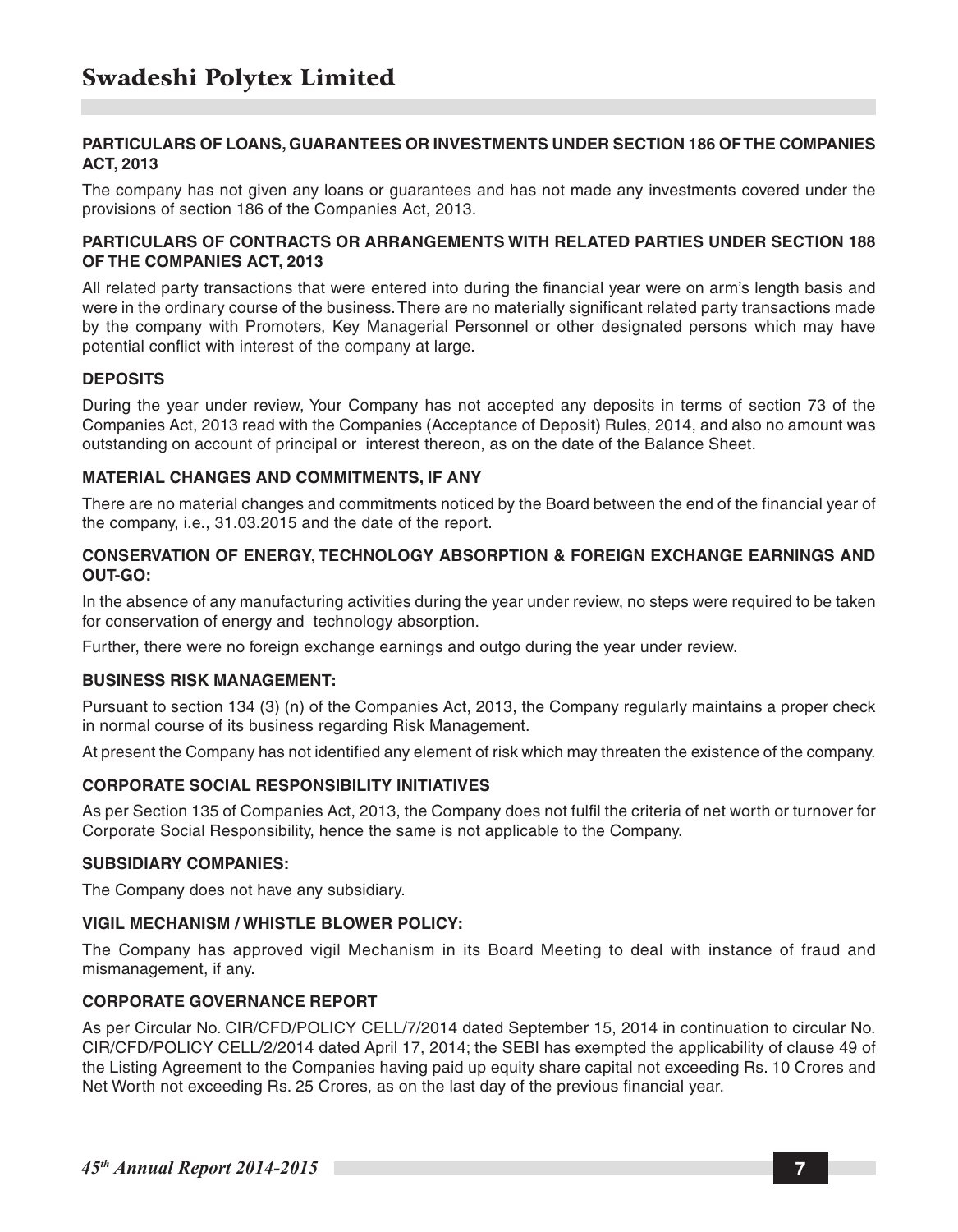Hence, Clause 49 is not applicable to the Company since the Paid up capital of Company as on the last day of the previous financial year is Rupees 3.90 Crores and the net worth does not exceed Rupees 25 Crores. However, the company has still presented a Corporate Governance Report as a matter of better Corporate Governance Practice, which have been highlighted in the Boards' Report also.

#### **INTERNAL CONTROL SYSTEMS AND THEIR ADEQUACY**

The Company has an Internal Control System, commensurate with the size, scale and complexity of its operations. The scope and authority of the Internal Audit function is defined in the Internal Audit Manual. To maintain its objectivity and independence, the Internal Audit function reports to the Chairman of the Audit Committee of the Board .

The management monitors and evaluates the efficacy and adequacy of internal control system in the Company, its compliance with operating systems, accounting procedures and policies. Based on the report of internal audit function, process owners undertake corrective action in their respective areas and thereby strengthen the controls.

#### **CODE OF CONDUCT**

The Board of Directors has approved a Code of Conduct which is applicable to the Members of the Board and all employees in the course of day to day business operations of the company. The Company believes in "Zero Tolerance" against bribery, corruption and unethical dealings / behaviours of any form and the Board has laid down the directives to counter such acts.

The Code lays down the standard procedure of business conduct which is expected to be followed by the Directors and the designated employees in their business dealings and in particular on matters relating to integrity in the work place, in business practices and in dealing with stakeholders.

All the Board Members and the Senior Management personnel have confirmed compliance with the Code.

#### **PARTICULARS OF EMPLOYEES**

There was no employee in the Company and also drawing salary more than Rupees 60 lacs in the Company and as such no details are required to be given.

#### **ACKNOWLEDGEMENT**

Your Company and its Directors wish to extend their sincerest thanks to the Members of the Company, Bankers, State Government, Local Bodies, Customers, Suppliers, Executives, Staff and workers at all levels for their continuous co-operation and assistance.

> For and on behalf of the Board For **Swadeshi Polytex Limited**

Place : New Delhi **(S.B. Singh) (B. Mehrotra)** Dated : 27<sup>th</sup> May, 2015 **Director** Director **Director** Director

(DIN No. 03225016) (DIN No. 03279399)

Sd/- Sd/-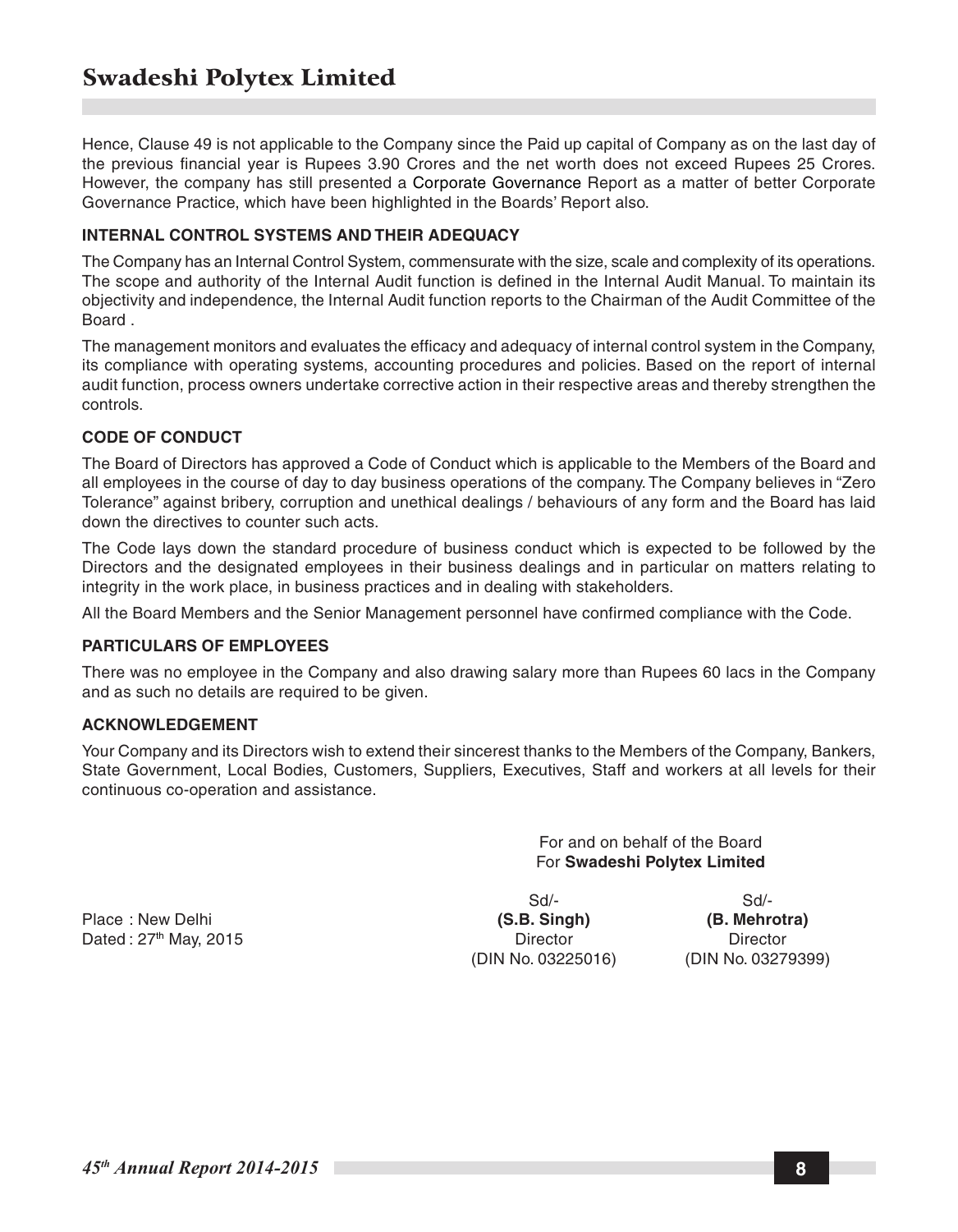#### **Annexure A to Boards Report Form No. MGT-9**

#### **EXTRACT OF ANNUAL RETURN as on the financial year ended on 31st March, 2015**

[Pursuant to section 92(3) of the Companies Act, 2013 and rule 12(1) of the Companies (Management and Administration) Rules, 2014]

#### **I. REGISTRATION AND OTHER DETAILS:**

- i) **CIN:** L25209UP1970PLC003320
- ii) **Registration Date:** 21.03.1970
- iii) **Name of the Company:** SWADESHI POLYTEX LIMITED
- iv) **Category / Sub-Category of the Company:** COMPANY LIMITED BY SHARES
- v) **Address of the Registered office and contact details:** NEW KAVI NAGAR, INDUSTRIAL AREA, GHAZIABAD-201002, U.P. E-mail: ceo@splindia.co.in
- vi) Whether listed company: YES
- vii) Name, Address and Contact details of Registrar and Transfer Agent: RCMC SHARE REGISTRY PRIVATE LIMITED, B-25/1, OKHLA INDUSTRIAL AREA, PHASE-2, NEAR RANA MOTORS, NEW DELHI-110020 Ph.:011-26387320

#### **II. PRINCIPAL BUSINESS ACTIVITIES OF THE COMPANY**

All the business activities contributing 10 % or more of the total turnover of the company shall be stated:-

| ! SI. | Name and Description of       | NIC Code of the        | % to total turnover |  |  |  |
|-------|-------------------------------|------------------------|---------------------|--|--|--|
| ' No. | main products / services      | <b>Product/service</b> | of the company      |  |  |  |
|       | <b>Real Estate activities</b> | 7010                   | 100%                |  |  |  |

#### **III. PARTICULARS OF HOLDING, SUBSIDIARY AND ASSOCIATE COMPANIES:**

| SI.<br>No. | <b>NAME AND ADDRESS</b><br><b>OF THE COMPANY</b> | <b>CIN</b> | <b>HOLDING/</b><br><b>SUBSIDIARY/</b><br><b>ASSOCIATE</b> | $%$ of shares<br>held | Applicable<br><b>Section</b> |  |  |  |  |
|------------|--------------------------------------------------|------------|-----------------------------------------------------------|-----------------------|------------------------------|--|--|--|--|
|            |                                                  |            |                                                           |                       |                              |  |  |  |  |

#### **IV. SHAREHOLDING PATTERN (Equity Share Capital Breakup as percentage of Total Equity)**

#### **i) Category-wise Share Holding**

| Category of<br><b>Shareholders</b>              | No. of Shares held at the<br>beginning of the year |          |       |               |       | No. of Shares held at<br>the end of the year |          |      |                 |               | %Change<br>during the<br>year |
|-------------------------------------------------|----------------------------------------------------|----------|-------|---------------|-------|----------------------------------------------|----------|------|-----------------|---------------|-------------------------------|
|                                                 | Demat                                              | Physical | Total | $%$ of        | Demat |                                              | Physical |      | Total<br>$%$ of |               |                               |
|                                                 |                                                    |          |       | Total         |       |                                              |          |      |                 | Total         |                               |
|                                                 |                                                    |          |       | <b>Shares</b> |       |                                              |          |      |                 | <b>Shares</b> |                               |
| (A) Shareholding Of Promoter And Promoter Group |                                                    |          |       |               |       |                                              |          |      |                 |               |                               |
| $(1)$ Indian                                    |                                                    |          |       |               |       |                                              |          |      |                 |               |                               |
| Individual/HUF                                  | Nil                                                | 5250     | 5250  | 0.13          | Nil   |                                              | 5250     | 5250 |                 | 0.13          | Nil                           |
| Central Govt.                                   | Nil                                                | Nil      | Nil   | Nil           | Nil   |                                              | Nil      | Nil  |                 | Nil           | Nil                           |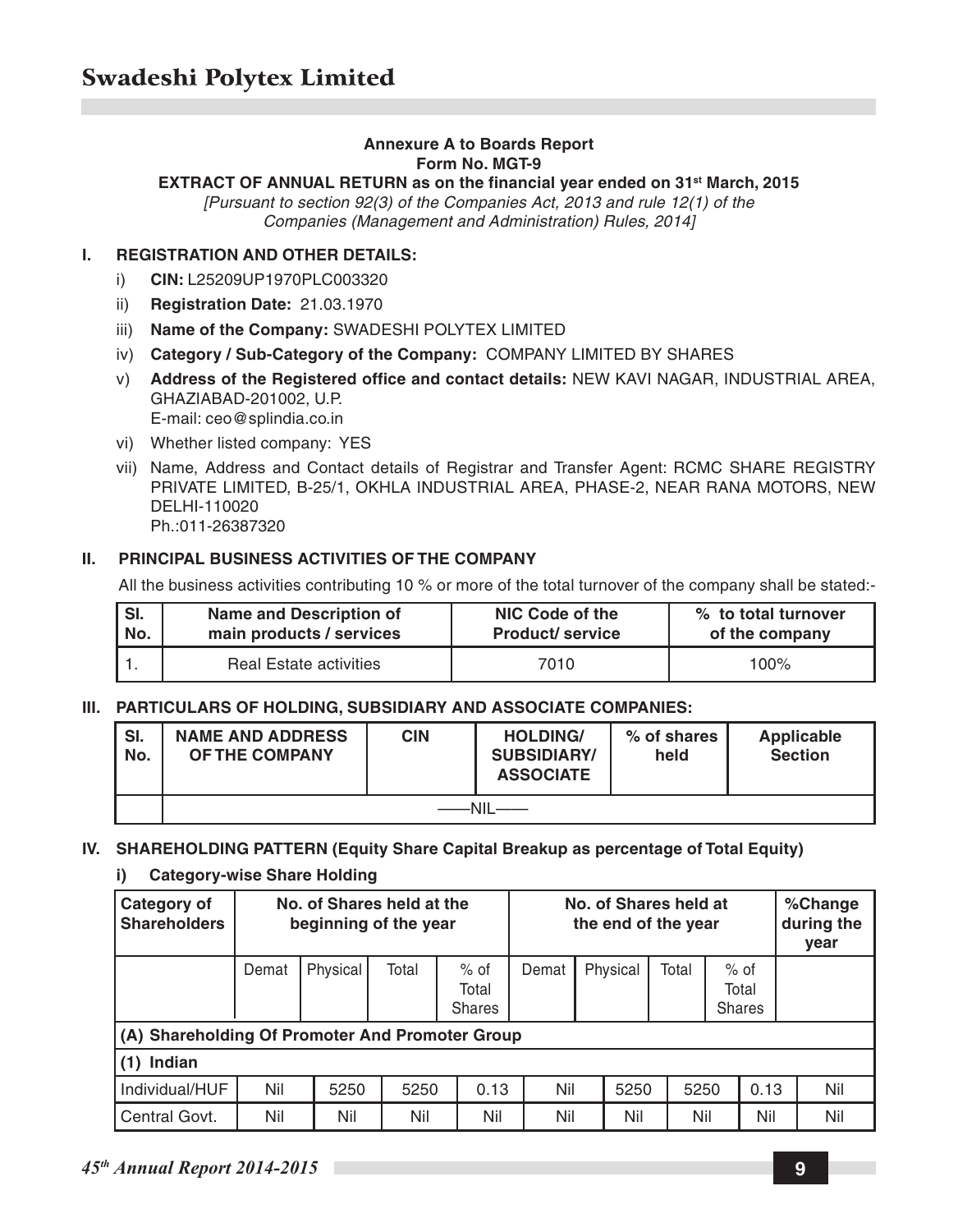| State Govt. (s)                                         | Nil        | Nil        | Nil        | Nil        | Nil     | Nil    | Nil        | Nil   | Nil    |  |  |
|---------------------------------------------------------|------------|------------|------------|------------|---------|--------|------------|-------|--------|--|--|
| Bodies Corp.                                            | 1022679    | 1311000    | 2333679    | 59.84      | 2384179 | 500    | 2384679    | 61.15 | 1.31   |  |  |
| Banks / FI                                              | Nil        | Nil        | Nil        | Nil        | Nil     | Nil    | Nil        | Nil   | Nil    |  |  |
| Any Other                                               | Nil        | Nil        | Nil        | Nil        | Nil     | Nil    | Nil        | Nil   | Nil    |  |  |
| Sub-total A(1)                                          | 1022679    | 1316250    | 2338929    | 59.97      | 2384179 | 5750   | 2389929    | 61.28 | 1.31   |  |  |
| (2) Foreign                                             |            |            |            |            |         |        |            |       |        |  |  |
| NRIs-Individuals                                        | Nil        | Nil        | Nil        | Nil        | Nil     | Nil    | Nil        | Nil   | Nil    |  |  |
| Other-Individuals                                       | Nil        | Nil        | Nil        | Nil        | Nil     | Nil    | Nil        | Nil   | Nil    |  |  |
| Bodies Corp.                                            | Nil        | Nil        | Nil        | Nil        | Nil     | Nil    | Nil        | Nil   | Nil    |  |  |
| Banks / FI                                              | Nil        | Nil        | Nil        | Nil        | Nil     | Nil    | Nil        | Nil   | Nil    |  |  |
| Any Other                                               | Nil        | Nil        | Nil        | Nil        | Nil     | Nil    | Nil        | Nil   | Nil    |  |  |
| Sub-total A(2)                                          | <b>Nil</b> | <b>Nil</b> | <b>Nil</b> | <b>Nil</b> | Nil     | Nil    | <b>Nil</b> | Nil   | Nil    |  |  |
| Total shareholding 1022679<br>(A) [A(1)+A(2)]           |            | 1316250    | 2338929    | 59.97      | 2384179 | 5750   | 2389929    | 61.28 | 1.31   |  |  |
| (B) Public Shareholding                                 |            |            |            |            |         |        |            |       |        |  |  |
| (1) Institutions                                        |            |            |            |            |         |        |            |       |        |  |  |
| Mutual Funds/UTI                                        | Nil        | Nil        | Nil        | Nil        | Nil     | Nil    | Nil        | Nil   | Nil    |  |  |
| Financial<br>Institutions/Banks                         | Nil        | 2125       | 2125       | 0.05       | Nil     | 2125   | 2125       | 0.05  | Nil    |  |  |
| Central Govt./<br>State Govt.                           | Nil        | 250        | 250        | 0.01       | Nil     | 250    | 250        | 0.01  | Nil    |  |  |
| <b>Venture Capital</b><br>fund                          | Nil        | Nil        | Nil        | Nil        | Nil     | Nil    | Nil        | Nil   | Nil    |  |  |
| Insurance<br>Companies                                  | 525        | 425        | 950        | 0.02       | 825     | 425    | 1250       | 0.03  | 0.01   |  |  |
| Flls                                                    | Nil        | Nil        | Nil        | Nil        | Nil     | Nil    | Nil        | Nil   | Nil    |  |  |
| Foreign Venture<br>Capital Investors                    | Nil        | Nil        | Nil        | Nil        | Nil     | Nil    | Nil        | Nil   | Nil    |  |  |
| Qualified<br>Foreign Investor                           | Nil        | Nil        | Nil        | Nil        | Nil     | Nil    | Nil        | Nil   | Nil    |  |  |
| Others (specify)<br>Foreign<br>Financial<br>Institution | Nil        | Nil        | Nil        | Nil        | Nil     | Nil    | Nil        | Nil   | Nil    |  |  |
| Sub-total B(1)                                          | 525        | 2800       | 3325       | 0.08       | 825     | 2800   | 3625       | 0.09  | 0.01   |  |  |
| (2) Non- Institutions                                   |            |            |            |            |         |        |            |       |        |  |  |
| Bodies Corp.                                            | 97019      | 587047     | 684066     | 17.55      | 92500   | 504547 | 597047     | 15.31 | (2.24) |  |  |
| Individuals-Hold<br>up to 1 lakh<br>(Nom Value)         | 24314      | 793545     | 817859     | 20.97      | 49570   | 767255 | 816825     | 20.95 | (0.02) |  |  |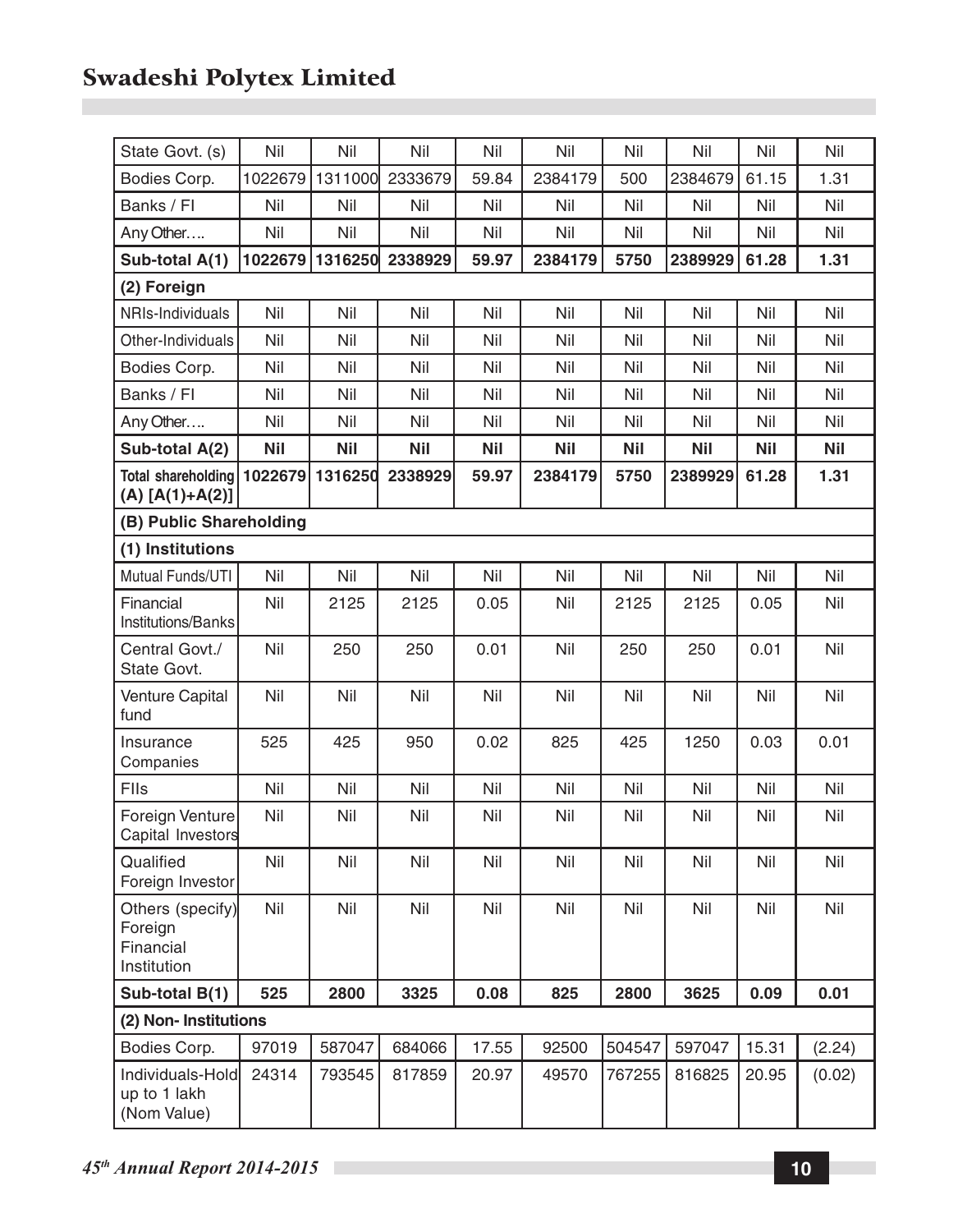|              | Individuals-Hold<br>above 1 lakh<br>(Nom Value)                                      | Nil    | Nil             | Nil     |      | Nil                              |               | 87864  | Nil                         | 87864                                      | 2.25  | 2.25                          |
|--------------|--------------------------------------------------------------------------------------|--------|-----------------|---------|------|----------------------------------|---------------|--------|-----------------------------|--------------------------------------------|-------|-------------------------------|
|              | Others (specify)<br>a) Clearing<br><b>Members</b>                                    | 51111  | Nil             | 51111   |      | 1.31                             |               | Nil    | Nil                         | Nil                                        | Nil   | (1.31)                        |
| b) Non-      | Residents                                                                            | Nil    | 4710            | 4710    |      | 0.12                             |               | Nil    | 4710                        | 4710                                       | 0.12  | Nil                           |
|              | c) Foreign<br>Company                                                                | Nil    | Nil             | Nil     |      | Nil                              |               | Nil    | Nil                         | Nil                                        | Nil   | Nil                           |
|              | d) Trusts                                                                            | Nil    | Nil             | Nil     |      | Nil                              |               | Nil    | Nil                         | Nil                                        | Nil   | Nil                           |
|              | Sub-total B(2)                                                                       | 172444 | 1385302         | 1557746 |      | 39.95                            |               | 229934 |                             | 12765121506446                             | 38.63 | (1.32)                        |
| Total        | shareholding<br>$(B)$ [B(1)+B(2)]                                                    | 172969 | 1388102         | 1561071 |      | 40.03                            |               | 230759 |                             | 1279312 1510071                            | 38.72 | (1.31)                        |
|              | (C) Shares held by Custodians and against which Depository Receipts have been issued |        |                 |         |      |                                  |               |        |                             |                                            |       |                               |
|              | Shares held by<br>Custodians                                                         | Nil    | Nil             | Nil     |      | Nil                              |               | Nil    | Nil                         | Nil                                        | Nil   | Nil                           |
| Total<br>(C) | shareholding                                                                         | Nil    | Nil             | Nil     |      | Nil                              |               | Nil    | Nil                         | Nil                                        | Nil   | <b>Nil</b>                    |
|              | <b>GRAND TOTAL</b><br>$(A+B+C)$                                                      |        | 1195648 2704352 | 3900000 |      | 100                              |               |        |                             | 2614938 1285062 3900000                    | 100   | <b>Nil</b>                    |
| (ii)         | <b>Shareholding of Promoters:</b>                                                    |        |                 |         |      |                                  |               |        |                             |                                            |       |                               |
| SI.<br>No.   | Name of the<br>Shareholder                                                           |        |                 |         |      | Shareholding<br>at the beginning | of year       |        | <b>Additions.</b><br>if anv | Shareholding<br>the end of the<br>the year |       | at % of total<br>shareholding |
| 1.           | M/s Doypack Systems Pvt. Ltd.                                                        |        |                 |         |      |                                  | 277500        |        | Nil                         | 277500                                     |       | 7.12                          |
| 2.           | M/s National Textile Corporation Ltd.                                                |        |                 |         |      | 1311000                          |               |        | Nil                         | 1311000                                    |       | 33.62                         |
| 3.           | Mr. Mahendra Swarup                                                                  |        |                 |         | 5250 |                                  |               | Nil    |                             | 5250                                       | 0.13  |                               |
| 4.           | M/s Paharpur Cooling Towers Ltd.                                                     |        |                 |         |      |                                  | 452929<br>Nil |        |                             | 452929                                     |       | 11.61                         |
| 5.           | M/s Selecto Pac Private Ltd.                                                         |        |                 |         |      |                                  | 343250        |        | Nil                         | 343250                                     |       | 8.80                          |
|              | <b>GRAND TOTAL</b>                                                                   |        |                 |         |      | 2389929                          |               |        | <b>Nil</b>                  | 2389929                                    |       | 61.28                         |

**(iii) Change in Promoters' Shareholding (please specify, if there is no change):**

**---No change---**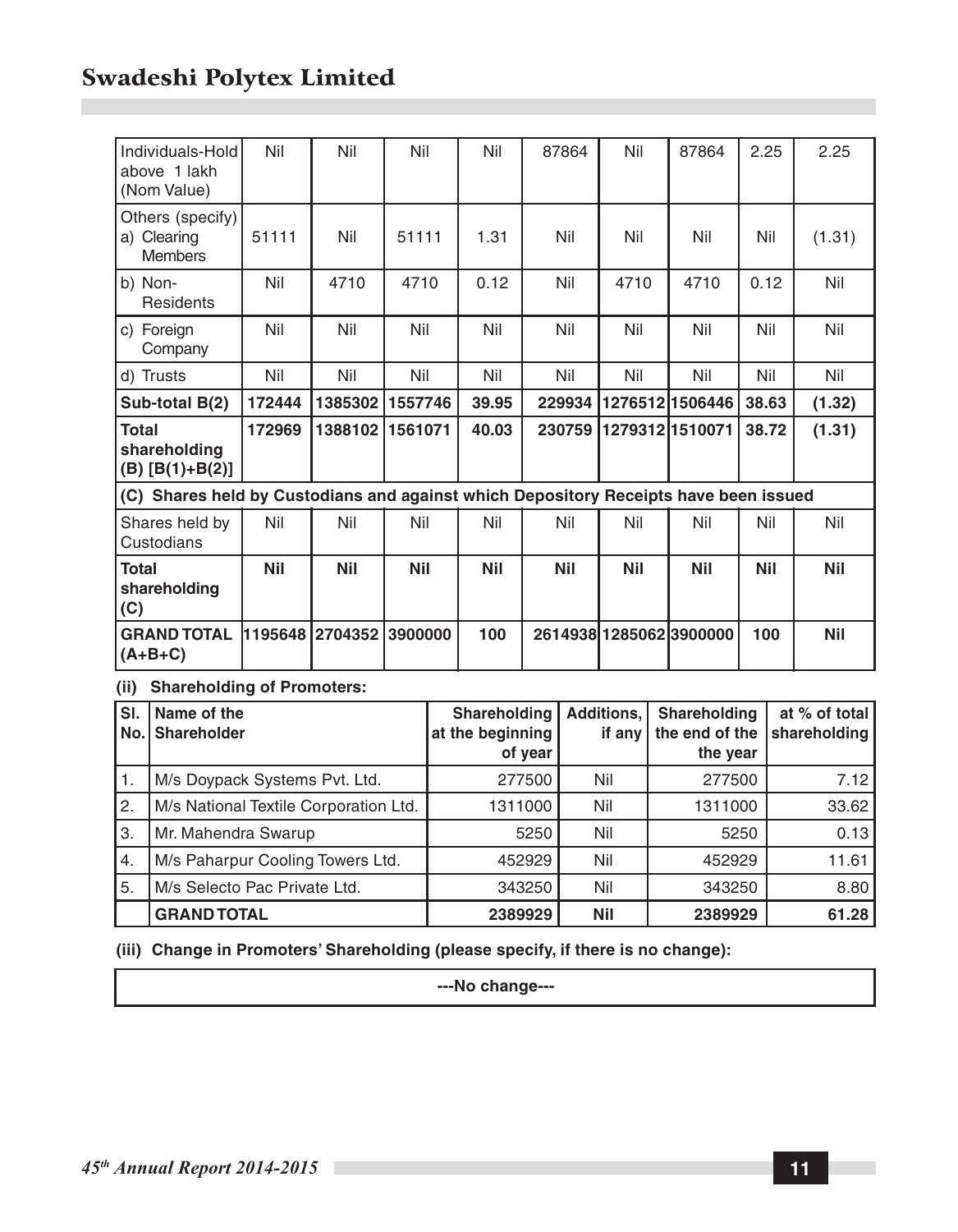**(iv) Shareholding Pattern of top ten Shareholders (other than Directors, Promoters and Holders of GDRs and ADRs):**

| SI. | Name of the<br>No. Shareholding                       | Shareholding<br>at the<br>beginning<br>of the year | Additions,<br>if any | <b>Shareholder</b><br>at the end<br>of the year | % of total<br>shareholding |
|-----|-------------------------------------------------------|----------------------------------------------------|----------------------|-------------------------------------------------|----------------------------|
| 1.  | M/s M.K.J Enterprises Limited                         | 487525                                             | Nil                  | 487525                                          | 12.50                      |
| 2.  | M/s Melvin Powel Vanaspati &<br>Engg. Industries Ltd. | 82425                                              | Nil                  | 82425                                           | 2.113                      |
| 3.  | Mr. S. K. Mortazauddin Ahmed                          | Nil                                                | 53730                | 53730                                           | 1.378                      |
| 4.  | Mr. Vikas Barmecha                                    | Nil                                                | 20000                | 20000                                           | 0.513                      |
| 5.  | Mr. Prashant Kumar Bothra                             | Nil                                                | 14134                | 14134                                           | 0.362                      |
| 6.  | M/s Monolith Investment Company Ltd.                  | 96064                                              | (86064)              | 10000                                           | 0.256                      |
| 7.  | Mr. Yatin S Shah                                      | Nil                                                | 5725                 | 5725                                            | 0.147                      |
| 8.  | Mr. Rajesh Chhabildas Kansara                         | 5300                                               | Nil                  | 5300                                            | 0.136                      |
| 9.  | Mr. Dwarkadas Shriniyas Morarka                       | 5000                                               | Nil                  | 5000                                            | 0.128                      |
| 10. | Mrs. Jamuna Devi Jaipuria                             | 5000                                               | Nil                  | 5000                                            | 0.128                      |
|     | <b>GRAND TOTAL</b>                                    | 681314                                             | 7525                 | 688839                                          | 17.661                     |

**(v) Shareholding of Directors and Key Managerial Personnel:**

|    | SI. Name of the<br>No. Shareholding | Shareholding<br>at the beginning<br>of the year | <b>Additions,</b><br>if any | <b>Shareholder</b><br>at the end<br>of the year |
|----|-------------------------------------|-------------------------------------------------|-----------------------------|-------------------------------------------------|
|    | Mr. Gaurav Swarup                   | 350                                             | Nil                         | 350                                             |
| 2. | Mr. Hartaj Sewa Singh               | 250                                             | Nil                         | 250                                             |
| 3. | Mr. S.S.Madan                       | 250                                             | Nil                         | 250                                             |
| 4. | Mr. N.K.Gupta                       | 250                                             | Nil                         | 250                                             |
| 5. | Mr. Naveen Aggarwal                 | 250                                             | Nil                         | 250                                             |

#### **V. INDEBTEDNESS (Rs. In Lakhs)**

**Indebtedness of the Company including interest outstanding/accrued but not due for payment**

|                                                            | <b>Secured Loans</b><br>excluding<br>deposits | <b>Unsecured</b><br>Loans | Deposits* | <b>Total</b><br><b>Indebtedness</b> |
|------------------------------------------------------------|-----------------------------------------------|---------------------------|-----------|-------------------------------------|
| Indebtedness at the beginning<br>of the financial year     |                                               |                           |           |                                     |
| i) Principal Amount                                        | 48,50,40,823.50/-                             | 2,30,21,497/-             | Nil       | 50,80,62,320.5/-                    |
| ii) Interest due but not paid                              | 1,27,17,827/-                                 |                           | Nil       | 1,27,17,827/-                       |
| iii) Interest accrued but not due                          | $9.36.041/-$                                  |                           | Nil       | $9.36.041/-$                        |
| Total (i+ii+iii)                                           | 49,86,94,691.5/-                              | 2,30,21,497/-             | Nil       | 52, 17, 16, 188. 50/-               |
| <b>Change in Indebtedness</b><br>during the financial year |                                               |                           |           |                                     |
| Addition                                                   | 4,82,87,747/-                                 |                           | Nil       | 4,82,87,747/-                       |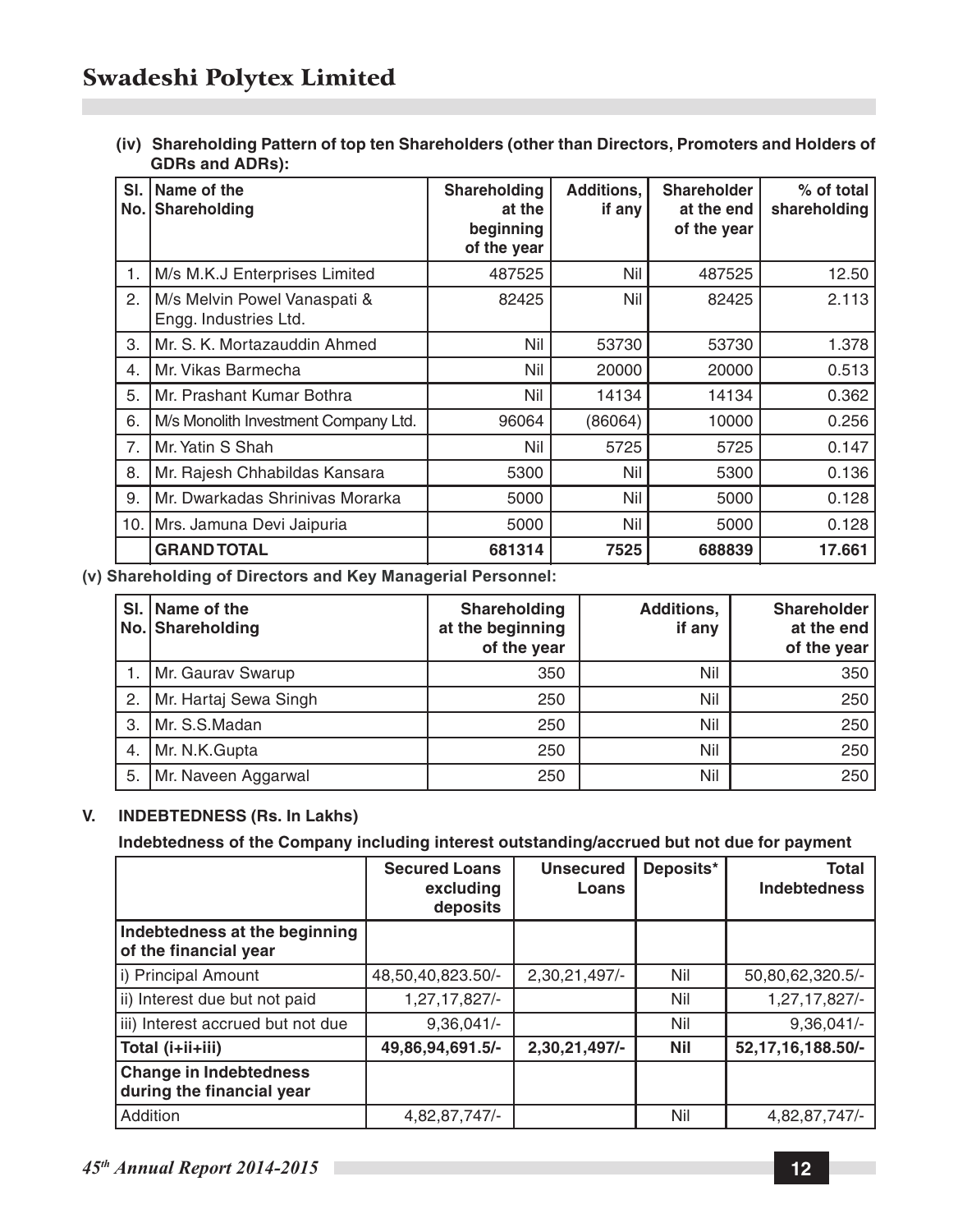| Reduction                         | 4,07,54,422/-  |               | Nil        | 4,07,54,422/-  |
|-----------------------------------|----------------|---------------|------------|----------------|
| <b>Net Change Indebtedness</b>    | 75,33,325/-    |               | <b>Nil</b> | 75, 33, 325/-  |
| At the end of the financial year  |                |               |            |                |
| i) Principal Amount               | 23,63,20,999/- | 2,30,21,497/- | Nil        | 25,93,42,496/- |
| ii) Interest due but not paid     | 1,97,96,456/-  |               | Nil        | 1,97,96,456/-  |
| iii) Interest accrued but not due | 4,54,696/-     |               | Nil        | 4,54,696/-     |
| Total (i+ii+iii)                  | 25,65,72,151/- | 2,30,21,497/- | <b>Nil</b> | 27,95,93,648/- |

#### **VI. REMUNERATION OF DIRECTORS AND KEY MANAGERIAL PERSONNEL**

|  | A. Remuneration to Managing Director, Whole-time Directors and/or Manager: | (Rs. In Lakhs) |
|--|----------------------------------------------------------------------------|----------------|
|--|----------------------------------------------------------------------------|----------------|

| SI.No. | Name       | <b>Designation</b> | Amount |
|--------|------------|--------------------|--------|
|        | <b>NIL</b> |                    |        |

#### B. Remuneration to other directors: (Amount in Rs.)

| SI.No. | Name       | <b>Designation</b> | Amount |
|--------|------------|--------------------|--------|
|        | <b>NIL</b> |                    |        |
|        |            |                    |        |

#### C. REMUNERATION TO KEY MANAGERIAL PERSONNEL OTHER THAN MD/ MANAGER/ WTD

| SI.No. | <b>Name</b>              | <b>Designation</b> | Amount (p.a.) |
|--------|--------------------------|--------------------|---------------|
|        | <b>Bhuwan Chaturvedi</b> | CEO                | 3549680       |
|        | <b>Promod Pandey</b>     | CEO                | 80357         |
| ∘      | Bhawna Gupta             | Company Secretary  | 23500         |

#### **VII. PENALTIES / PUNISHMENT/ COMPOUNDING OF OFFENCES:**

| <b>Type</b>                                                                                     | Section of the<br><b>Companies</b><br>Act | <b>Brief</b><br><b>Description</b> | Details of<br>Penalty /<br><b>Punishment</b><br>Compounding<br><b>Fees imposed</b> | <b>Authority</b><br>[RD/NCLT/<br><b>COURT</b> I/ | Appeal<br>made,<br>if any<br>(give<br>Details) |
|-------------------------------------------------------------------------------------------------|-------------------------------------------|------------------------------------|------------------------------------------------------------------------------------|--------------------------------------------------|------------------------------------------------|
| A. COMPANY<br>Penalty<br>Punishment<br>Compounding                                              | NIL.                                      | <b>NIL</b>                         | <b>NIL</b>                                                                         | <b>NIL</b>                                       | NIL.                                           |
| <b>B. DIRECTORS</b><br>Penalty<br>Punishment<br>Compounding                                     | <b>NIL</b>                                | <b>NIL</b>                         | <b>NIL</b>                                                                         | <b>NIL</b>                                       | <b>NIL</b>                                     |
| <b>C. OTHER</b><br><b>OFFICERS IN</b><br><b>DEFAULT</b><br>Penalty<br>Punishment<br>Compounding | NIL.                                      | <b>NIL</b>                         | <b>NIL</b>                                                                         | <b>NIL</b>                                       | <b>NIL</b>                                     |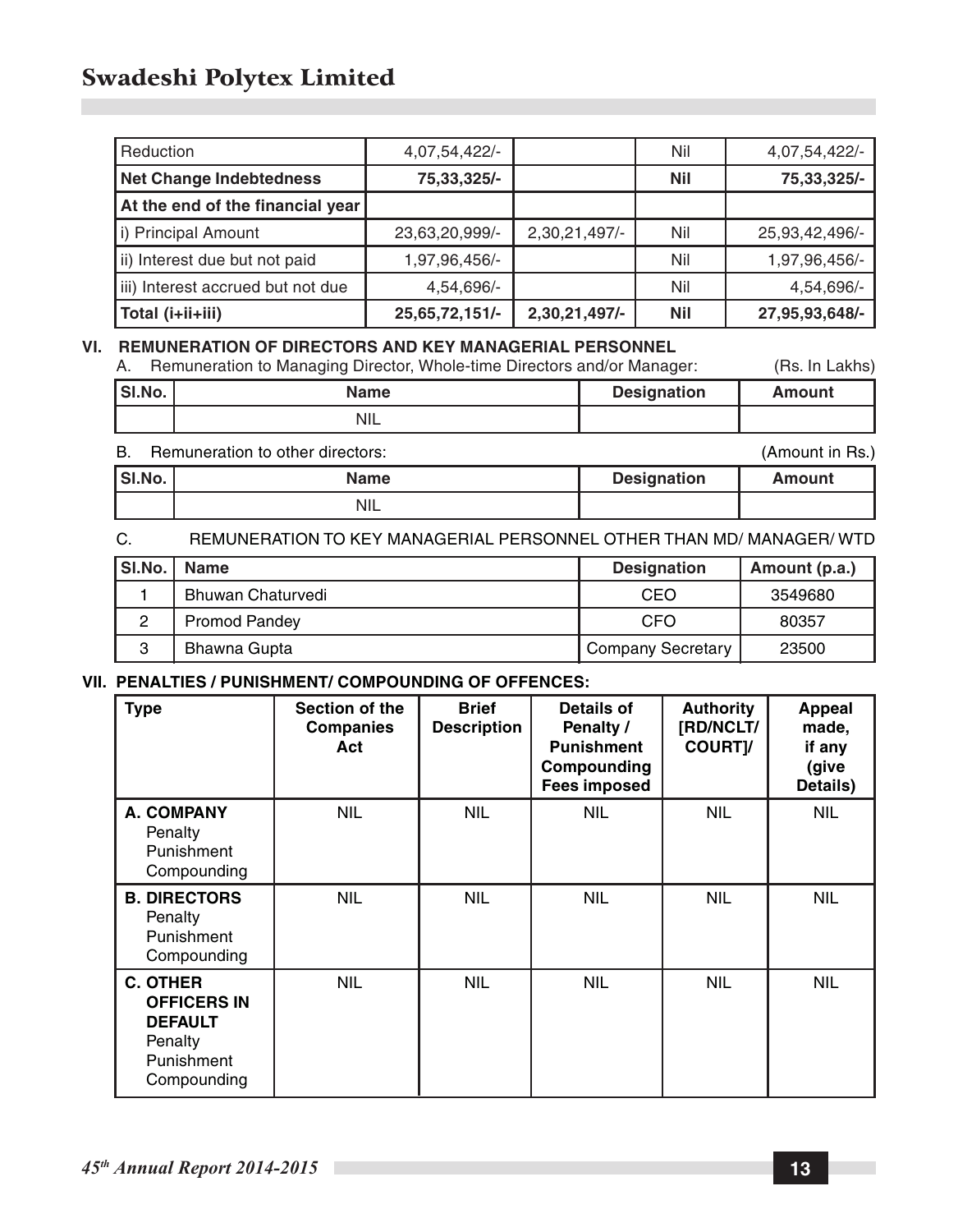#### **FORM NO MR 3 SECRETARIAL AUDIT REPORT**

**For The Financial Year Ended On 31st March, 2015** (Pursuant to section 204(1) of the Companies Act, 2013 and Rule No. 9 of the Companies (Appointment and Remuneration Personnel) Rules, 2014)

To, The Members, Swadeshi Polytex Limited GHAZIABAD-201009 (U.P.)

We have conducted the secretarial audit of the compliance of applicable statutory provisions and the adherence to good corporate practices by **Swadeshi Polytex Limited** (hereinafter called the Company). Secretarial Audit was conducted in a manner that provided us a reasonable basis for evaluating the corporate conducts/statutory compliances and expressing our opinion thereon.

Based on our verification of the Swadeshi Polytex Limites's books, papers, minute books, forms and returns filed and other records maintained by the Company and also information provided by the Company, its officers, agents and authorized representatives during the conduct of secretarial audit, We hereby report that in our opinion, the company has, during the audit period covering **the financial year ended on 31st March, 2015, (AUDIT PERIOD)** complied with the statutory provisions listed hereunder and also that the Company has proper Board-processes and compliance-mechanism in place to the extent, in the manner and subject to the reporting made hereinafter:

We have examined the books, papers, minute books, forms and returns filed and other records maintained by Swadeshi Polytex Limited for the financial year ended on 31st March, 2015 according to the provisions of:

- (i) The Companies Act, 2013 (The Act) and the rules made there under;
- (ii) The Securities Contracts (Regulation) Act, 1956 ('SCRA) and the rules made there under;
- (iii) The Depositories Act, 1996 and the Regulations and Bye-laws framed there under;
- (iv) Foreign Exchange Management Act, 1999 and the rules and regulations made there under to the extent of Foreign Direct Investment, Overseas Direct Investment and External Commercial Borrowings; **(Not applicable to the company during the audit period)**
- (v) The Regulations and Guidelines prescribed under the Securities and Exchange Board of India Act, 1992 ('SEBI Act') viz.:
	- (a) The Securities and Exchange Board of India (Substantial Acquisition of Shares and Takeovers) Regulations, 2011 **(Not applicable to the Company during the audit period):**
	- (b) The Securities and Exchange Board of India (Prohibition of Insider Trading) Regulations, 1992;
	- (c) The Securities and Exchange Board of India (Issue of Capital and Disclosure Requirements) Regulations, 2009 **(Not applicable to the company during the Audit Period);**
	- (d) The Securities and Exchange Board of India (Employee Stock Option Scheme and Employee Stock Purchase Scheme) Guidelines, 1999 **(Not applicable to the company during the Audit Period)**;
	- (e) The Securities and Exchange Board of India (Issue and Listing of Debt Securities) Regulations. 2008 **(Not applicable to the company during the Audit Period)**;
	- (f) The Securities and Exchange Board of India (Registrars to an Issue and Share Transfer Agents) Regulations, 1993 regarding the Companies Act and dealing with client **(Not applicable to the company during the Audit Period)**;
	- (g) The Securities and Exchange Board of India (Delisting of Equity Shares) Regulations, 2009 **(Not applicable to the company during the Audit Period)**: and
	- (h) The Securities and Exchange Board of India (Buyback of Securities) Regulations, 1998 **(Not applicable to the company during the Audit Period)**.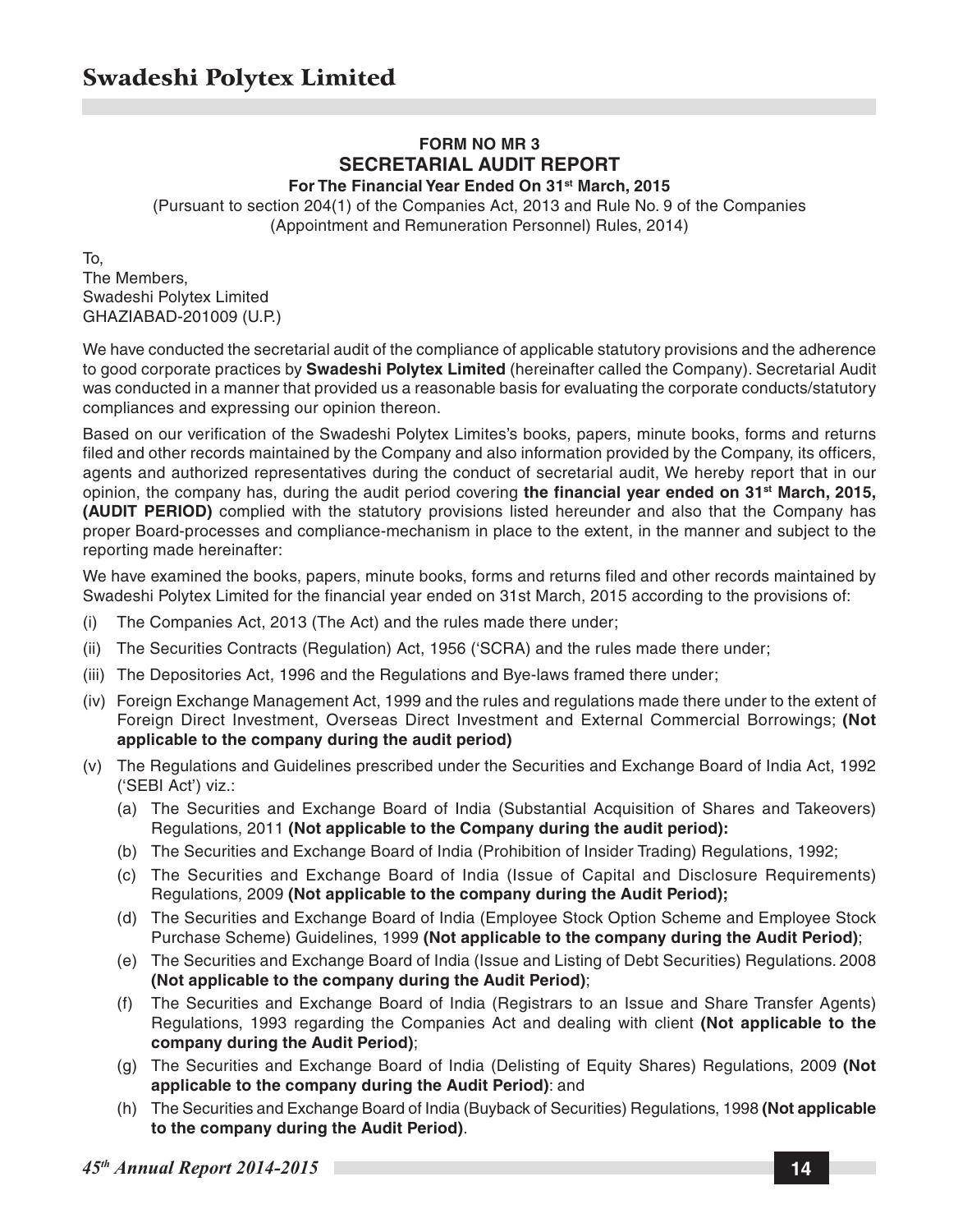#### (vi) OTHER APPLICABLE ACTS,

- (a) Factories Act, 1948
- (b) Payment Of Wages Act, 1936, and rules made there under**(Not applicable to the company during the Audit Period as there is no employee in the company)**,
- (c) The Minimum Wages Act, 1948, and rules made there under**(Not applicable to the company during the Audit Period as there is no employee in the company) ,**
- (d) Employees' State Insurance Act, 1948, and rules made there under**(Not applicable to the company during the Audit Period as there is no employee in the company)**,
- (e) The Employees' Provident Fund and Miscellaneous Provisions Act, 1952, and rules made there under**(Not applicable to the company during the Audit Period as there is no employee in the company)**,
- (f) The Payment of Bonus Act, 1965, and rules made there under **(Not applicable to the company during the Audit Period as there is no employee in the company)**,
- (g) Payment of Gratuity Act, 1972, and rules made there under**(Not applicable to the company during the Audit Period as there is no employee in the company)**,
- (h) The Water (Prevention & Control of Pollution) Act, 1974, Read with Water (Prevention & Control of Pollution) Rules, 1975,
- (vi) We have also examined compliance with the applicable clauses of the following:
	- (i) Secretarial Standards issued by The Institute of Company Secretaries of India **(Not notified hence not applicable to the company during the Audit period)** .
	- (ii) The Listing Agreements entered into by the Company with Bombay Stock Exchange. During the period under review the Company has complied with the provisions of the Act, Rules, Regulations, Guidelines, Standards, etc mentioned above.

We further report that,

The Board of Directors of the Company is duly constituted with proper balance of Executive Directors, Non-Executive Directors and Independent Directors. The changes in the composition of the Board of Directors that took place during the period under review were carried out in compliance with the provisions of the Act.

Adequate notice is given to all directors to schedule the Board Meetings, agenda and detailed notes on agenda were sent at least seven days in advance, and a system exists for seeking and obtaining further information and clarification on the agenda items before the meeting and for meaningful participation at the meeting.

As per the minutes of the meetings duly recorded and signed by the Chairman, the decisions of the Board were unanimous and no dissenting views have been recorded.

We further report that there are adequate systems and processes in the company commensurate with the size and operations of the company to monitor and ensure compliance with applicable laws, rules, regulations and guidelines.

> Sd/- **(NAVEEN K. RASTOGI)** Practising Company Secretary COP NO. 3785

Place: Delhi Date : 27th May 2015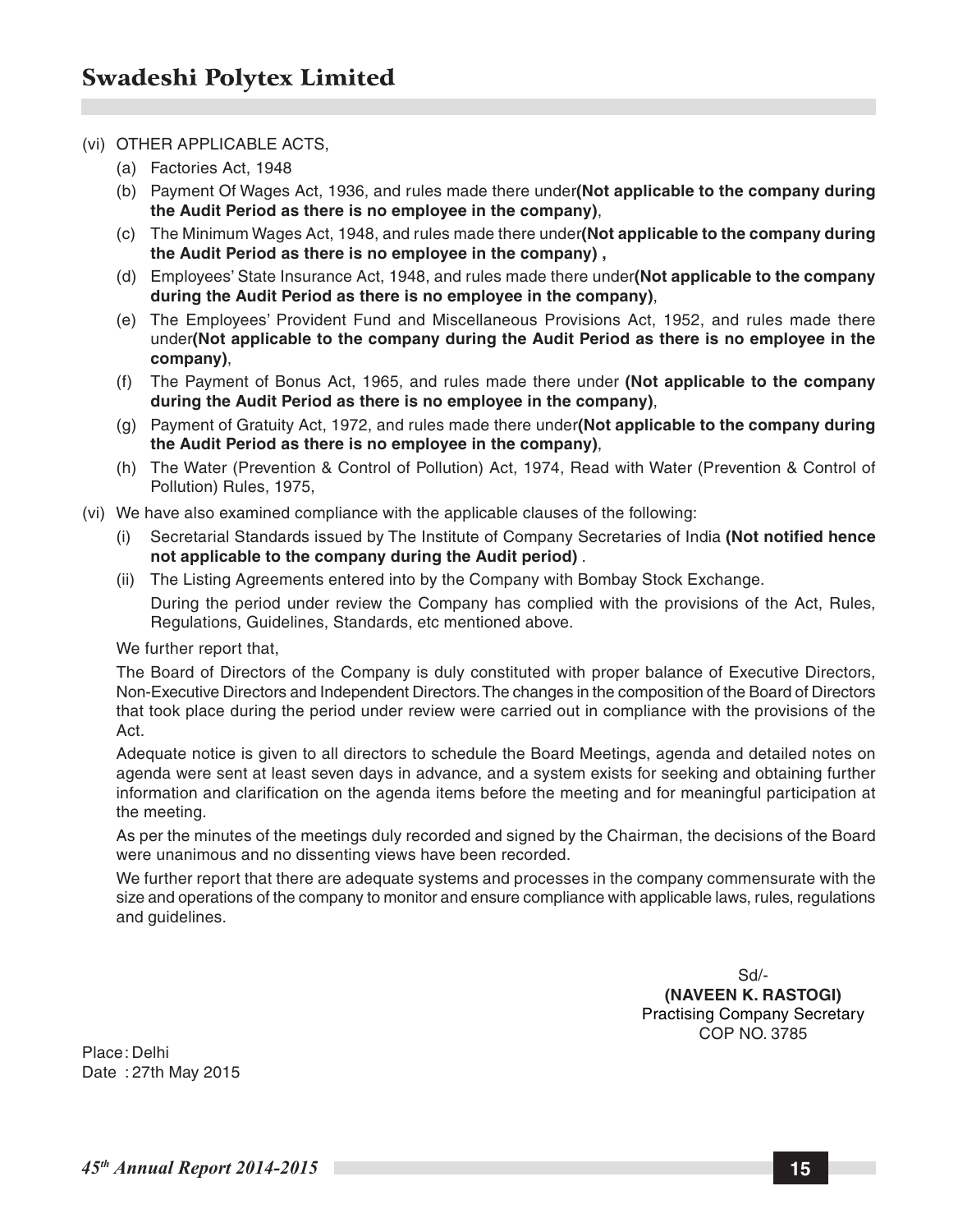#### **COMPLIANCE REPORT ON CORPORATE GOVERNANCE**

#### **I. COMPANY'S PHILOSOPHY ON CODE OF CORPORATE GOVERNANCE**

Your Company is committed to good Corporate Governance in all its activities and processes. The Directors endeavor is to create an environment of fairness, equity and transparency with the underlying objective of securing long-term shareholder value, while, at the same time, respecting the rights of all stakeholders.

The Company is in compliance with the requirements stipulated under Clause 49 of the Listing Agreements entered into with the Stock Exchanges with regard to corporate governance.

#### **II. BOARD OF DIRECTORS**

The Board of Directors (The Board) is entrusted with the ultimate responsibility of the management, general affairs, direction and performance of the Company and had been vested with the requisite powers, authorities and duties.

#### **A. Composition, Category and Attendance of the Board of Directors**

#### **i. Composition of the Board**

The composition of Board of Directors as detailed below is in conformity with clause 49 of the Listing Agreement and Companies Act, 2013.

| SI. No. | <b>Name</b>                    | <b>DIN</b> | Category                                           |
|---------|--------------------------------|------------|----------------------------------------------------|
| 1.      | Mr. Gaurav Swarup              | 00374298   | Chairman and Non Executive Director                |
| 2.      | Mr. Hartaj Sewa Singh          | 00173286   | Vice Chairman and Non Executive<br><b>Director</b> |
| 3.      | Mr. Atul Seksaria*             | 00028099   | Non Executive Independent Director                 |
| 4.      | Mr. S.S.Madan                  | 02427885   | Non Executive Independent Director                 |
| 5.      | Mr. N.K. Gupta                 | 00923080   | Non Executive Independent Director                 |
| 6.      | Mr. Naveen Aggarwal            | 00936395   | Non Executive , Independent Director               |
| 7.      | Mr. S.B Singh Kathpal          | 03225016   | Non Executive Director                             |
| 8.      | Mr. Bipin Behari Mehrotra      | 03279399   | Non Executive Director                             |
| 9.      | Mr. Yezdezard Jehangir Dastoor | 00788485   | Independent Director                               |
| 10.     | Mr. P.C. Vaish                 | 03440470   | Non Executive Director                             |
| 11.     | Mr. Rakesh Kumar Sinha         | 03391787   | Non Executive Director                             |
| 12.     | Mr. Alokendra Banerjee *       | 02749748   | Non Executive Director                             |
| 13.     | Ms. Purti Marwaha*             | 07090475   | Independent Director                               |

\*Mr. Atul Seksaria ceased to be a Director on the Board w.e.f. 1<sup>st</sup> March 2015.

\*Ms. Purti Marwaha was appointed on the Board of the Company w.e.f. 12  $th$  February 2015.

As on March 31, 2015, the Company has twelve Directors with a Non-Executive Chairman and a Non-Executive Vice Chairman. Out of the twelve Directors all are Non-Executive Directors and five are Independent Directors (i.e. 41.67 %). The composition of the Board is in conformity with the requirements of Companies Act, 2013. None of the Non-Executive Directors are responsible for the day to day affairs of the Company.

**ii.** None of the Directors on the Board, is Member of more than ten Committees or Chairman of more than five Committees across all the public companies in which they are Directors. Necessary disclosures regarding Committee positions in other public companies as on March 31, 2015, have been made by the Directors.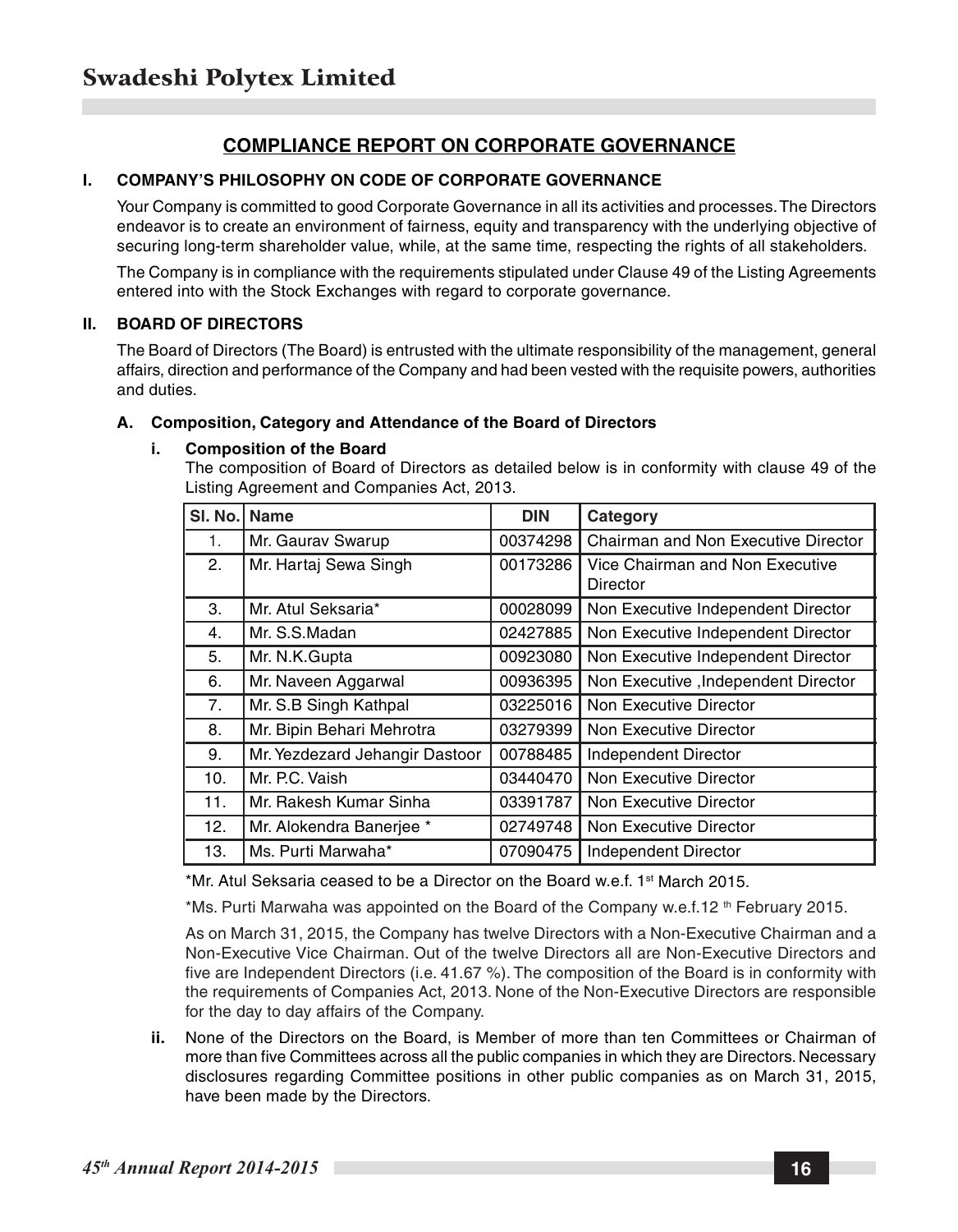- **iii.** The names of the Directors on the Board, their attendance at Board Meetings held during the year and the number of Directorships and Committee Chairmanships/Memberships held by them in other public companies as on March 31, 2015, are given herein below. Other directorships do not include alternate directorships, directorships of private limited companies, section 25 companies and of companies incorporated outside India.
- **iv.** No Director is related to any other Director on the Board in terms of the definition of 'relative' given under the Companies Act, 2013 and its rules thereto.

| <b>Name</b>                    | <b>Number of Board Meetings</b><br>held during the year 2014-15 |                 | Whether attended last<br><b>AGM held on</b><br>25th September 2014 |
|--------------------------------|-----------------------------------------------------------------|-----------------|--------------------------------------------------------------------|
|                                | <b>Held</b>                                                     | <b>Attended</b> |                                                                    |
| Mr. Gaurav Swarup              | 4                                                               |                 | NO.                                                                |
| Mr. Hartaj Sewa Singh          | 4                                                               | 4               | <b>YES</b>                                                         |
| Mr. Atul Seksaria              | 4                                                               | 4               | NO.                                                                |
| Mr. S.S.Madan                  | 4                                                               | 4               | <b>YES</b>                                                         |
| Mr. N.K.Gupta                  | 4                                                               | 4               | NO.                                                                |
| Mr. Naveen Aggarwal            | 4                                                               | 4               | <b>YES</b>                                                         |
| Mr. S.B Singh Kathpal          | 4                                                               | 2               | <b>YES</b>                                                         |
| Mr. Bipin Behari Mehrotra      | 4                                                               | 4               | <b>YES</b>                                                         |
| Mr. Yezdezard Jehangir Dastoor | 4                                                               | 2               | NO.                                                                |
| Mr. P.C. Vaish                 | 4                                                               | 4               | <b>YES</b>                                                         |
| Mr. Rakesh Kumar Sinha         | 4                                                               | 3               | NO.                                                                |
| Mr. Alokendra Banerjee         | 4                                                               | 3               | <b>YES</b>                                                         |

\* Mr. Mr. Atul Seksaria ceased to be a Director on the Board w.e.f. 1<sup>st</sup> March 2015.

 $*$  Ms. Purti Marwaha was appointed on the Board of the Company w.e.f. 12<sup>th</sup> February 2015.

- **v.** During the period, the Board of Directors of your Company met 4(Four) times. The dates on which the meetings were held are 29<sup>th</sup> April, 2014, 05<sup>th</sup> August, 2014, 07<sup>th</sup> November, 2014 and 12th February, 2015 and the gap requirement of 120 days between two meetings has been complied with. The necessary quorum was present for all the meetings.
- **vi.** During the year 2014-15, all relevant information, as per clause 49 of the listing Agreement was placed before the Board from time to time.

#### **B. Code of Conduct**

The Board has approved the code of conduct for all the board members and senior management personnel of the Company. All Board members and senior management personnel have affirmed compliance with the Code of Conduct.

#### **C. Non Executive Directors Compensation and Disclosures**

The Company does not have any pecuniary relationship with any Non-Executive Directors. No remuneration was given to any of the Director during the financial year 2014-15.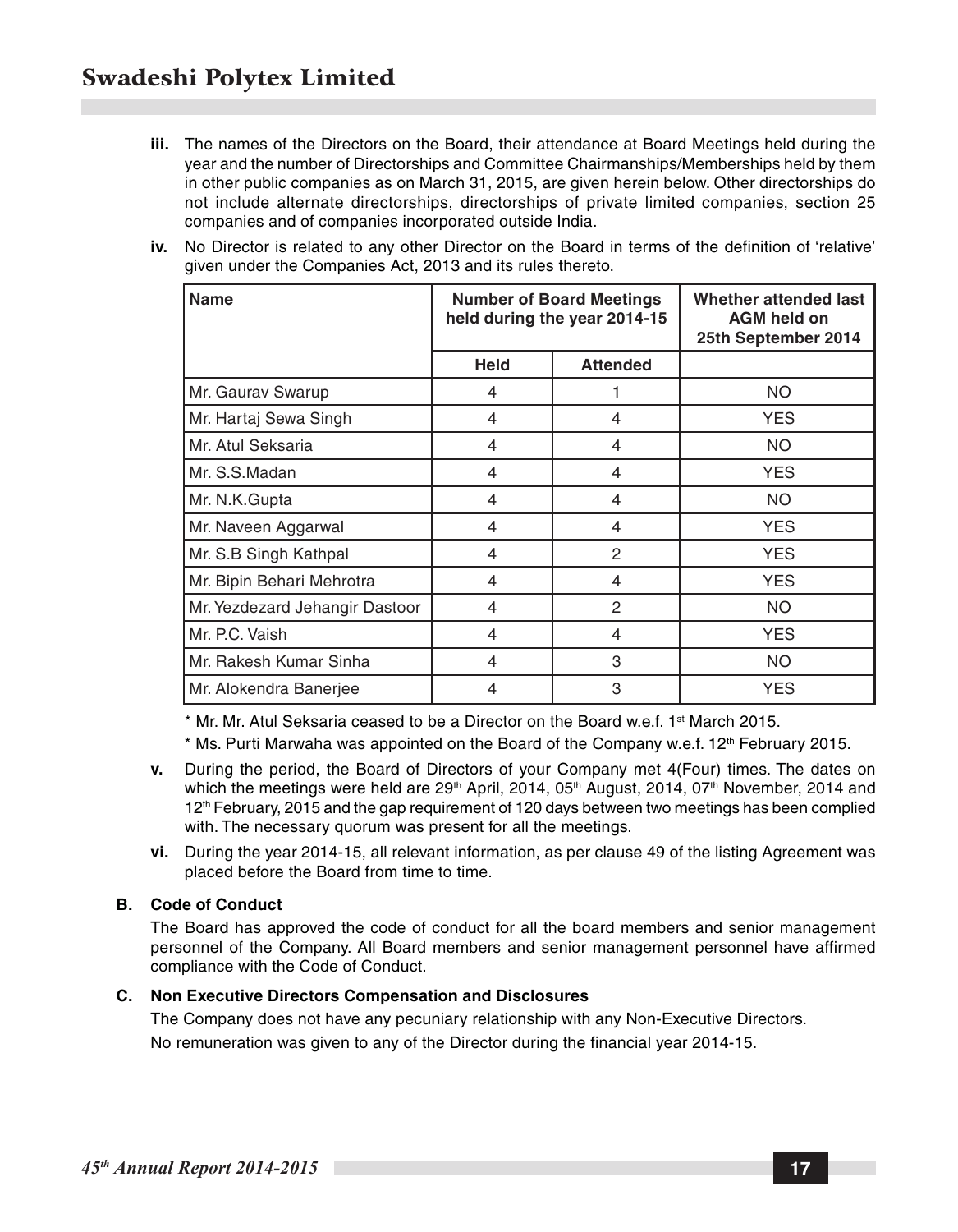#### **III. COMMITTEES OF THE BOARD**

#### **A. Audit Committee**

- i. The Audit Committee of the Company is constituted in line with the provisions of Clause 49 of the Listing Agreements with the Stock Exchanges read with Section 177 of Companies Act, 2013.
- ii. The terms of reference of the Audit Committee are as per the Companies Act 2013 and the listing agreement.
- iii. The Audit Committee invites such of the executives, as it considers appropriate (particularly the head of the finance function), representatives of the statutory auditors and representatives of the internal auditors to be present at its meetings.
- iv. The previous Annual General Meeting (AGM) of the Company was held on 25<sup>th</sup> September 2014 and was attended by Mr. Naveen Aggarwal, Chairman of the Audit Committee.
- v. The composition of the Audit Committee and the details of meetings attended by its members are given below

| SI.No. | Name of the Member                | Category                              | No. of Meetings<br><b>Held</b> | <b>No. of Meetings</b><br><b>Attended</b> |
|--------|-----------------------------------|---------------------------------------|--------------------------------|-------------------------------------------|
| 1.     | Mr. Naveen Aggarwal<br>(Chairman) | Non Executive<br>Independent Director | 5                              | 5                                         |
| 2.     | Mr. B.B. Mehrotra                 | Non Executive Director                | 5                              | っ                                         |
| 3.     | Mr. N.K. Gupta                    | Non Executive<br>Independent Director | 5                              | 3                                         |
| 4.     | Mr. P.C. Vaish                    | Non Executive.<br>Nominee Director    | 5                              | 5                                         |

- Mr. B.B.Mehrotra, Director resigned from the Audit Committee on  $7<sup>th</sup>$  November 2014.
- vi. Five Audit Committee meetings were held during the year 2014-15 on 15<sup>th</sup> April, 2014, 29th April, 2014,  $25<sup>th</sup>$  July, 2014, 7<sup>th</sup> November, 2014 & 4<sup>th</sup> February, 2015. The necessary quorum was present for all the meetings.
- **B. Stakeholders Relationship Committee (erstwhile Shareholders Grievance Committee )** The Stakeholders Relationship Committee of the Board Comprises of Mr. N.K. Gupta, Chairman, Mr. S.S. Madan – Member, Mr. Bhuvan Chaturvedi and Mr. D.K. Aggarwal(Member).

#### **Functions and Terms of Reference**

The functioning and broad terms of reference of the Stakeholders Relationship Committee of the Company are as under:

- i. To consider and resolve the grievance of security holders of the Company.
- ii. To review important circulars issued by SEBI /Stock Exchanges
- iii. To take note of compliance of Corporate Governance during the quarter/year.
- iv. To approve request for share transfer and transmissions.
- v. To approve request pertaining to remat of shares/sub-division/consolidation/issue of renewed/ duplicate share certificate etc.
- vi. **Name, designation and address of Compliance Officer:**

Mr. Bhuwan Chaturvedi (CEO) Swadeshi Polytex Limited New Kavi Nagar, Industrial Area Ghaziabad - 201002 (Uttar Pradesh)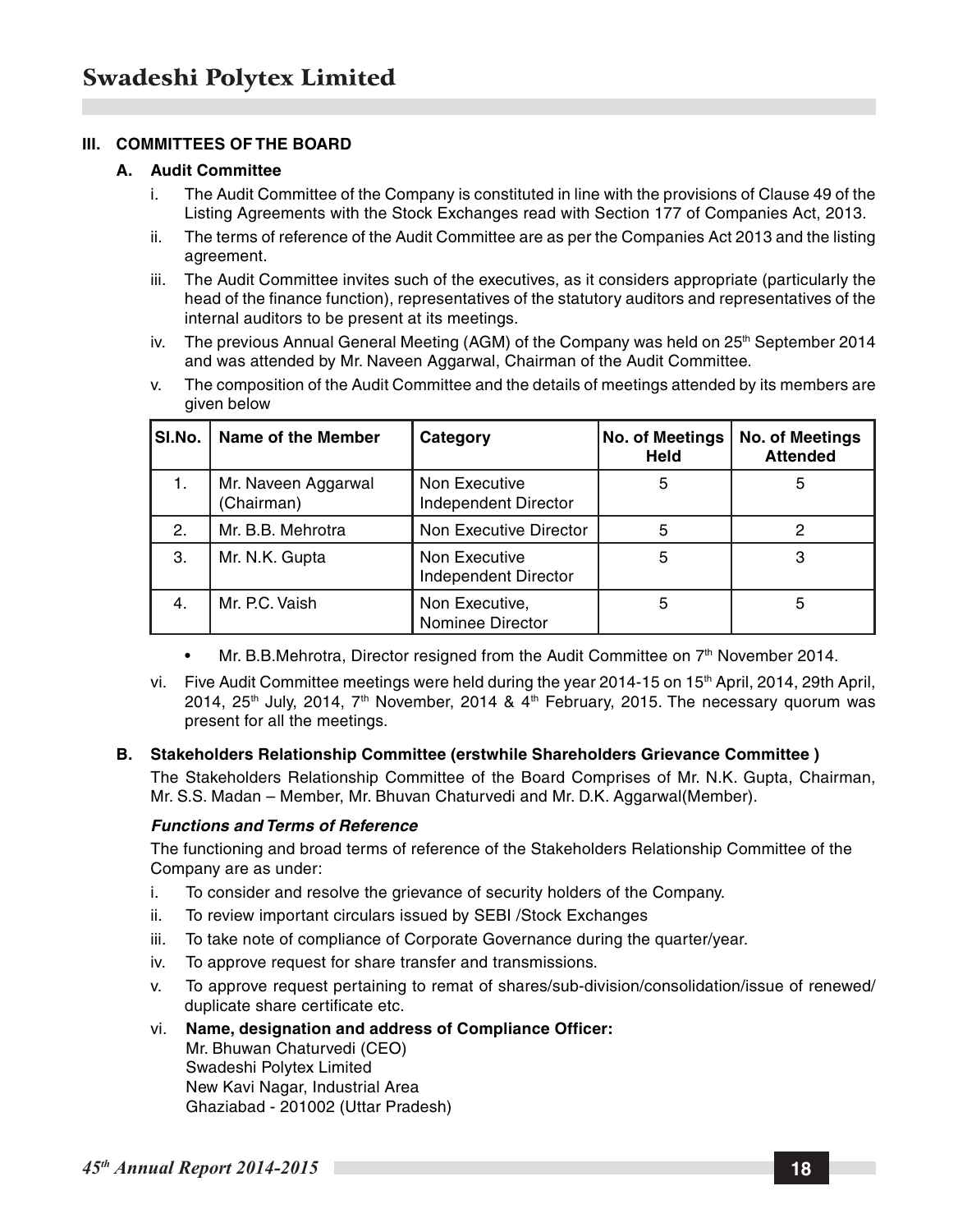**vii. Details of investor complaints received and redressed during the year 2014-15 are as follows:**

| <b>Opening balance</b> | <b>Received</b><br>during the year | <b>Resolved</b><br>during the year | <b>Closing balance</b> |
|------------------------|------------------------------------|------------------------------------|------------------------|
| Nil                    | Nil                                | Nil                                | Nil                    |

#### **C. Nomination and Remuneration Committee**

The Nomination and Remuneration Committee has been constituted by the Board.

Functions and Terms of Reference of the Nomination and Remuneration Committee of the Company are as per the Companies Act 2013 and the listing agreement.

The meeting of the Committee was held 12<sup>th</sup> February 2015.

#### **Remuneration Policy**

Company's Remuneration policy is market led and takes into account the competitive circumstance of the business so as to attract and retain quality talent and leverage performance significantly.

#### **Share Transfer Committee**

- i. The Company has a Share Transfer Committee of Directors to look into the transfer of shares.
- ii. Share Transfer Committee compromises of Mr. Naveen Aggarwal(Chairman), Mr. Bhuwan Chaturvedi, Mr. B.B. Mehrotra & Mr. P.C. Vaish.

#### **IV. DETAILS OF EQUITY SHARES OF THE COMPANY HELD BY THE NON EXECUTIVE DIRECTORS AS ON MARCH 31, 2015 ARE GIVEN BELOW:**

| SI. No. | Name                           | No. of shares held |
|---------|--------------------------------|--------------------|
| 1.      | Mr. Gaurav Swarup              | 350                |
| 2.      | Mr. Hartaj Sewa Singh          | 250                |
| 3.      | Mr. S.S. Madan                 | 250                |
| 4.      | Mr. N.K. Gupta                 | 250                |
| 5.      | Mr. Naveen Aggarwal            | 250                |
| 6.      | Mr. S.B. Singh Kathpal         | <b>NIL</b>         |
| 7.      | Mr. Bipin Behari Mehrotra      | <b>NIL</b>         |
| 8.      | Mr. Yezdezard Jehangir Dastoor | <b>NIL</b>         |
| 9.      | Mr. P.C. Vaish                 | <b>NIL</b>         |
| 10.     | Mr. Rakesh Kumar Sinha         | <b>NIL</b>         |
| 11.     | Mr. Alokendra Banerjee         | NIL                |
| 12.     | Ms. Purti Marwaha              | NIL                |

The Company has not issued any convertible debentures.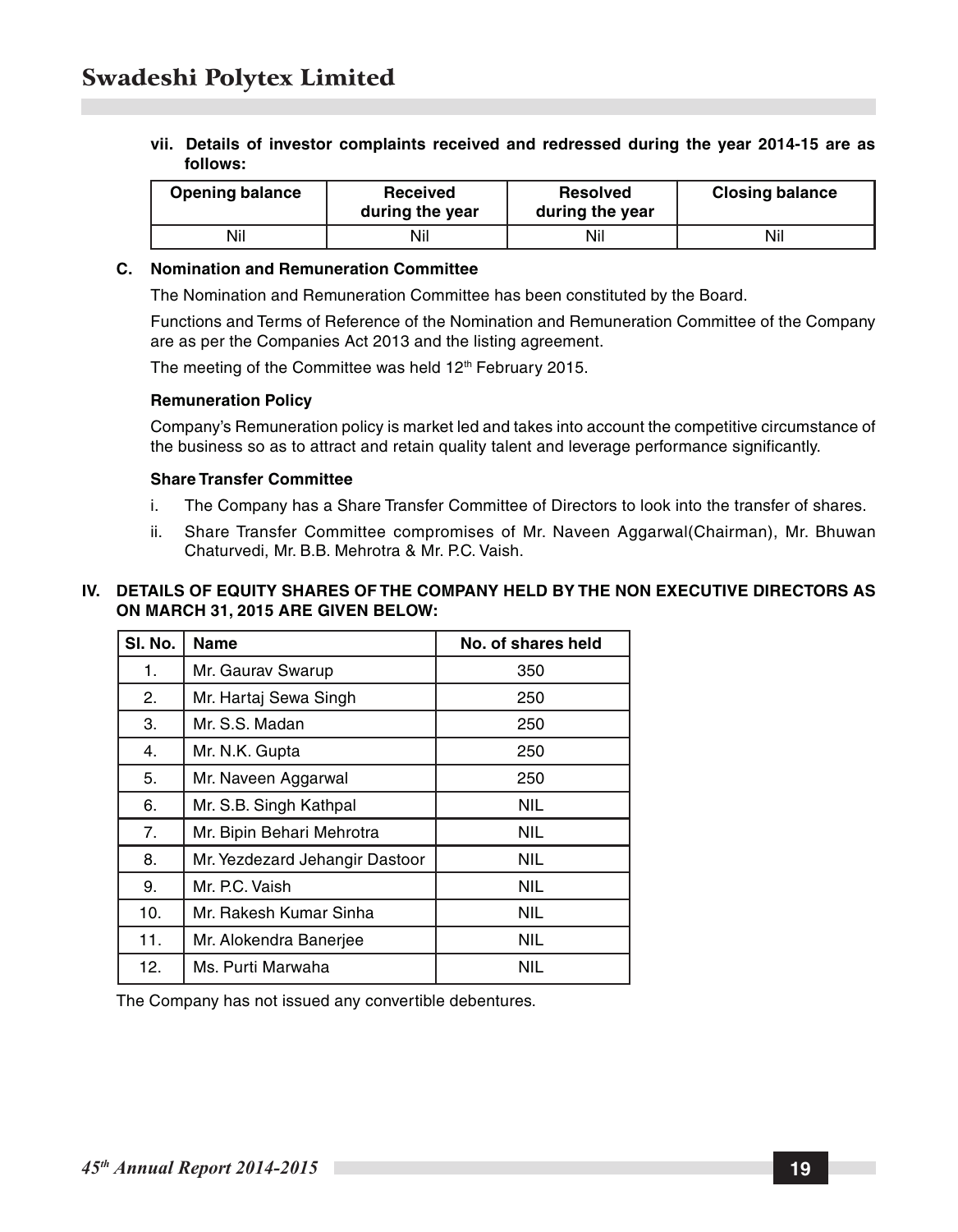#### **V. GENERAL BODY MEETING**

#### **a. Annual General Meeting**

The details of last three Annual General Meetings (AGM) of shareholders held were as under:

| Year                 | Date       | Location                                           | <b>Time</b> | <b>Whether Special</b><br><b>Resolution</b><br><b>Passed</b> |
|----------------------|------------|----------------------------------------------------|-------------|--------------------------------------------------------------|
| 44 <sup>th</sup> AGM | 25/09/2014 | New Kavi Nagar Industrial Area,<br>Ghaziabad, U.P. | 11 A.M.     | Yes                                                          |
| 43rd AGM             | 19/09/2013 | New Kavi Nagar Industrial Area,<br>Ghaziabad, U.P. | 12:30 P.M.  | Yes                                                          |
| 42 <sup>nd</sup> AGM | 21/09/2012 | New Kavi Nagar Industrial Area,<br>Ghaziabad, U.P. | 12:00 NOON  | Yes                                                          |

Special Resolution passed at the last three Annual General Meetings.

| <b>AGM</b>           | <b>Description of Special Resolution</b>                                                                                                                                                   |
|----------------------|--------------------------------------------------------------------------------------------------------------------------------------------------------------------------------------------|
| 44th AGM             | Appointment of Auditors and fixation of their remuneration and to increase the maximum<br>number of director in the Company from 12 to 15 in the article of association of the<br>Company. |
| 43rd AGM             | Appointment of Auditors and fixation of their remuneration.                                                                                                                                |
| 42 <sup>nd</sup> AGM | Appointment of Auditors and fixation of their remuneration and Dematerialization<br>of shares of the Company.                                                                              |

- **b.** No Extraordinary General Meeting of the Members was held during the year 2014-15.
- **c.** No Postal Ballot was conducted during the year 2014-15.

#### **VI. DISCLOSURES**

- i. There are no materially significant related party transactions of the Company which have potential conflict with the interests of the Company at large.
- ii. Details of non-compliance by the Company, penalties imposed on the Company by the Stock Exchanges or the Securities and Exchange Board of India or any statutory authority, on any matter related to capital markets, during the last three years 2012-13, 2013-14 and 2014-15 respectively: **NIL**
- iii. There was no fresh public issue/right issue/ preferential issues etc. during the financial year 2014-15.

#### **VII. SUBSIDIARY COMPANY**

The Company does not have any subsidiary Company.

#### **VIII. Means of communication**

The quarterly, half-yearly and annual results of the Company are published in leading national English and Hindi newspapers .The results are also displayed on the Company's website www.splindia.co.in.

#### **IX. General Shareholder Information**

#### **S No. Information**

- i. **Annual General Meeting**<br>Date and Time
	- $30<sup>th</sup>$  June, 2015 at 12:00 Noon - Venue **New Kavi Nagar, Industrial Area Ghaziabad.**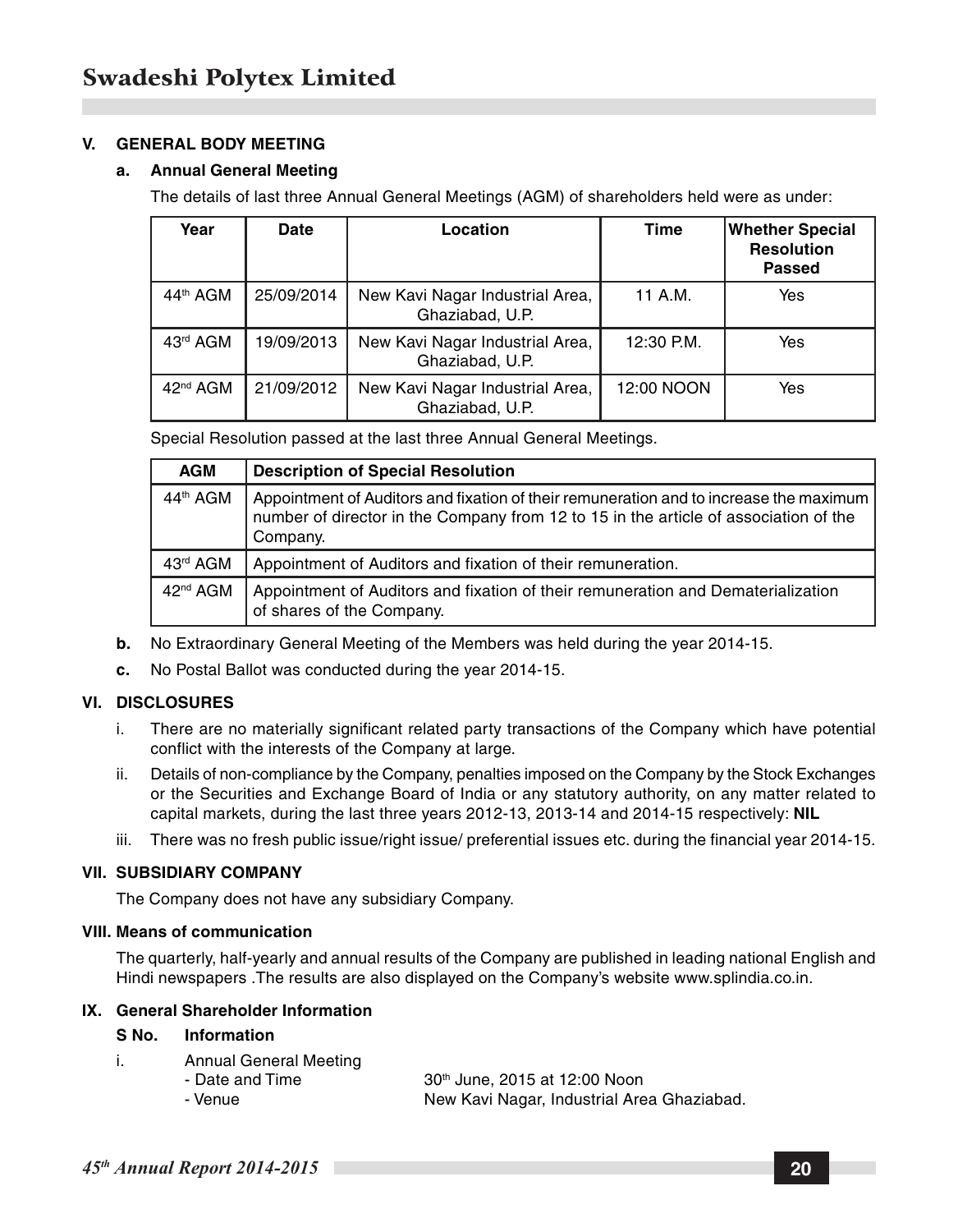| ii.  | <b>Financial Year Ending</b>                                                                                                                                                                                             | 31 <sup>st</sup> March, 2015                                                                    |  |
|------|--------------------------------------------------------------------------------------------------------------------------------------------------------------------------------------------------------------------------|-------------------------------------------------------------------------------------------------|--|
| iii. | Book Closure Date                                                                                                                                                                                                        | $25th$ June, 2015 to 30 <sup>th</sup> June, 2015 (Both days inclusive)                          |  |
| iv.  | Listing on Stock Exchange                                                                                                                                                                                                | The Stock Exchange, Mumbai Phiroze Jee Bhoy Tower,<br>25th Floor, Dalal Street, Mumbai - 400001 |  |
| v.   | Dividend payment date                                                                                                                                                                                                    | Dividends are not recommended by the board during 2014-15                                       |  |
|      | Listing Fee of The Bombay Stock Exchange Ltd. upto the year 2014-15 has been paid and the<br>confirmations of delisting from regional and other Stock Exchange (other than Bangalore Stock<br>Exchange) is still awaited |                                                                                                 |  |
| vi.  | Stock Code<br>The Bombay Stock Exchange Ltd.: 503816                                                                                                                                                                     |                                                                                                 |  |
| vii. | Market Price Data (BSE): High, Low during few month in last financial year at BSE:                                                                                                                                       |                                                                                                 |  |
|      | <b>Rs. 27.50/-</b> on 27.02.2015<br>Hiah : .                                                                                                                                                                             |                                                                                                 |  |
|      | <b>Rs. 16.25/- on 30.10.2014</b><br>Low :                                                                                                                                                                                |                                                                                                 |  |

- viii. Outstanding DRs/ADRs/Warrants or any Convertible instruments, conversion date and likely impact on equity**:** As on date there are no outstanding warrants /bonds/ other instruments
- ix. Registrar and Transfer Agent The Company has appointed RCMC Share Registry Pvt. Ltd. as Registrar and Share Transfer Agent.
- x. Share Transfer System The Share Transfer Committee meets regularly to approve the transfer/transmission etc.
- xiii. Distribution of Shareholdings as on March 31,2015

| <b>Share Holding of</b><br>Nominal Value of<br>Rs. 10/- | No. of<br><b>Shareholders</b> | $%$ of<br><b>Shareholders</b> | No of<br><b>Shares held</b> | Amount   | %<br>to total |
|---------------------------------------------------------|-------------------------------|-------------------------------|-----------------------------|----------|---------------|
| 1 to 5000                                               | 9674                          | 98.49                         | 667006                      | 6670060  | 17.10         |
| 5001 to 10000                                           | 89                            | 0.91                          | 68435                       | 684350   | 1.75          |
| 10001 to 20000                                          | 30                            | 0.31                          | 47057                       | 470570   | 1.21          |
| 20001 to 30000                                          | 9                             | 0.09                          | 20804                       | 208040   | 0.53          |
| 30001 to 40000                                          | 4                             | 0.04                          | 13430                       | 134300   | 0.34          |
| 40001 to 50000                                          | 3                             | 0.03                          | 15000                       | 150000   | 0.38          |
| 50001 to 100000                                         | 4                             | 0.04                          | 26275                       | 262750   | 0.67          |
| 100001 to Above                                         | 9                             | 0.09                          | 3041993                     | 30419930 | 78.00         |
| <b>Grand Total</b>                                      | 9822                          | 100                           | 3900000                     | 39000000 | 100           |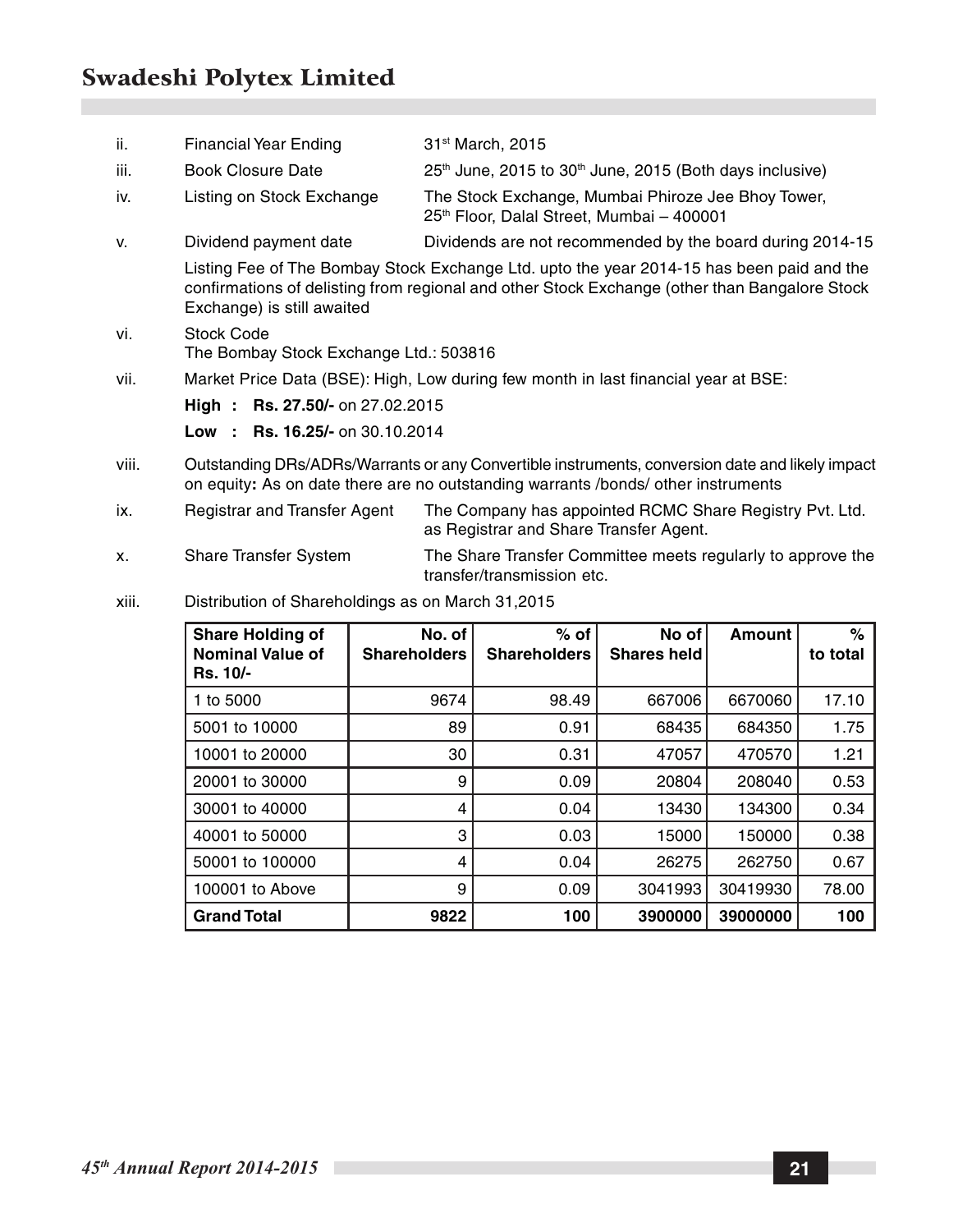|    | Category                                                                                                                            | <b>No. of Shares</b>                                                                                     | % of Holding |
|----|-------------------------------------------------------------------------------------------------------------------------------------|----------------------------------------------------------------------------------------------------------|--------------|
| 1. | <b>Promoters Holding</b>                                                                                                            |                                                                                                          |              |
|    | Promoters<br>- Indian Promoters<br>i.                                                                                               | 2389929                                                                                                  | 61.28        |
|    | - Foreign Promoters                                                                                                                 | $\Omega$                                                                                                 | 0            |
|    | Persons acting in concert<br>ii.                                                                                                    | $\Omega$                                                                                                 | 0            |
|    | <b>Sub Total</b>                                                                                                                    | 2389929                                                                                                  | 61.28        |
| 2. | <b>Non Promoters Holding</b>                                                                                                        |                                                                                                          |              |
|    | Institutional Investors<br>i.                                                                                                       |                                                                                                          |              |
|    | Mutual Fund and UTI<br>ii.                                                                                                          | 0                                                                                                        | 0            |
|    | iii. Banks, Financial Institutions,<br><b>Insurance Companies</b><br>(Central/ State Govt. Institutions/<br>Non Govt. Institutions) | 3625                                                                                                     | 0.09         |
|    | iv. FII's                                                                                                                           |                                                                                                          |              |
|    | <b>Sub Total</b>                                                                                                                    | 3625                                                                                                     | 0.09         |
| 3. | <b>Others</b>                                                                                                                       |                                                                                                          |              |
|    | <b>Private Corporate Bodies</b><br>i.                                                                                               | 597047                                                                                                   | 15.31        |
|    | Indian Public<br>ii.                                                                                                                | 904689                                                                                                   | 23.20        |
|    | iii. NRI's/OCB's                                                                                                                    | 4710                                                                                                     | 0.12         |
|    | iv. Any Others (HUF/Firm/Foreign<br>Companies) Clearing Member                                                                      | $\Omega$                                                                                                 | 0            |
|    | <b>Sub Total</b>                                                                                                                    | 1506446                                                                                                  | 38.63        |
|    | <b>Grand Total</b>                                                                                                                  | 3900000                                                                                                  | 100          |
|    | Dematerialization of Shares<br>Demat ISIN Number<br>INF243N01011                                                                    | The Equity shares of the Company are available for demat<br>under both the depositories i,e NSDL & CDSL. |              |

Categories of Equity shareholder as on March 31, 2015

| xii  | Dematerialization of Shares | The Equity shares of the Company are available for demat<br>under both the depositories i.e NSDL & CDSL.                                                                                                                                             |
|------|-----------------------------|------------------------------------------------------------------------------------------------------------------------------------------------------------------------------------------------------------------------------------------------------|
|      | Demat ISIN Number           | INE243N01011                                                                                                                                                                                                                                         |
| xiii | Delisting of shares         | The Equity shares of the Company have been delisted from<br>the Bangalore Stock Exchange with effect from Friday, 8th<br>February, 2013. The Delhi Stock Exchange has been<br>declared closed by SEBI.                                               |
| xiv. | <b>Registered Office</b>    | New Kavi Nagar Industrial Area, Ghaziabad 201002                                                                                                                                                                                                     |
| XV.  | <b>Plant Location</b>       | <b>NA</b>                                                                                                                                                                                                                                            |
| xvi  | Address for communication   | Shareholders correspondence should be addressed to the<br>Company at the Registered Office of the Company or with<br>the Registrar at their Corporate office at B -25/1, Okhla,<br>Industrial Area, Phase -II, Near Rana Motors,<br>New Delhi-110020 |

Tel 011-26387320/21/23.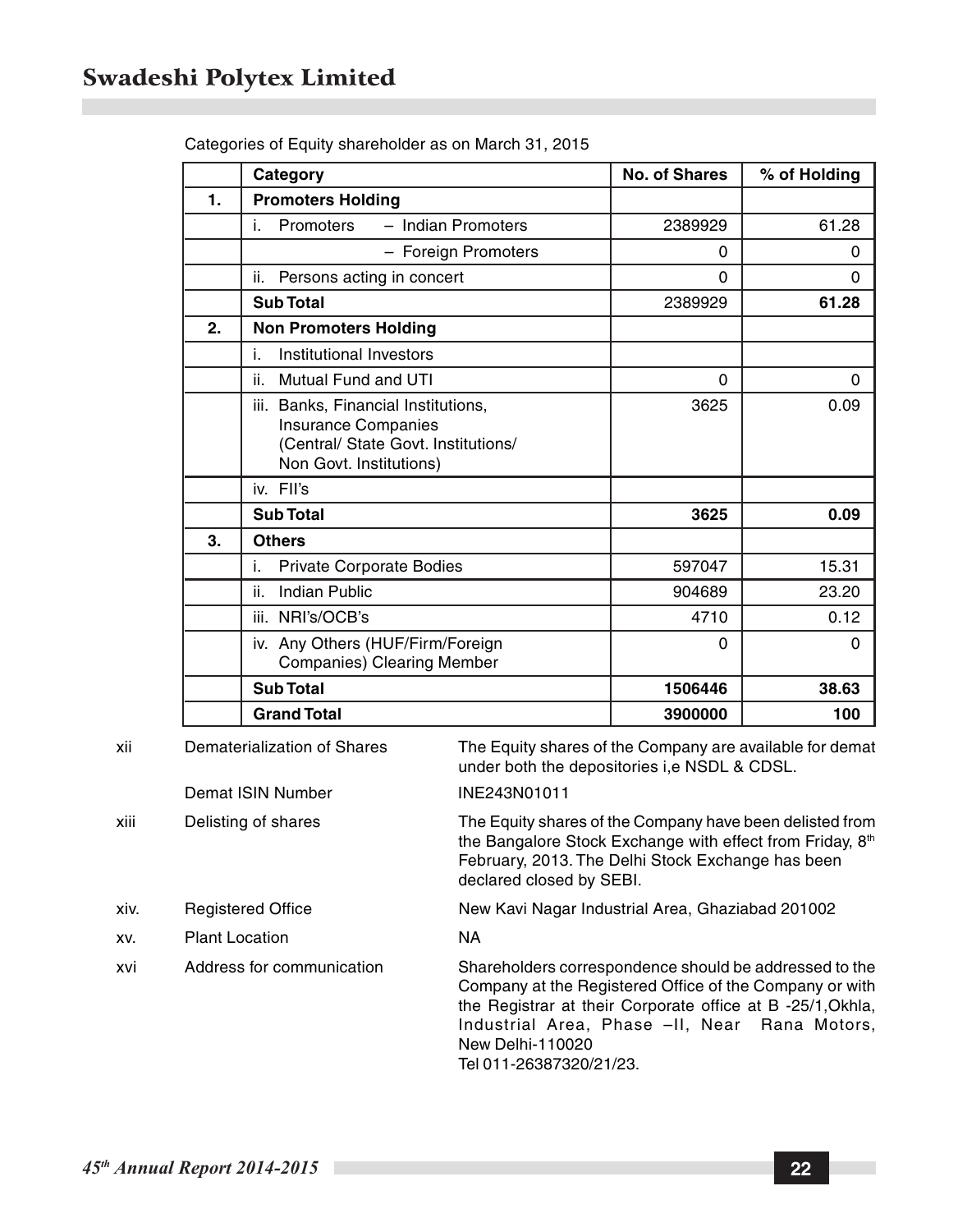### **INDEPENDENT AUDITORS' REPORT**

To, The Members of Swadeshi Polytex Limited

#### **Report on the Financial Statements**

We have audited the accompanying financial statements of Swadeshi Polytex Limited ('the Company') which comprise the Balance Sheet as at 31<sup>st</sup> March 2015, the Statement of Profit & Loss and the Cash Flow Statement for the year then ended and Notes to Financial Statements comprising of a summary of significant accounting policies and other explanatory information.

#### **Management's Responsibility for the Financial Statements**

The Company's Board of Directors is responsible for the matters stated in Section 134(5) of the Companies Act, 2013 ("the Act") with respect to the preparation of these financial statements that give a true and fair view of the financial position, financial performance and cash flows of the Company in accordance with the accounting principles generally accepted in India, including the Accounting Standards specified under Section 133 of the Act, read with Rule 7 of the Companies (Accounts) Rules, 2014. This responsibility also includes maintenance of adequate accounting records in accordance with the provisions of the Act for safeguarding of the assets of the Company and for preventing and detecting frauds and other irregularities; selection and application of appropriate accounting policies; making judgments and estimates that are reasonable and prudent; and design, implementation and maintenance of adequate internal financial controls, that were operating effectively for ensuring the accuracy and completeness of the accounting records, relevant to the preparation and presentation of the financial statements that give a true and fair view and are free from material misstatement, whether due to fraud or error.

#### **Auditor's Responsibility**

Our responsibility is to express an opinion on these financial statements based on our audit. We have taken into account the provisions of the Act, the accounting and auditing standards and matters which are required to be included in the audit report under the provisions of the Act and the Rules made thereunder.

We conducted our audit in accordance with the Standards on Auditing specified under Section 143(10) of the Act. Those Standards require that we comply with ethical requirements and plan and perform the audit to obtain reasonable assurance about whether the financial statements are free from material misstatement.

An audit involves performing procedures to obtain audit evidence about the amounts and the disclosures in the financial statements. The procedures selected depend on the auditor's judgment, including the assessment of the risks of material misstatement of the financial statements, whether due to fraud or error. In making those risk assessments, the auditor considers internal financial control relevant to the Company's preparation of the financial statements that give a true and fair view in order to design audit procedures that are appropriate in the circumstances. An audit also includes evaluating the appropriateness of the accounting policies used and the reasonableness of the accounting estimates made by the Company's Directors, as well as evaluating the overall presentation of the financial statements.

We believe that the audit evidence we have obtained is sufficient and appropriate to provide a basis for our audit opinion on the financial statements

#### **Opinion**

In our opinion and to the best of our information and according to the explanations given to us, the aforesaid financial statements give the information required by the Act in the manner so required and give a true and fair view in conformity with the accounting principles generally accepted in India of the state of affairs of the Company as at  $31<sup>st</sup>$  March 2015 and its Profit and its cash flows for the year ended on that date.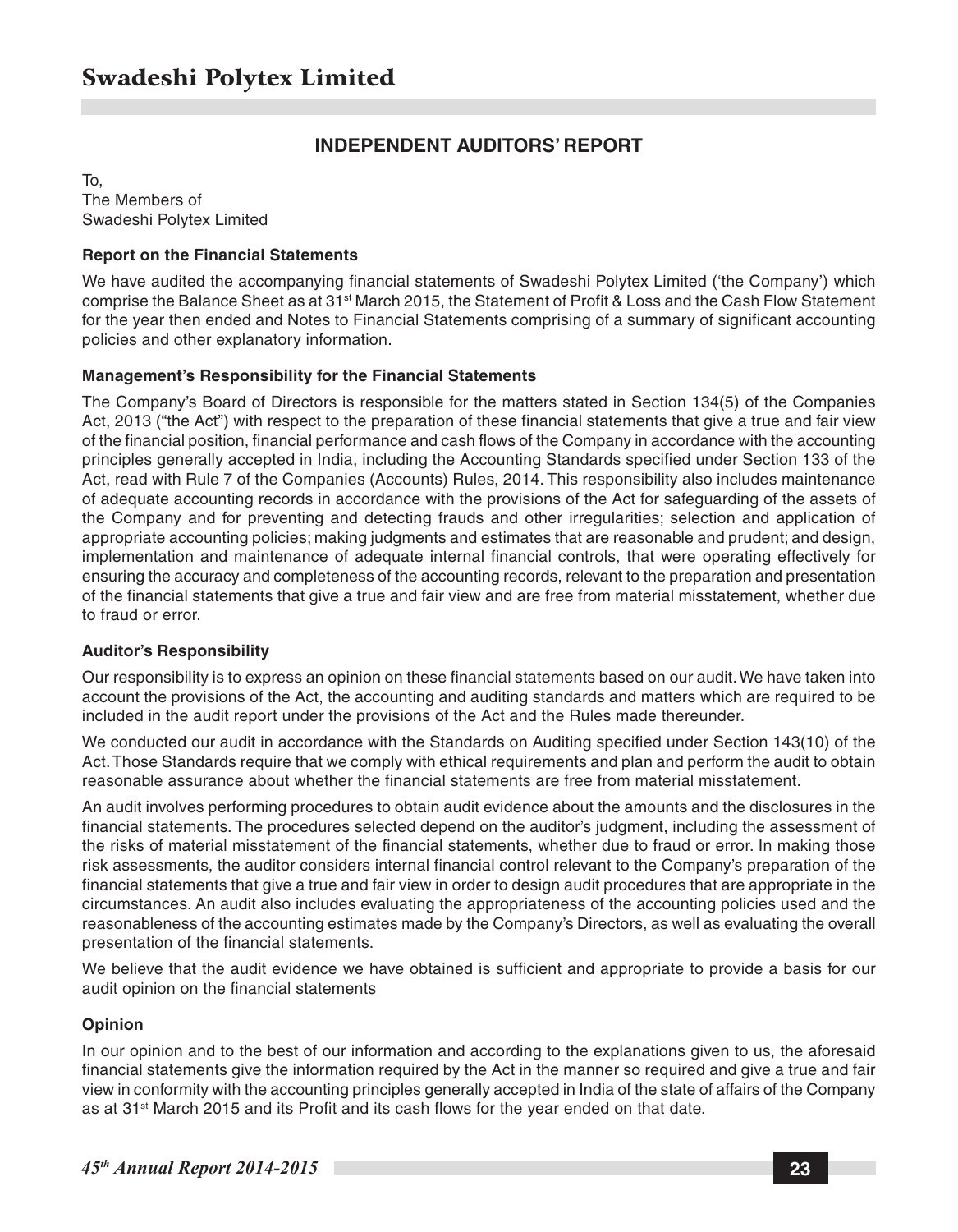#### **Report on Other Legal and Regulatory Requirements**

- 1. As required by the Companies (Auditor's Report) Order, 2015 ('the Order') issued by the Central Government of India in terms of sub-section (11) of section 143 of the Act, we give in the Annexure a statement on the matters specified in paragraphs 3 and 4 of the Order, to the extent applicable.
- 2. As required by section 143 (3) of the Act, we report that:
	- a) We have sought and obtained all the information and explanations, which to the best of our knowledge and belief were necessary for the purposes of our audit;
	- b) In our opinion, proper books of account as required by law have been kept by the Company so far as appears from our examination of those books;
	- c) The Balance Sheet, the Statement of Profit & Loss and the Cash Flow Statement dealt with by this Report are in agreement with the books of account;
	- d) In our opinion, the aforesaid financial statements comply with the Accounting Standards specified under section 133 of the Act, read with Rule 7 of the Companies (Accounts) Rules, 2014;
	- e) On the basis of written representation received from the directors as on 31st March, 2015 taken on record by the Board of Directors, we report that none of the Directors is disqualified as on 31st March, 2015 from being appointed as a Director in terms of Section 164(2) of the Act ; and
	- f) With respect to the other matters to be included in the Auditor's Report in accordance with Rule 11 of the Companies (Audit and Auditors) Rules, 2014, in our opinion and to the best of our information and according to the explanations given to us:
		- i. The Company has disclosed the impact of pending litigations on its financial position in its financial statements – Refer Note 2.22.1 to the financial statements;
		- ii. We are explained that the Company did not have any long term contracts including derivative contracts for which there were any material foreseeable losses.
		- iii. We are explained that there were no amounts which were required to be transferred to the Investor Education and Protection Fund by the Company.

#### For **SANMARKS & ASSOCIATES**

Chartered Accountants Firm's Regn. No. 003343N

Sd/-

Membership No.: 082242

Place: Faridabad **S. K. BANSAL** Date: 27<sup>th</sup> May, 2015 **Partner** Partner **Partner** Partner **Partner**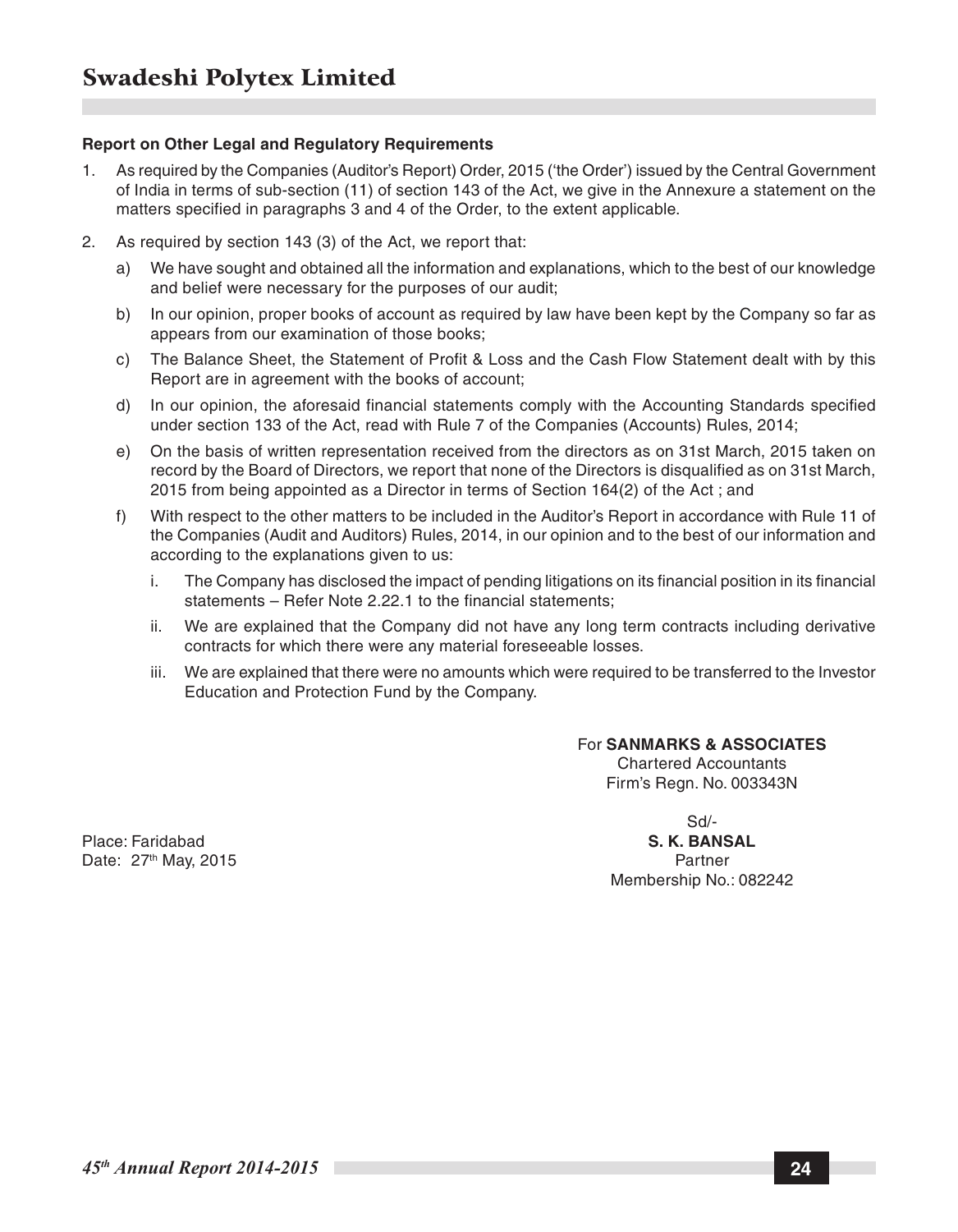#### **Annexure to the Independent Auditors' Report**

Referred to in Paragraph 1 under the heading "Report on Other Legal and Regulatory Requirements" of our Report to the members of Swadeshi Polytex Limited for the year ended 31<sup>st</sup> March 2015. We report that:

- (i) (a) The Company has maintained proper records showing full particulars including quantitative details and situation of fixed assets.
	- (b) We are explained that the management has carried out the year end physical verification of majority of fixed assets. In our opinion, the frequency of the physical verification is reasonable having regard to the size and nature of operations of the company. We are explained that no material discrepancies were noticed on such physical verification.
- (ii) (a) The only inventory in hand is in the form of lease hold plot rights, for which management has conducted physical verification in the form of measurement, frequency of which in our opinion is reasonable;
	- (b) In our opinion and in view of nature of inventory, the action taken and procedures followed by the management for physical verification of inventory were found reasonable and adequate.
	- (c) In our opinion, the company has identified and maintained proper records in respect of various plots of land and no material discrepancies were noticed on the physical verification of the same as compared to book records.
- (iii) (a) The Company has granted loan to a party covered in the register maintained under Section 189 of the Companies Act, 2013 ("the Act").
	- (b) In the case of loan granted to the party listed in the register maintained under Section 189 of the Act, the borrower has been regular in the payment of interest as stipulated. We are explained that as per the terms of arrangement, the repayment of principal is yet to commence. Hence Clause iii (b) of the Order is not applicable in respect of repayment of the principal amount.
- (iv) In our opinion and according to the information and explanations give to us, there are adequate internal control systems commensurate with the size of the company and nature of its business with regard to purchase of fixed assets and trading activities. Further, on the basis of our examination and according to the information and explanations given to us, we have neither come across nor have been informed of any instance of major weakness in the aforesaid internal control procedures.
- (v) During the year under report, the company has not accepted any deposit from the public to which provisions of sections 73 to 76 of the Act and relevant rules framed there under apply**.**
- (vi) We are informed that the maintenance of the cost records has not been prescribed by the Central Government u/s 148(1) of the Act for the company since no manufacturing activities were carried out by it during the year under report.
- (vii) (a) According to the information and explanation given to us and on the basis of our examination of the books of account, the company has been regular in depositing the undisputed statutory dues including Provident Fund, Employees' State Insurance, Income-tax, Sales-tax, Wealth Tax, Service Tax, Custom Duty, Excise Duty, value added tax, cess and any other material statutory dues applicable to it with the appropriate authorities.
	- (b) According to information and explanation given to us and on the basis of our examination of the books of accounts of the company, following are the details of sales tax/income tax/custom duty/wealth tax/ service Tax/excise duty/cess, which have not been deposited on account of any dispute.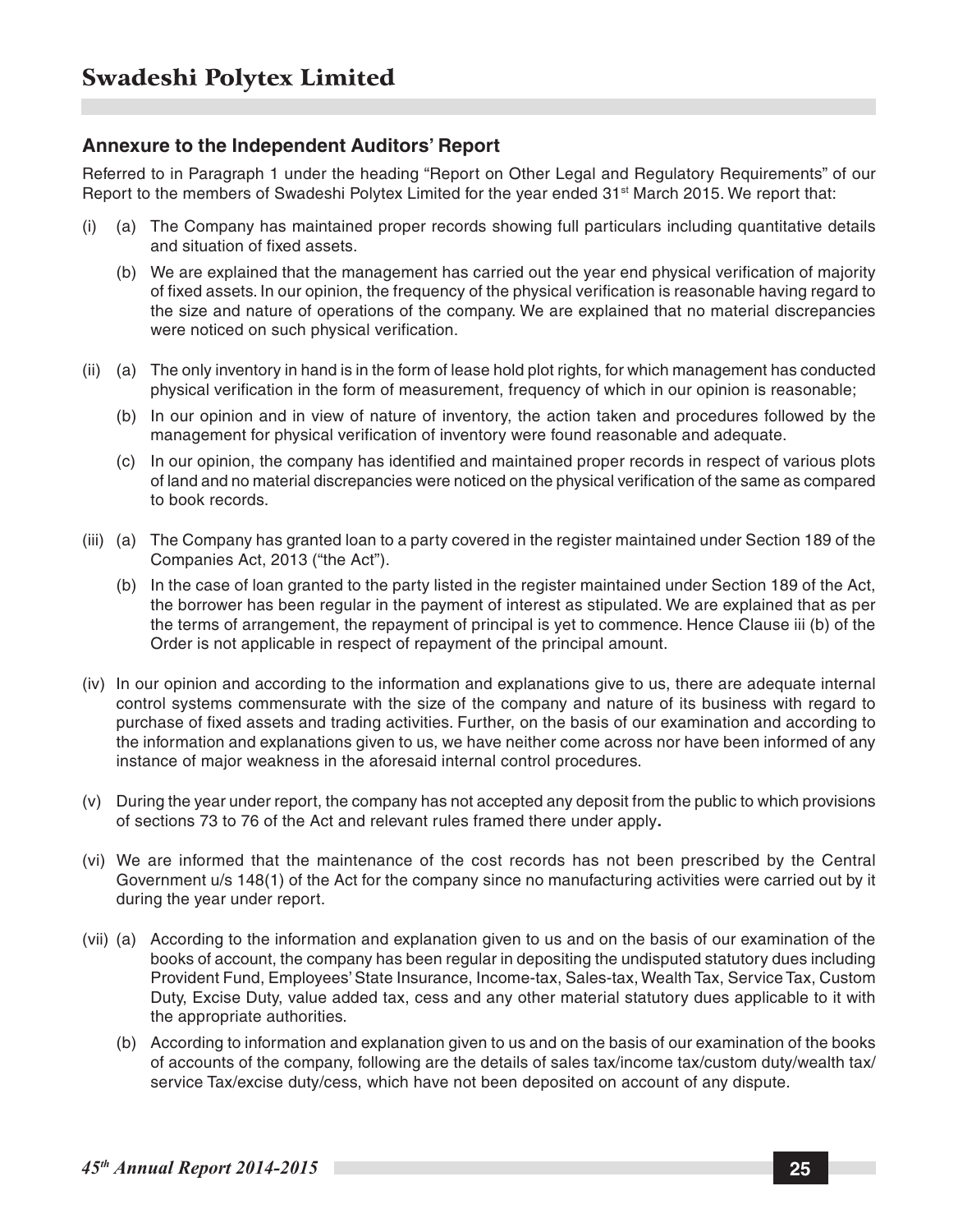| <b>Name of Statute</b>          | <b>Nature of Dues</b>            | Amount<br>(in lacs) | <b>Period</b> | Forum at which<br>dispute is pending |
|---------------------------------|----------------------------------|---------------------|---------------|--------------------------------------|
| Various Sales Tax Acts          | Sales Tax                        | 149.37              | Various       | Various Forum                        |
| The Central Excise<br>Act. 1944 | <b>Excise Duty</b>               | 165.22              | Various       | CESAT & the<br>Supreme Court         |
| The Central Excise<br>Act, 1944 | Penalty on<br><b>Excise Duty</b> | 25.00               | 2012          | <b>CESAT</b>                         |
| The Customs Act, 1962           | Custom Duty                      | 8.50                | Various       | D. C. Customs<br>Mumbai              |

- (c) According to information and explanation given to us, there were no amounts required to be transferred to the investor education and protection fund in accordance with the relevant provisions of the Companies Act, 1956 and rules made there under.
- viii) At the end of the current financial year, company's accumulated losses were more than 50% of its net worth. Further, the company has not incurred cash losses during the current financial year as well as in the immediately preceding financial year.
- ix) According to the information and explanation given to us, we are informed that the company had not borrowed any money from any bank or financial institution and had not issued debentures during the year under report.
- x) According to the information and explanation given to us by the Management, the Company had not given any guarantee for loans taken by others from banks or financial institutions.
- xi) We are informed that the Company had not obtained any term loans during the current financial year.
- xii) During the course of our examination of the books and records of the company carried out in accordance with the generally accepted auditing practices in India, we have neither come across any instance of fraud on or by the Company, noticed and reported during the year, nor have we been informed of such case by the Management.

For **SANMARKS & ASSOCIATES** Chartered Accountants Firm's Regn. No. 003343N

Place:Faridabad **S. K. BANSAL** Date :27<sup>th</sup> May, 2015 **Partner** Partner **Partner** 

Sd/- Membership No.: 082242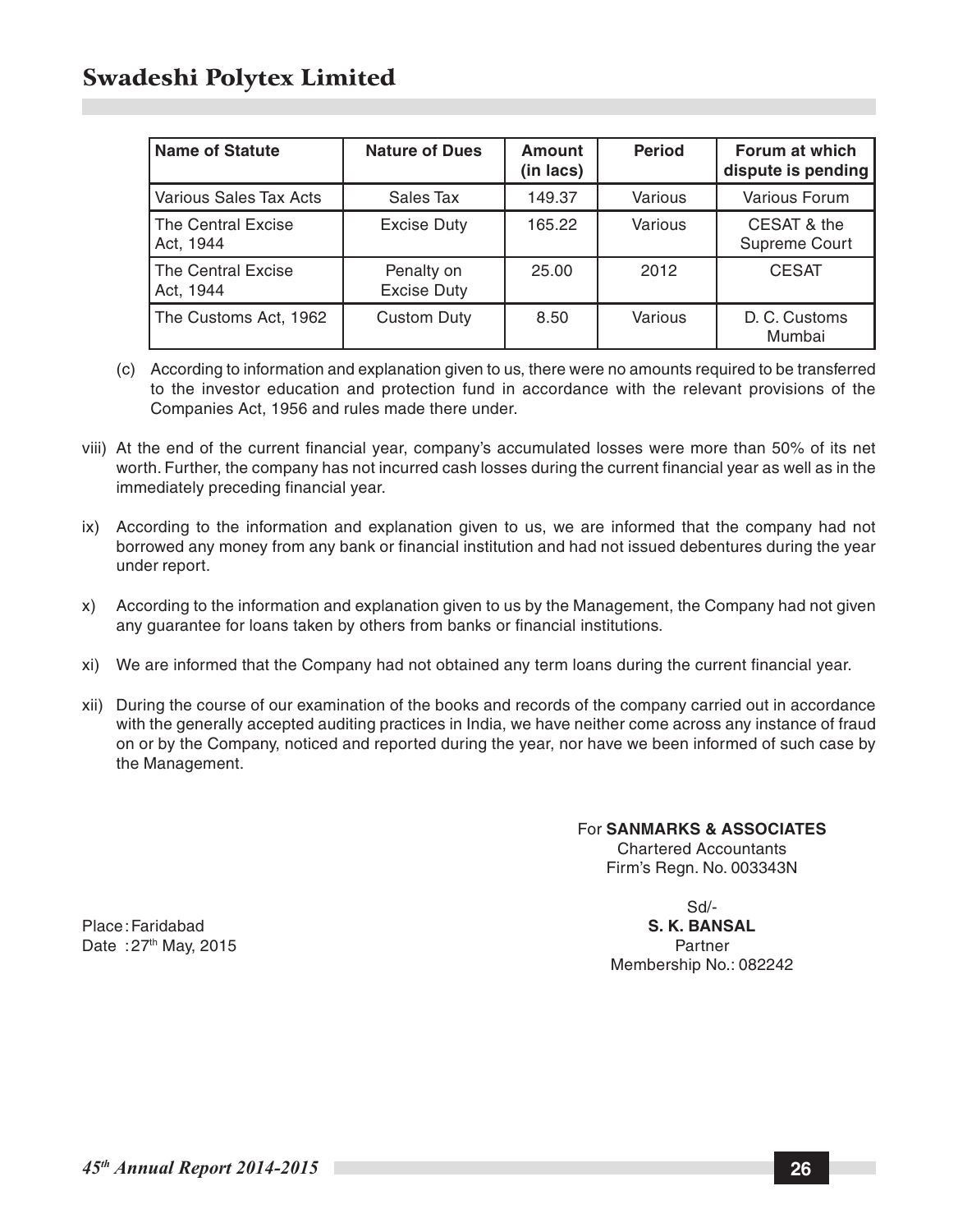#### **BALANCE SHEET AS AT 31st MARCH, 2015**

|    | <b>Particulars</b>                                                  | <b>Note</b>  | Amount as at              | Amount as at              |
|----|---------------------------------------------------------------------|--------------|---------------------------|---------------------------|
|    |                                                                     | No.          | 31-March-2015             | 31-March-2014             |
| ı. | <b>EQUITY &amp; LIABILITIES</b>                                     |              |                           |                           |
|    | Shareholders' Funds<br>(1)                                          |              |                           |                           |
|    | (a) Share Capital                                                   | 2.1          | 39,000,000                | 39,000,000                |
|    | (b) Reserves & surplus                                              | 2.2          | -499,092,129              | -499,892,192              |
|    |                                                                     |              | -460,092,129              | -460,892,192              |
|    | Non-Current Liabilities<br>(2)                                      |              |                           |                           |
|    | (a) Other Long-term Liabilities                                     | 2.3          | 25,638,764                | 25,637,196                |
|    | (b) Long-term provisions                                            | 2.4          | 3,200,000                 | 3,200,000                 |
|    |                                                                     |              | 28,838,764                | 28,837,196                |
|    | <b>Current Liabilities</b><br>(3)                                   |              |                           |                           |
|    | (a) Short-term borrowings                                           | 2.5          | 259,342,496               | 508,062,321               |
|    | (b) Trade Payables                                                  | 2.6<br>2.7   | 2,883,940                 | 2,921,452                 |
|    | (c) Other Current liabilities<br>(d) Short-term provisions          | 2.8          | 363,918,204<br>1,500,000  | 149,521,551               |
|    |                                                                     |              |                           |                           |
|    |                                                                     |              | 627,644,640               | 660,505,324               |
|    |                                                                     | <b>TOTAL</b> | 196,391,275               | 228,450,328               |
| в  | <b>ASSETS</b>                                                       |              |                           |                           |
|    | (1) Non-current assets                                              |              |                           |                           |
|    | (a) Fixed Assets - Tangible assets<br>(b) Deferred tax assets (net) | 2.9<br>2.10  | 561,388                   | 577,507                   |
|    | (c) Long Term Loans and Advances                                    | 2.11         | 103,376,756<br>11,255,443 | 102,484,755<br>15,028,621 |
|    |                                                                     |              |                           |                           |
|    |                                                                     |              | 115,193,587               | 118,090,883               |
|    | <b>Current Assets</b><br>(2)<br>(a) Inventories                     | 2.12         | 65,430,672                | 65,850,557                |
|    | (b) Trade Receivables                                               | 2.13         | 5,106,805                 | 9,253,505                 |
|    | (c) Cash and cash equivalents                                       | 2.14         | 9,642,599                 | 34,081,977                |
|    | (d) Short-term loans and advances                                   | 2.15         | 25,000                    | 101,640                   |
|    | (e) Other current assets                                            | 2.16         | 992,612                   | 1,071,766                 |
|    |                                                                     |              | 81,197,688                | 110,359,445               |
|    |                                                                     | <b>TOTAL</b> | 196,391,275               | 228,450,328               |

Significant Accounting Policies 1.0 The accompanying Notes form an integral part of the financial statements.

As per our report of even date attached For **Sanmarks & Associates** Chartered Accountants Firm Regn. No. 003343N

Date:  $27<sup>th</sup>$  May, 2015

Sd/- Sd/- Sd/- **S.K. Bansal (S. B. Singh) (B. Mehrotra)** Partner Director Director Director Director Director Director Director Director M No. - 082242 (DIN No. 03225016) (DIN No. 03279399) Sd/- Sd/- Place : Faridabad **(Promod Pandey) (Bhawna Gupta)**<br>
Date : 27<sup>th</sup> May, 2015 **(Promod Pandey)** (Chief Financial Officer Company Secretary

*45th Annual Report 2014-2015* **27**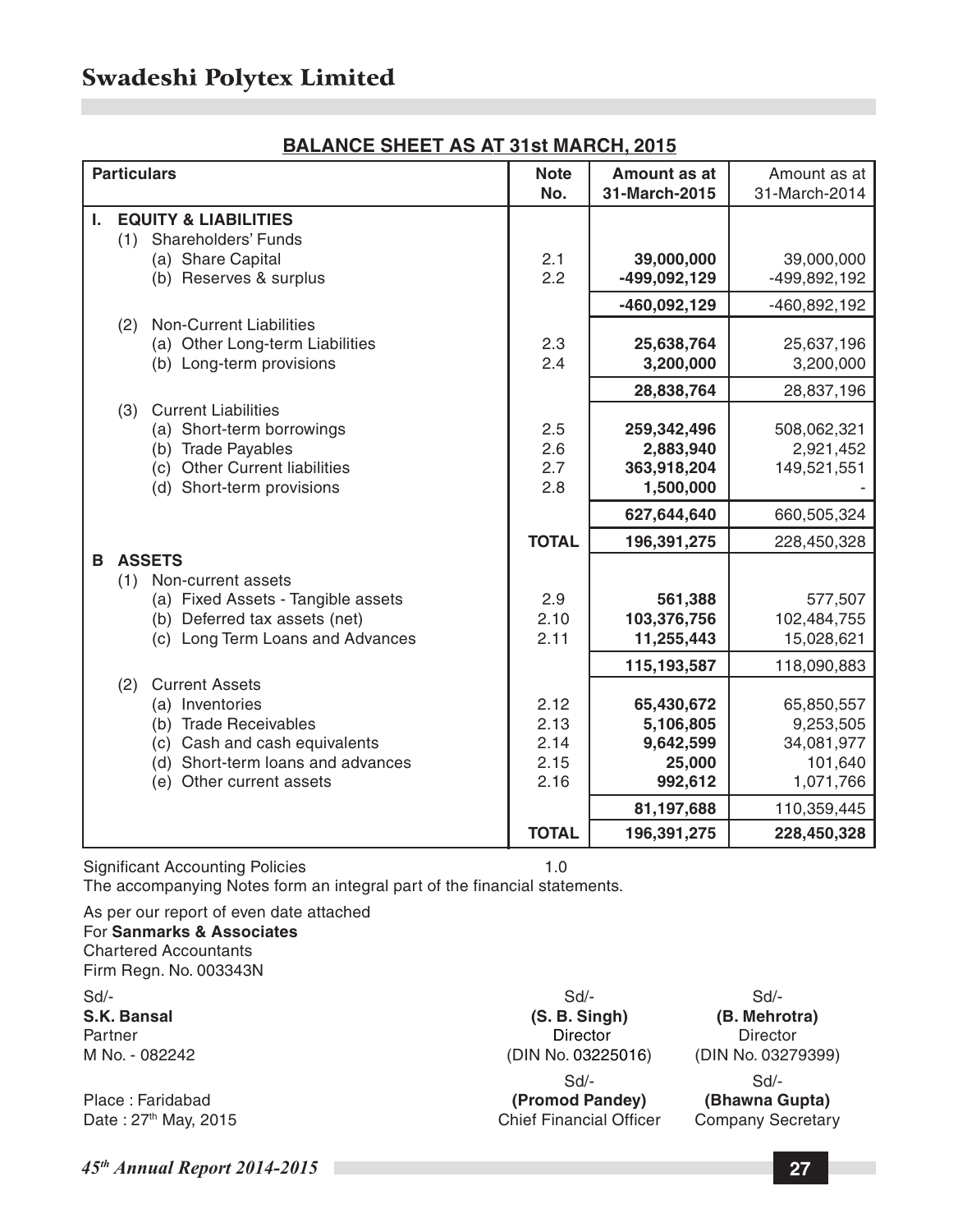| STATEMENT OF PROFIT & LOSS FOR THE YEAR ENDED 31st MARCH, 2015 |
|----------------------------------------------------------------|
|----------------------------------------------------------------|

|   | <b>Particulars</b>                                                                                                                                                                                                | <b>Note</b><br>No.   | For the year ended<br>31-March-2015                         | For the year ended<br>31-March-2014             |
|---|-------------------------------------------------------------------------------------------------------------------------------------------------------------------------------------------------------------------|----------------------|-------------------------------------------------------------|-------------------------------------------------|
|   | A. CONTINUING OPERATIONS<br>1. INCOME<br>Revenue from operations                                                                                                                                                  | 2.17                 | 72,750,564                                                  | 64,975,980                                      |
|   | Other Income                                                                                                                                                                                                      | 2.18                 | 15,857,604                                                  | 8,395,797                                       |
|   | <b>Total Revenue</b>                                                                                                                                                                                              |                      | 88,608,168                                                  | 73,371,777                                      |
|   | 2. EXPENSES<br><b>Land Development Expenses</b><br>Changes in inventories<br><b>Finance Costs</b><br>Depreciation and amortization expense<br>Other expenses                                                      | 2.19<br>2.90<br>2.20 | 2,764,194<br>419,885<br>53,027,347<br>105,337<br>19,851,290 | 3,896,682<br>35,228,789<br>64.307<br>19,214,424 |
|   | <b>Total Expenses</b>                                                                                                                                                                                             |                      | 76,168,053                                                  | 58,404,202                                      |
|   | 3. Profit before tax                                                                                                                                                                                              |                      | 12,440,115                                                  | 14,967,575                                      |
|   | 4. Less: Tax Expenses - Current tax<br>- Deferred tax                                                                                                                                                             |                      | 3,187,213<br>$-892,001$                                     | $-17,166,719$                                   |
|   |                                                                                                                                                                                                                   |                      | 2,295,212                                                   | $-17,166,719$                                   |
|   | 5. Profit from continuing operations                                                                                                                                                                              |                      | 10,144,903                                                  | 32,134,294                                      |
| в | <b>DISCONTINUING OPERATIONS</b><br>Profit / (Loss) from discontinuing<br>6. (i)<br>operations (before tax)<br>Tax expense of Discontinuing operations<br>(ii)<br>7. Profit / (Loss) from discontinuing operations | 2.21                 | (11,032,053)<br>$-1,687,213$<br>(9, 344, 840)               |                                                 |
|   | 8. Profit for the year                                                                                                                                                                                            |                      | 800,063                                                     | 32,134,294                                      |
|   | 9. Earnings per share (of Rs. 10/- each):                                                                                                                                                                         |                      |                                                             |                                                 |
|   | <b>Basic &amp; Diluted</b><br>Continuing operations<br>(i)<br>Total operations<br>(ii)                                                                                                                            |                      | 2.60<br>0.21                                                | 8.24<br>8.24                                    |

Significant Accounting Policies 1.0

The accompanying Notes form an integral part of the financial statements.

As per our report of even date attached For **Sanmarks & Associates** Chartered Accountants Firm Regn. No. 003343N Sd/- Sd/- Sd/- **S.K. Bansal (S. B. Singh) (B. Mehrotra)** Partner Director Director Director Director Director Director Director Director M No. - 082242 (DIN No. 03225016) (DIN No. 03279399)

Date : 27<sup>th</sup> May, 2015 **Chief Financial Officer** Company Secretary

Place : Faridabad **(Promod Pandey) (Promod Pandey)** 

Sd/-<br> **Sd/-** Sd/-<br> **Sd Pandey)** (Bhawna Gupta)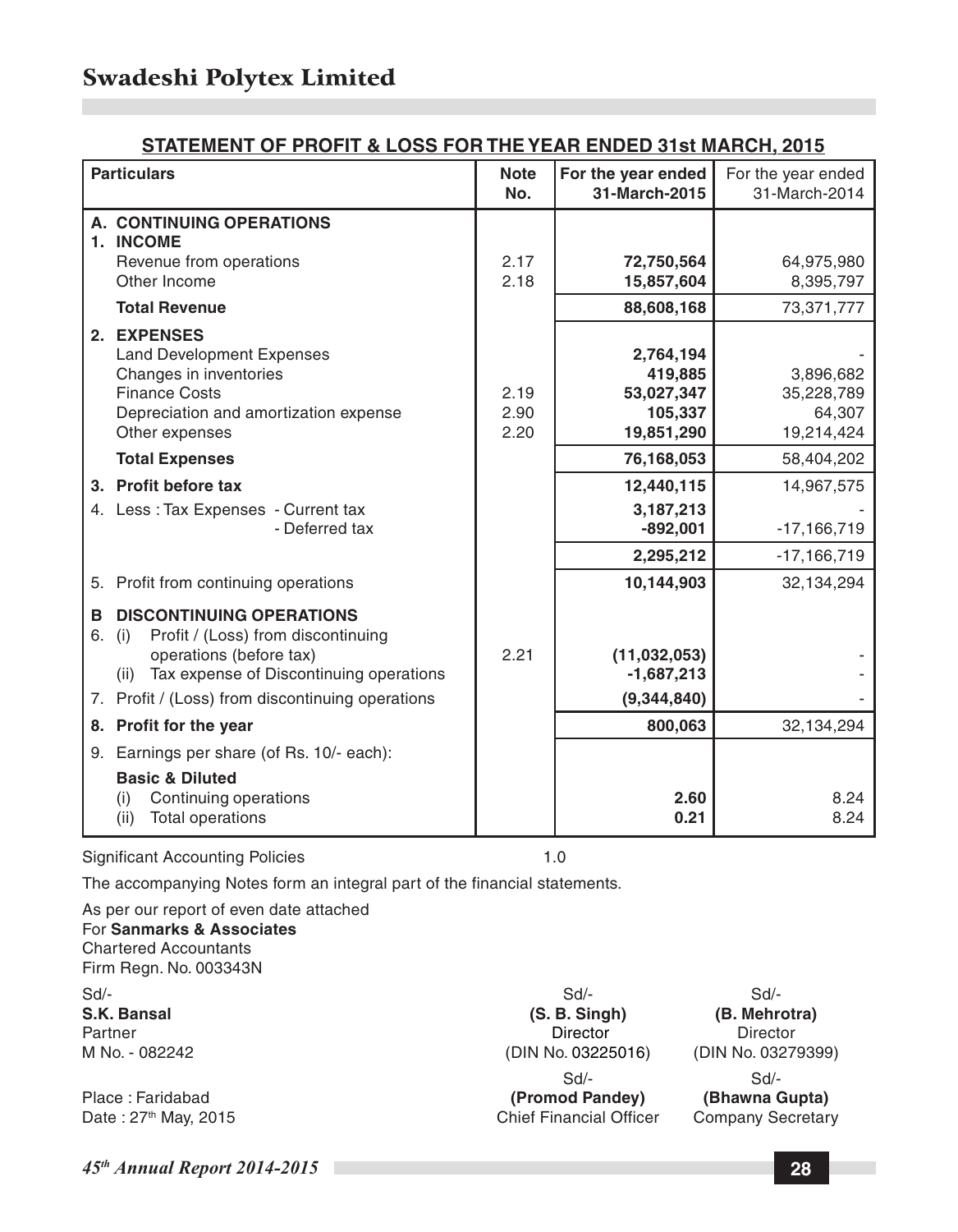#### **CASH FLOW STATEMENT FOR THE YEAR ENDED 31st MARCH, 2015**

|        | <b>Particulars</b>                                                                                                                                                                                                                                                  | For the year ended<br>31-March-2015                        | For the year ended<br>31-March-2014                               |
|--------|---------------------------------------------------------------------------------------------------------------------------------------------------------------------------------------------------------------------------------------------------------------------|------------------------------------------------------------|-------------------------------------------------------------------|
|        | A. CASH FLOW FROM OPERATING ACTIVITIES<br>Profit before Tax                                                                                                                                                                                                         | 1,408,062                                                  | 14,967,575                                                        |
|        | <b>Adjustments for:</b><br>Depreciation and amortization expenses<br><b>Finance Costs</b><br>Interest received<br>Liabilities/Provisions no longer required written back                                                                                            | 105,337<br>52,613,007<br>(15,813,217)<br>(44, 387)         | 64,307<br>34,615,864<br>(4,734,754)<br>(1,369,418)                |
|        | <b>Operating Profit before working capital changes</b><br>Adjustments for working capital changes:<br>(Increase)/Decrease in long term loans & advances<br>(Increase)/Decrease in Short term loans & advances<br>Increase/(Decrease) in Other Long-term Liabilities | 38,268,802<br>5,369,028<br>76,640<br>1,568                 | 43,543,574<br>(3,066,090)<br>(78, 329)<br>(1, 113, 356)           |
|        | Increase/(Decrease) in Other current liabilities<br>(Increase)/Decrease in Other current assets<br>(Increase)/Decrease in inventories<br>Increase/(Decrease) in Trade payables<br>(Increase)/Decrease in trade receivables                                          | 207,799,369<br>79,154<br>419,885<br>(37, 512)<br>4,146,700 | 121,387,367<br>50,590<br>3,896,682<br>(11,322,651)<br>119,347,452 |
|        | <b>Cash generated from Operations</b><br><b>Direct Taxes Paid</b>                                                                                                                                                                                                   | 256,123,635<br>(1,595,850)                                 | 272,645,239<br>(3,072,565)                                        |
|        | Net Cash flow from Operating activities (A)                                                                                                                                                                                                                         | 254,527,784                                                | 269,572,674                                                       |
|        | <b>B CASH FLOW FROM INVESTING ACTIVITIES</b><br>Purchase of Fixed Assets including Intangible<br>assets & CWIP<br>Interest received<br>Liabilities/Provisions no longer required written back                                                                       | (89, 218)<br>15,813,217<br>44,387                          | (98, 500)<br>4,734,754<br>1,369,418                               |
|        | Net cash used in Investing activities (B)                                                                                                                                                                                                                           | 15,768,386                                                 | 6,005,672                                                         |
|        | <b>C. CASH FLOW FROM FINANCING ACTIVITIES</b><br>Proceeds / (repayment) of Borrowings<br><b>Finance Costs</b>                                                                                                                                                       | (242, 122, 541)<br>(52, 613, 007)                          | (213, 180, 061)<br>(34, 615, 864)                                 |
|        | Net cash from/(used in) financing activities (C)                                                                                                                                                                                                                    | (294, 735, 548)                                            | (247, 795, 925)                                                   |
|        | Net increase/(Decerase) in Cash and Cash Equivalents<br>$(A+B+C)$<br>Opening Cash and Cash Equivalents as per Note 2.13<br>Closing Cash and Cash Equivalents as per Note 2.13                                                                                       | (24, 439, 378)<br>34,081,977<br>9,642,599                  | 27,782,421<br>6,299,556<br>34,081,977                             |
| $Sd$ - | As per our report of even date attached<br>For Sanmarks & Associates<br><b>Chartered Accountants</b><br>Firm Regn. No. 003343N                                                                                                                                      | Sd                                                         | Sd                                                                |

Date:  $27<sup>th</sup>$  May, 2015

*45th Annual Report 2014-2015* **29**

**S.K. Bansal (S. B. Singh) (B. Mehrotra)** Partner Director Director Director Director Director Director Director Director M No. - 082242 (DIN No. 03225016) (DIN No. 03279399) Place : Faridabad **(Promod Pandey) (Bhawna Gupta)**<br>Date : 27<sup>th</sup> May, 2015 **(Promod Pandey)** (Chief Financial Officer Company Secretary

Sd/-<br> **Sd/-** Sd/-<br> **Sd/Pandey)** (Bhawna Gupta)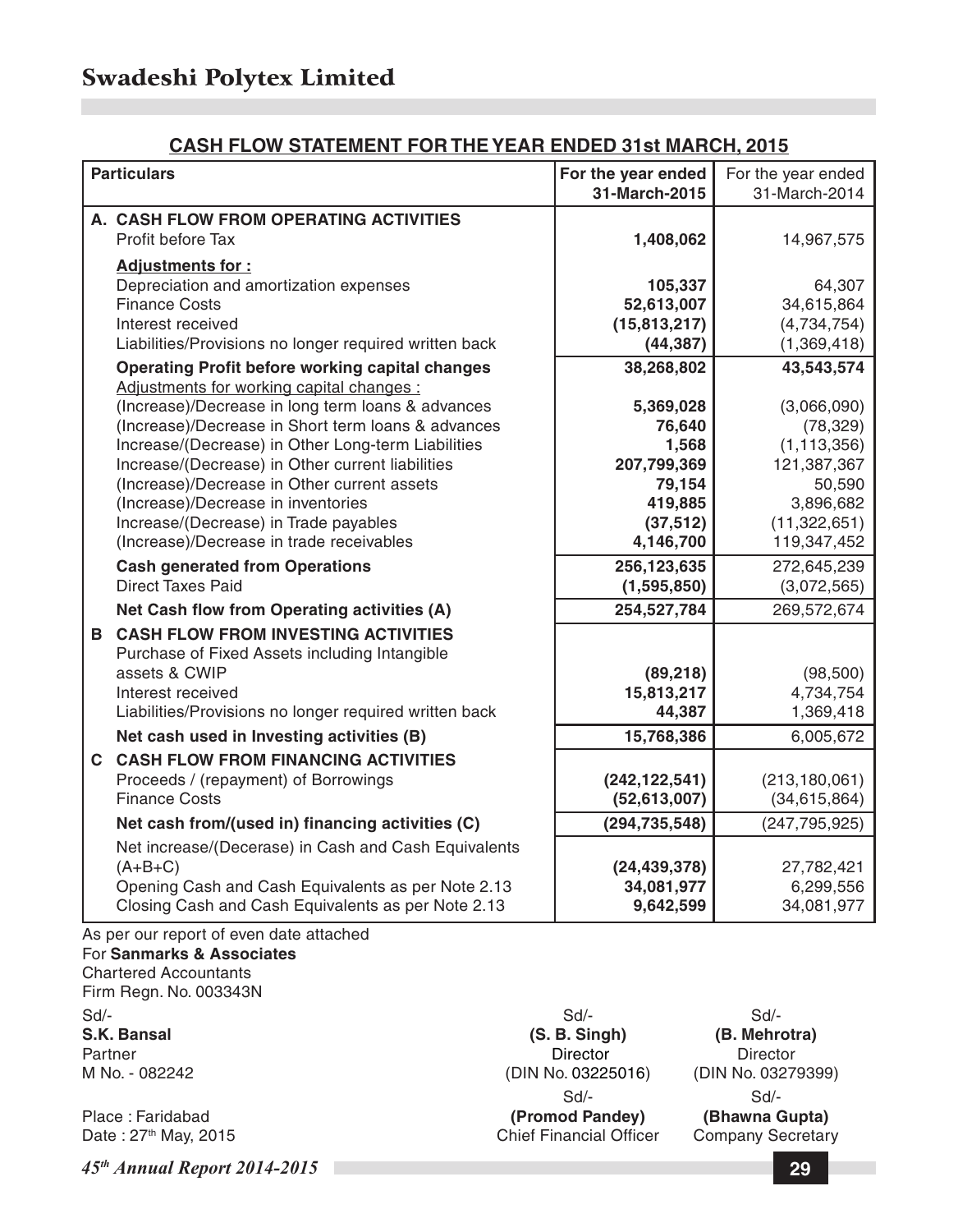#### **NOTES TO THE FINANCIAL STATEMENTS FOR THE YEAR ENDED 31st MARCH, 2015**

#### **1 SIGNIFICANT ACCOUNTING POLICIES & PRACTICES**

#### **1.1 ACCOUNTING CONCEPTS**

**(a)** The financial statements are prepared under the historical cost convention on accrual basis of accounting as going concern and in accordance with the generally accepted accounting principles, accounting standards as specified under Section 133 of the Companies Act 2013 read with Rule 7 of the Companies (Accounts) Rules, 2014, as applicable and the relevant provisions, rules and disclosure requirements of the Companies Act, 2013.

#### **(b) USE OF ESTIMATES**

In preparing the financial statements in conformity with the generally accepted accounting principles management is required to make estimates and assumptions that may affect the reported amount of assets and liabilities and disclosure of contingent liabilities as at the date of financial statements and the amount of revenue and expenses during the reported period. Actual results could differ from those estimates. Any revision to such estimates is recognised in the period the same is determined.

#### **1.2 FIXED ASSETS, REVALUATION OF ASSETS AND DEPRECIATION**

- (a) Fixed assets are stated at their original cost of acquisition including cost of installation. MODVAT/ CENVAT availed, if any, are being deducted from the cost of respective asset.
- (b) In case of Revaluation of Fixed Assets, the concerned asset is stated at revalued amount with the creation of Revaluation Reserve. Consequent depreciation on revalued portion of fixed assets based on the remaining useful life is being withdrawn from Revaluation reserve crediting the Profit & Loss.
- (c) The Company has provided depreciation on its Fixed Assets in accordance with the provisions contained in Schedule II of the Companies Act, 2013 with reference to the useful life of various assets as prescribed in Part C of the said Schedule on straight line method. Assets whose useful lives have expired have been depreciated by retaining 5% residual value and have accordingly been charged in the Statement of Profit & Loss under Depreciation account.

#### **1.3 IMPAIRMENT OF ASSETS**

- (a) The carrying amounts of fixed assets are reviewed at each balance sheet date, if there is any indication of impairment based on internal /external factors.
- (b) An impairment loss is recognized wherever the carrying amount of an asset exceeds its recoverable amount and the same is recognized as an expense in the statement of Profit & Loss and Carrying amount of the asset is reduced to recoverable amount.
- (c) Reversal of impairment losses recognized in prior years is recorded when there is an indication that the impairment losses recognized for the assets no longer exists or have decreased.

#### **1.4 REVENUE**

- (a) Revenue on transfer of leasehold land is recognised on the basis of transfer or relinquishment of rights along with the related risk and rewards to the buyer.
- (b) Sales is recognized on dispatch of goods and includes excise duty but excludes sales tax, rebate & discount allowed, as applicable and is net of return/rejections.
- (c) Interest on receivables are accounted only on the receipt or settlement of the same, which ever is earlier. Other interest income is recognized on a time proportion basis taking into account the amount outstanding and the applicable rate of interest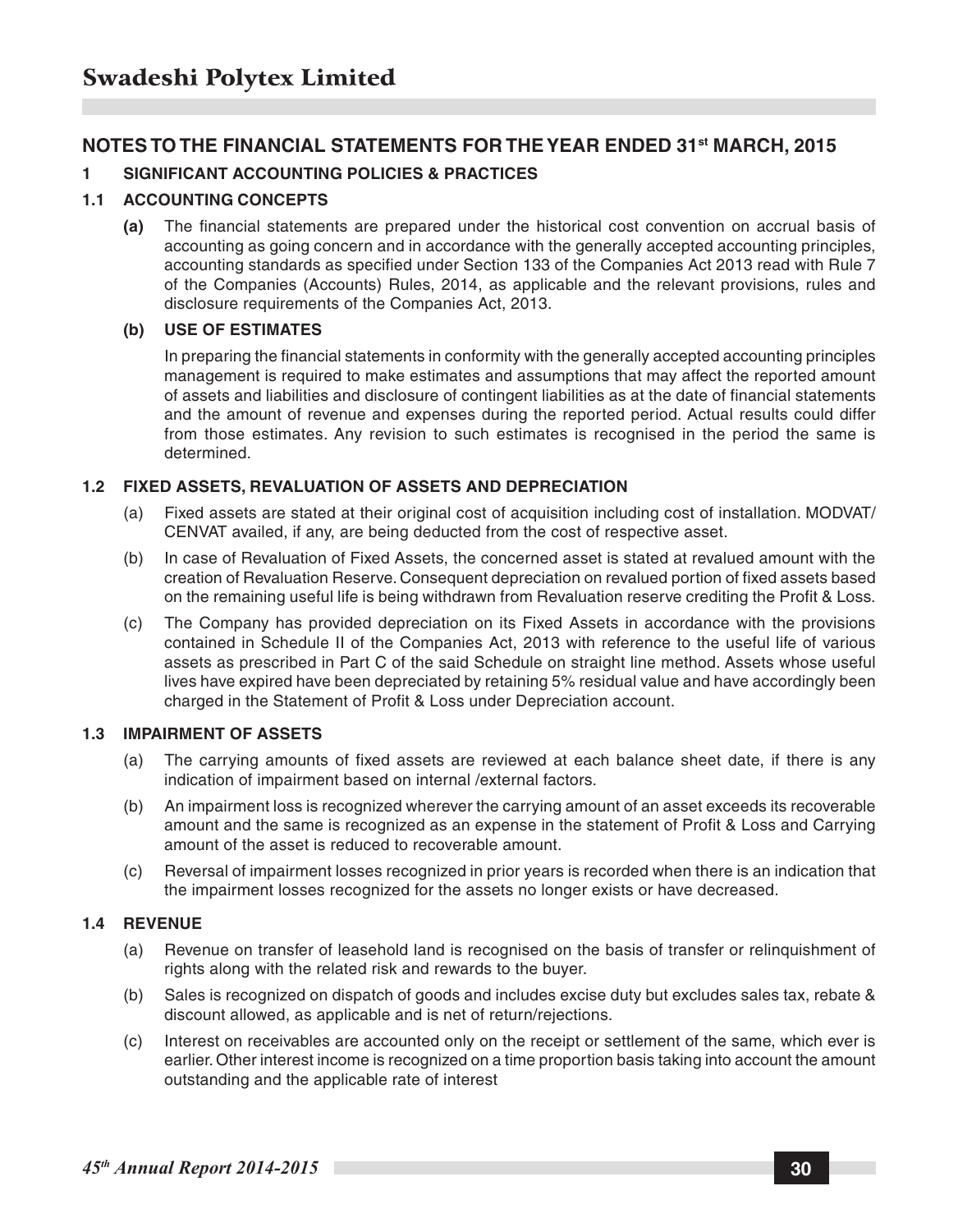#### **1.5 INVENTORIES**

Valuation of stocks is done as mentioned below:

| Raw Material and Stores & Spares                               | At lower of cost or Net realisable value                                            |
|----------------------------------------------------------------|-------------------------------------------------------------------------------------|
| Work-in-Process                                                | At cost of material included therein or net<br>realizable value whichever is lower. |
| <b>Finished Goods</b>                                          | At lower of cost or net realizable value                                            |
| Leasehold Land held for sale                                   | At lower of book value or net realizable value                                      |
| Saleable Waste, Inventory Held for Disposal<br>and by products | At Net estimated realizable value                                                   |

- (a) Cost is arrived at using monthly weighted average method.
- (b) Cost of Finished Goods is inclusive of Excise Duty.
- (c) Cost of Leasehold land is determined after including the expenditure incurred on the development thereof.

#### **1.6 TAXATION**

#### **(a) Current Tax**

Provision for Taxation is ascertained on the basis of assessable profits computed in accordance with the provisions of Income Tax Act, 1961. However, where the tax is computed in accordance with the provision of Section 115 JB of the Income Tax Act, 1961, as Minimum Alternate Tax (MAT), it is charged off to the Statement of Profit & Loss of the relevant year.

#### **(b) Deferred Tax**

Deferred Income Tax is recognized, subject to the consideration of prudence, as the tax effect of timing difference between the taxable income and accounting income computed for the current accounting year and reversal of earlier years' timing differences.

Deferred Tax assets are recognized and carried forward to the extent there is reasonable certainty, except arising from unabsorbed depreciation and carry forward losses which are recognized to the extent of deferred tax liabilities or there is virtual certainty, that sufficient future taxable income will be available against which such deferred tax assets can be realized.

#### **1.7 Refunds of Taxes and Duties**

Refund claims arising out of monies paid under protest or under appeals and charged to Revenue are accounted for at the time of receipt of orders or actual refunds whichever is earlier.

#### **1.8 Contingent Liabilities**

Disputed liabilities and claims against the company including claims raised by fiscal authorities (e.g. Sales Tax, Income Tax, Excise etc.) except frivolous claims for which no reliable estimate can be made of the amount of the obligation or which are remotely poised for crystallization are not provided for in accounts but disclosed in notes to accounts. However, present obligation as a result of past event with possibility of outflow of resources, when reliably estimable, is recognized in accounts.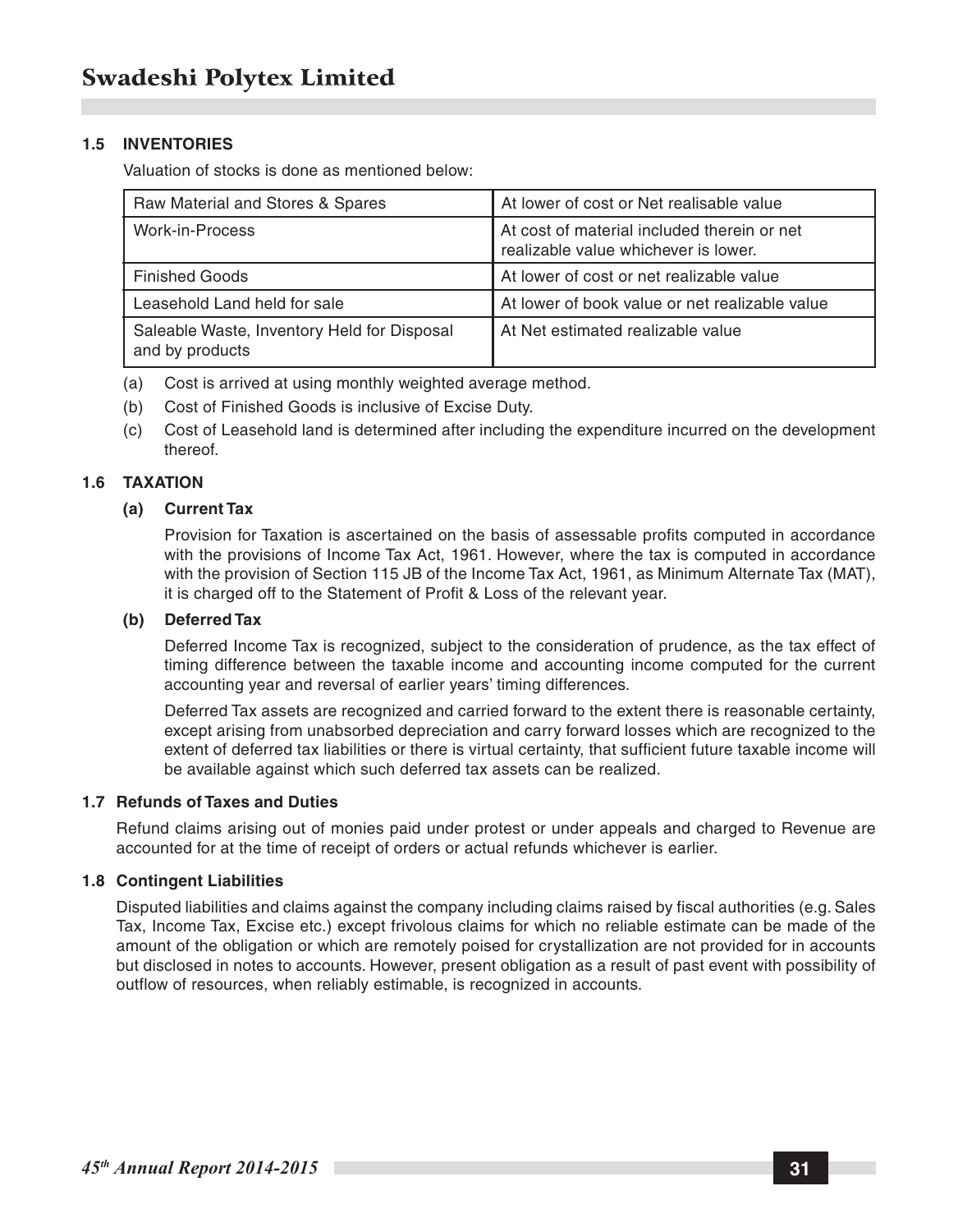#### **2.1 SHARE CAPITAL**

| <b>Particulars</b>                                          | As at 31st March 2015 |                 | As at 31st March 2014 |                 |
|-------------------------------------------------------------|-----------------------|-----------------|-----------------------|-----------------|
|                                                             | <b>Number</b>         | Amount<br>(Rs.) | <b>Number</b>         | Amount<br>(Rs.) |
| <b>Authorized</b>                                           |                       |                 |                       |                 |
| Equity Share of Rs. 10/- each<br>9.5% Redeemable cumulative | 22,500,000            | 225,000,000     | 22,500,000            | 225,000,000     |
| Preference Shares of Rs. 100/-each                          | 250,000               | 25,000,000      | 250,000               | 25,000,000      |
|                                                             |                       | 250,000,000     |                       | 250,000,000     |
| <b>Issued, Subscribed &amp; Paid up</b>                     |                       |                 |                       |                 |
| Equity Shares of Rs. 10/- each fully paid up                | 3,900,000             | 39,000,000      | 3,900,000             | 39,000,000      |
|                                                             |                       | 39,000,000      |                       | 39,000,000      |

#### **2.1.1 Reconciliation of the shares outstanding at the beginning and at the end of the reporting years**

| <b>Particulars</b>                                                                                                 | As at 31st March 2015 |                 |               | As at 31st March 2014 |
|--------------------------------------------------------------------------------------------------------------------|-----------------------|-----------------|---------------|-----------------------|
|                                                                                                                    | <b>Number</b>         | Amount<br>(Rs.) | <b>Number</b> | Amount<br>(Rs.)       |
| Outstanding at the beginning of the year<br>Add / (Less): Shares issued /<br>(forfeited / buyback) during the year | 3,900,000             | 39,000,000      | 3,900,000     | 39,000,000            |
| Outstanding at the end of the year                                                                                 | 3,900,000             | 39,000,000      | 3,900,000     | 39,000,000            |

#### **2.1.2 The rights, preferences and restrictions attached to each class of shares:**

The company has issued only one class of Equity Shares having the par value of Rs. 10/- per share. Each shareholder is entitled to one vote per share.

#### **2.1.3 The following holds more than 5% in equity shares of the company:**

| Name of the Shareholder          | As at 31st March 2015    |                   |                          | As at 31st March 2014 |  |
|----------------------------------|--------------------------|-------------------|--------------------------|-----------------------|--|
|                                  | No. of<br>shares<br>held | $%$ of<br>holding | No. of<br>shares<br>held | $%$ of $ $<br>holding |  |
| National Textile Corporation Ltd | 1311000                  | 33.61%            | 1311000                  | $33.61\%$             |  |
| M.K.J Enterprises Ltd            | 487525                   | 12.50 %           | 487525                   | 12.50%                |  |
| Selecto Pac Private Ltd.         | 343250                   | 8.80%             | 343250                   | $8.80\%$              |  |
| Paharpur Cooling Towers Pvt Ltd. | 452929                   | 11.61%            | 452929                   | 11.61%                |  |
| Doy Pac Systems Pvt Ltd.         | 277500                   | 7.12%             | 277500                   | 7.12%                 |  |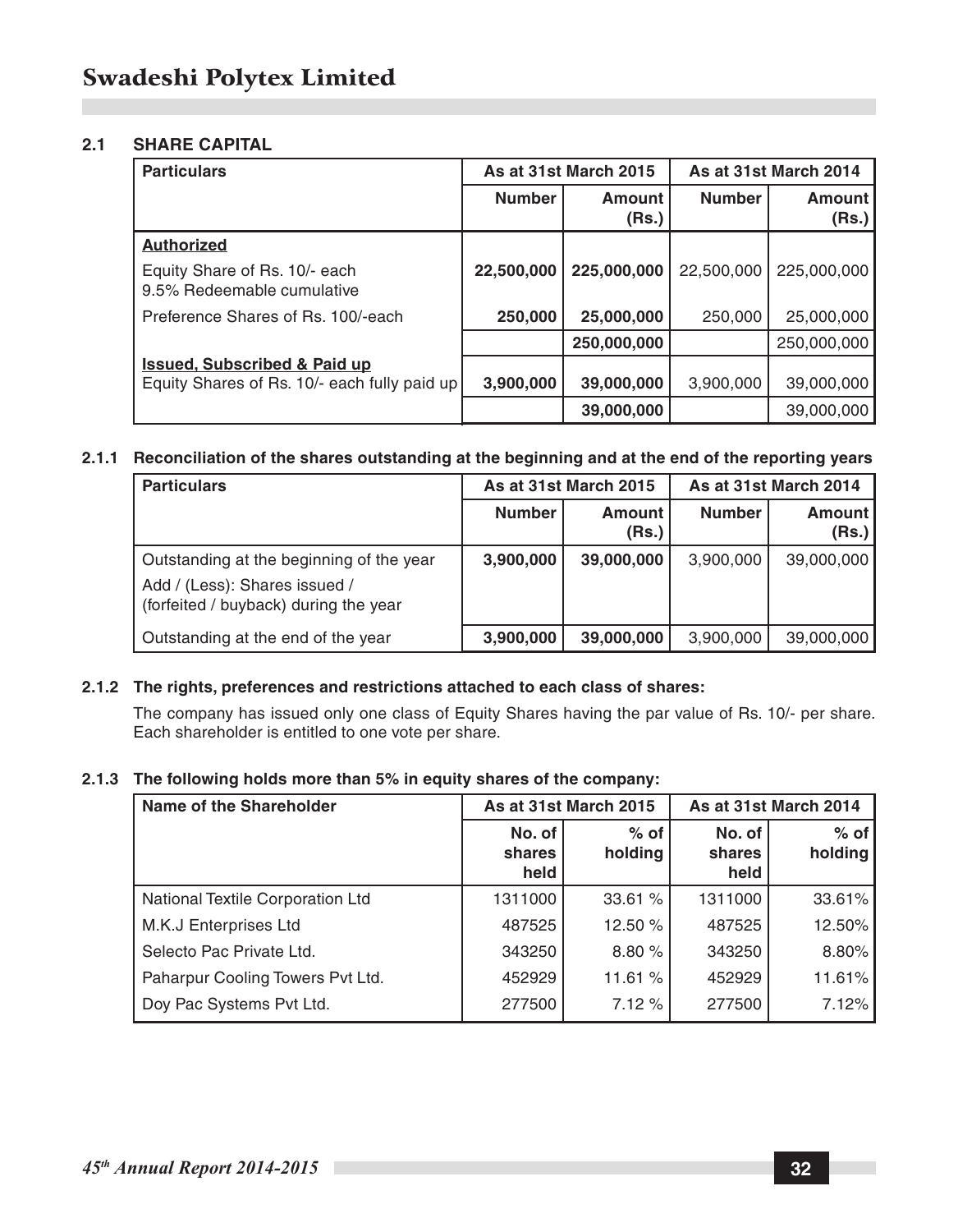#### **2.2 RESERVE AND SURPLUS**

**Amount (Rs.)**

| <b>Particulars</b>                                  | As at<br><b>31st March 2015</b> | As at<br><b>31st March 2014</b> |
|-----------------------------------------------------|---------------------------------|---------------------------------|
| <b>Capital Reserve</b>                              |                                 |                                 |
| <b>Opening Balance</b>                              | 506,250                         | 506,250                         |
| (+) Additions during the year                       |                                 |                                 |
| (-) Utilised / transferred during the year          |                                 |                                 |
|                                                     | 506,250                         | 506,250                         |
| <b>Capital Redemption Reserve</b>                   |                                 |                                 |
| <b>Opening Balance</b>                              | 10,975,000                      | 10,975,000                      |
| (+) Additions during the year                       |                                 |                                 |
| (-) Utilised / transferred during the year          |                                 |                                 |
|                                                     | 10,975,000                      | 10,975,000                      |
| <b>Revaluation Reserve</b>                          |                                 |                                 |
| <b>Opening Balance</b>                              | 622,835                         | 622,835                         |
| (+) Additions during the year                       |                                 |                                 |
| (-) Deletions in respect of sale of revalued assets |                                 |                                 |
|                                                     | 622,835                         | 622,835                         |
| <b>General Reserve</b>                              |                                 |                                 |
| <b>Opening Balance</b>                              | 167,069,581                     | 167,069,581                     |
| (+) Additions during the year                       |                                 |                                 |
| (-) Utilised / transferred during the year          |                                 |                                 |
|                                                     | 167,069,581                     | 167,069,581                     |
| <b>Surplus in Statement of Profit &amp; Loss</b>    |                                 |                                 |
| <b>Opening Balance</b>                              | $-679,065,858$                  | $-711,200,152$                  |
| Add: Net Profit after tax transferred from          |                                 |                                 |
| Statement of Profit & Loss                          | 800,063                         | 32,134,294                      |
|                                                     | (678, 265, 795)                 | (679,065,858)                   |
|                                                     | (499,092,129)                   | (499, 892, 192)                 |

#### **2.3 OTHER LONG TERM LIABILITIES**

|                            |                                 | Amount (Rs.)                      |
|----------------------------|---------------------------------|-----------------------------------|
| <b>Particulars</b>         | As at<br><b>31st March 2015</b> | As at I<br><b>31st March 2014</b> |
| <b>Other Payables</b>      |                                 |                                   |
| Due to erstwhile personnel | 25,638,764                      | 25,637,196                        |
|                            | 25,638,764                      | 25,637,196                        |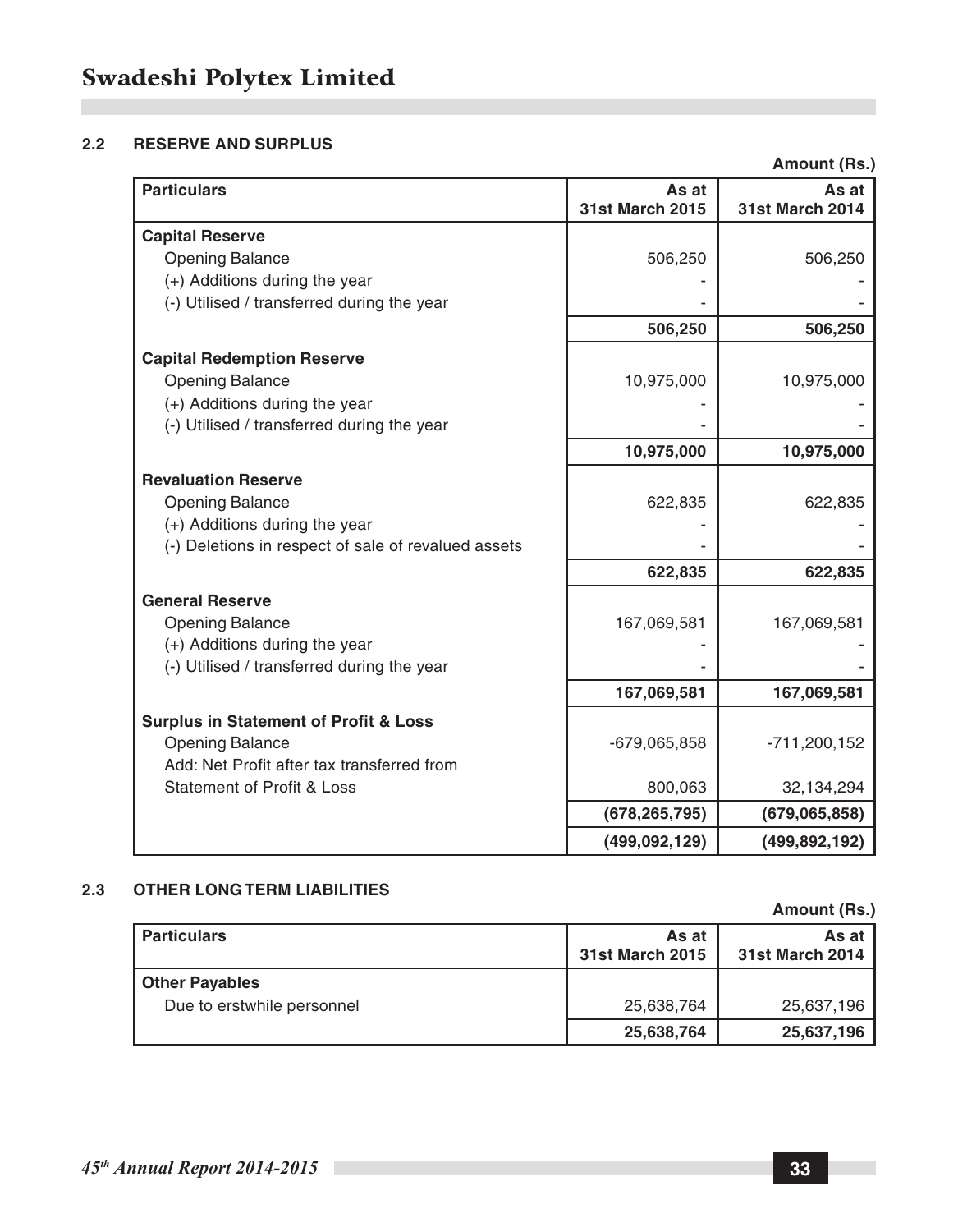#### **2.4 LONG-TERM PROVISIONS**

|                                    |                                 | Amount (Rs.)                    |
|------------------------------------|---------------------------------|---------------------------------|
| <b>Particulars</b>                 | As at<br><b>31st March 2015</b> | As at<br><b>31st March 2014</b> |
| <b>Other</b>                       |                                 |                                 |
| <b>Provision for Contingencies</b> | 3,200,000                       | 3,200,000                       |
|                                    | 3,200,000                       | 3,200,000                       |

#### **2.5 SHORT TERM BORROWINGS**

|                                                  |                        | Amount (Rs.)           |
|--------------------------------------------------|------------------------|------------------------|
| <b>Particulars</b>                               | As at                  | As at                  |
|                                                  | <b>31st March 2015</b> | <b>31st March 2014</b> |
| Secured*                                         |                        |                        |
| Loans from related parties                       | 236,320,999            | 236,320,999            |
| Term Loan from other parties                     |                        | 248,719,825            |
|                                                  | 236,320,999            | 485,040,824            |
| <b>Unsecured</b>                                 |                        |                        |
| Demand Loan from related parties (Interest free) | 23,021,497             | 23,021,497             |
|                                                  | 259,342,496            | 508,062,321            |

- **2.5.1** \*Term loans are secured by way of pari-passu negative lien on the land & building situated at Kavi Nagar, Ghaziabad.
- **2.5.2** Details of the default amount is as follow : Loan from related Party Principal Rs. 9,22,26,422/- (Previous Year Rs. NIL), Interest Rs.1,97,96,456/- (Previous Year Rs. 1,27,17,827)

#### **2.6 TRADE PAYABLES**

|                                      |                          | Amount (Rs.)             |
|--------------------------------------|--------------------------|--------------------------|
| <b>Particulars</b>                   | As at<br>31st March 2015 | As at<br>31st March 2014 |
| Trade Payables agst Goods & Services | 2,883,940                | 2.921.452                |
|                                      | 2,883,940                | 2.921.452                |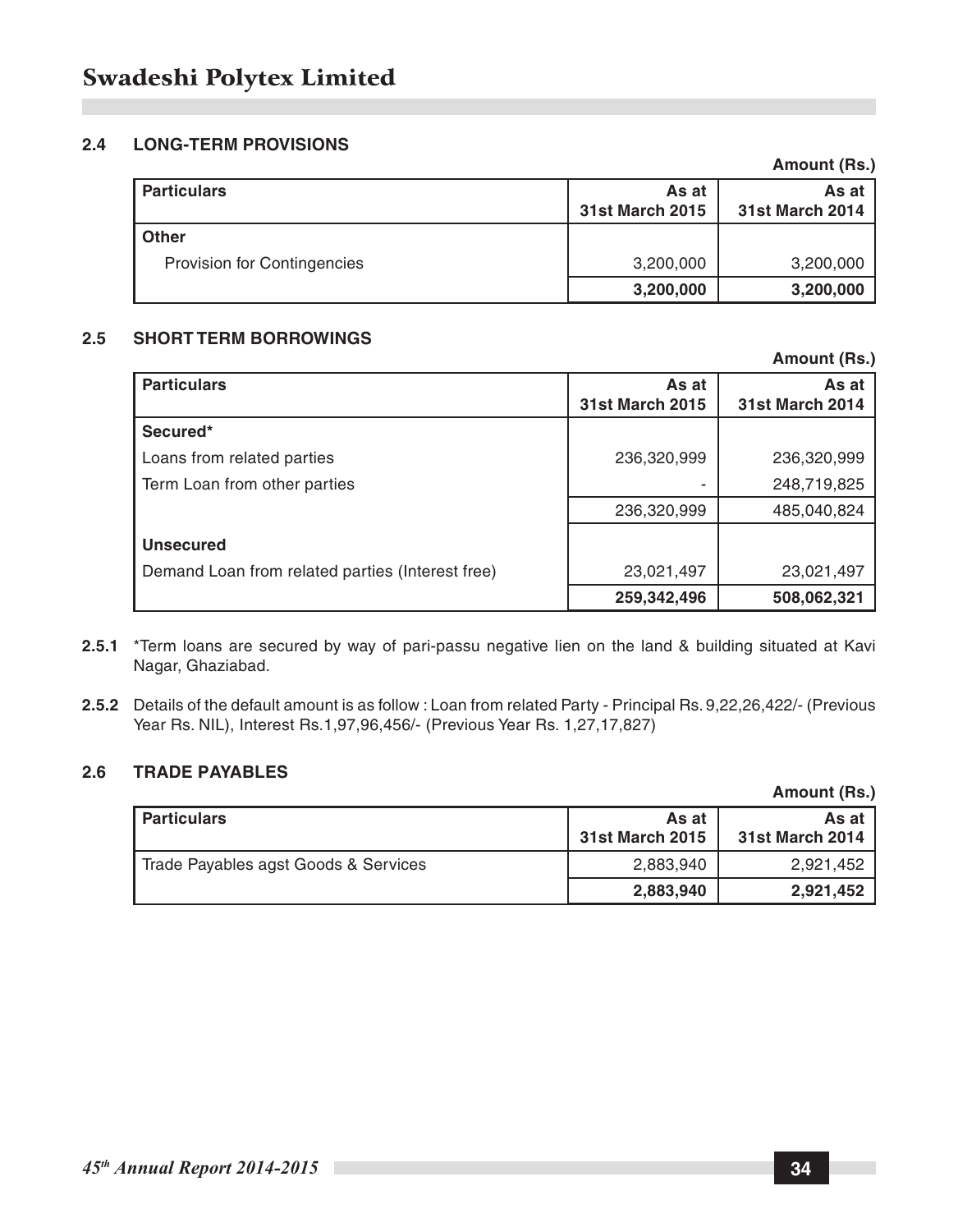#### **2.7 OTHER CURRENT LIABILITIES**

#### **Amount (Rs.)**

| <b>Particulars</b>                         | As at                  | As at                  |
|--------------------------------------------|------------------------|------------------------|
|                                            | <b>31st March 2015</b> | <b>31st March 2014</b> |
| Interest accrued but not due on borrowings | 454,696                | 936,041                |
| Interest accrued & due on borrowings       | 19,796,456             | 12,717,827             |
| Amount received for transfer of Plots      | 341,830,271            | 126,079,700            |
| <b>Other Payables</b>                      |                        |                        |
| <b>Statutory Dues</b>                      | 1,046,781              | 8,997,983              |
| <b>Retention Money Payable</b>             | 790,000                | 790,000                |
|                                            | 363,918,204            | 149,521,551            |

#### **2.8 SHORT-TERM PROVISIONS**

|                          |                          | Amount (Rs.)             |
|--------------------------|--------------------------|--------------------------|
| <b>Particulars</b>       | As at<br>31st March 2015 | As at<br>31st March 2014 |
| Provision for Income Tax | 1,500,000                |                          |
|                          | 1,500,000                |                          |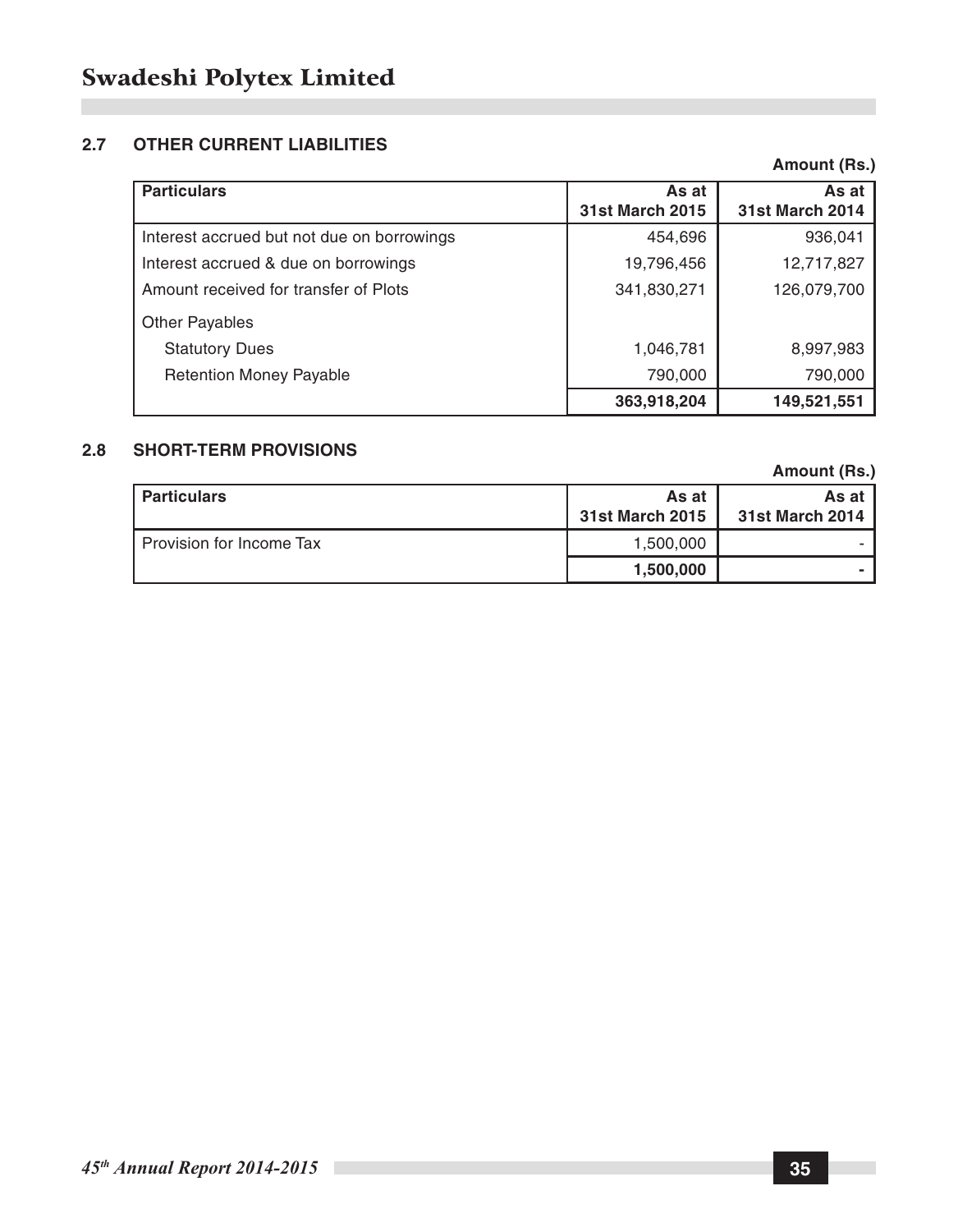| i<br>ı |
|--------|
| I<br>ı |
| i      |
|        |
|        |
| ¢      |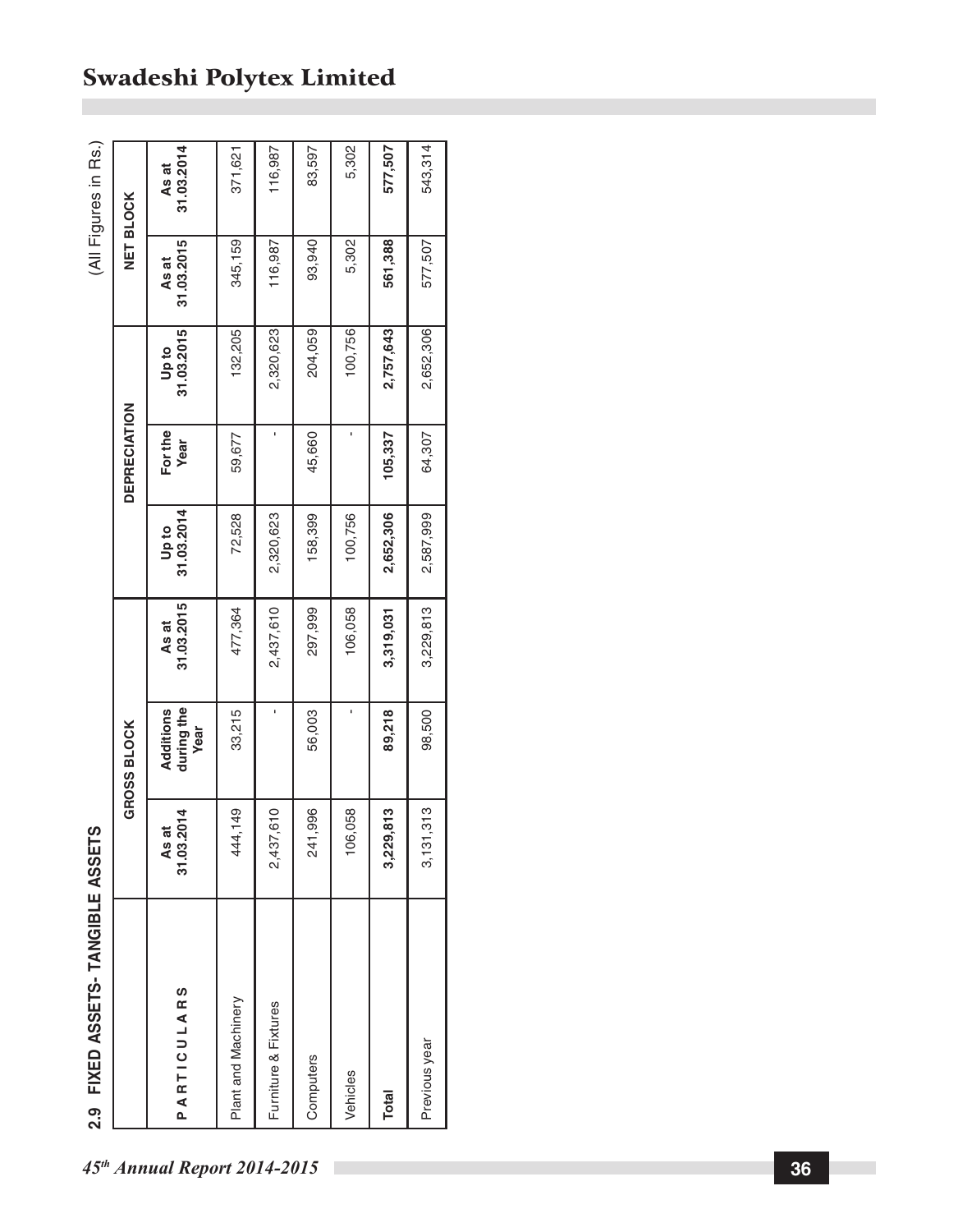#### **2.10 DEFERRED TAX ASSETS (NET)**

|                                                  |                                 | Amount (Rs.)                    |
|--------------------------------------------------|---------------------------------|---------------------------------|
| <b>Particulars</b>                               | As at<br><b>31st March 2015</b> | As at<br><b>31st March 2014</b> |
| <b>Deferred Tax Assets</b>                       |                                 |                                 |
| Provision for doubtful debts and advances        | 2,555,515                       | 1,633,526                       |
| <b>Provision for Contingencies</b>               | 1,038,240                       | 1,038,240                       |
| Unabsorbed Depreciation & Carried forward losses | 99.898.747                      | 100.194.111                     |
|                                                  | 103,492,502                     | 102,865,877                     |
| <b>Deferred Tax Liability</b>                    |                                 |                                 |
| Depreciation                                     | 115,746                         | 381,122                         |
|                                                  | 115,746                         | 381,122                         |
| <b>Deferred Tax Assets (Net)</b>                 | 103,376,756                     | 102,484,755                     |

#### **2.11 LONG-TERM LOANS AND ADVANCES**

| <b>Particulars</b>                          | As at                  | As at                  |
|---------------------------------------------|------------------------|------------------------|
|                                             | <b>31st March 2015</b> | <b>31st March 2014</b> |
| <b>Other Loans &amp; Advances</b>           |                        |                        |
| (Unsecured, considered good)                |                        |                        |
| Advance Tax / TDS                           | 4,930,930              | 3,335,080              |
| <b>Balance with Excise Authorities</b>      |                        | 21,512                 |
| Loan to officers of the Company             | 5,000,000              | 5,000,000              |
|                                             | 9,930,930              | 8,356,592              |
| (Unsecured, considered doubtful)            |                        |                        |
| Balance with excise authorities             | 2,212,645              | 2,191,133              |
| Claims Recoverable                          | 2,843,621              | 2,843,621              |
| Less - Provision for doubtful advances      | $-5,056,266$           | $-5,034,754$           |
| Statutory dues deposited under Protest      |                        |                        |
| Unsecured - considered good                 | 1,324,513              | 6,672,029              |
| Unsecured - considered doubtfful            | 3,023,195              | 203,008                |
| Less: Provision for doubtful Statutory dues | $-3,023,195$           | $-203,008$             |
|                                             | 1,324,513              | 6,672,029              |
|                                             | 11,255,443             | 15,028,621             |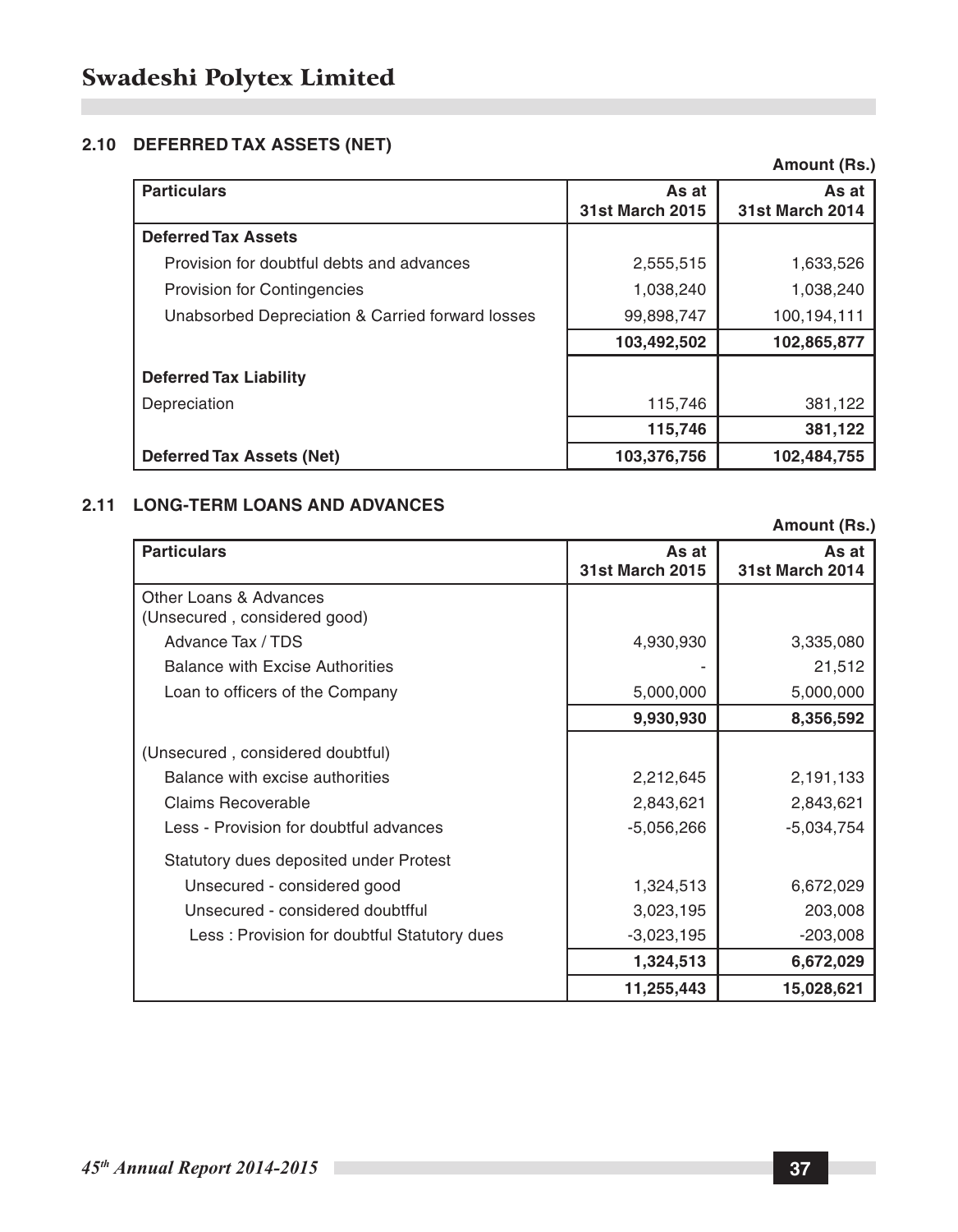#### **2.12 INVENTORIES**

|                                                       |                                 | Amount (Rs.)                    |
|-------------------------------------------------------|---------------------------------|---------------------------------|
| <b>Particulars</b>                                    | As at<br><b>31st March 2015</b> | As at<br><b>31st March 2014</b> |
| (As verified, Valued and Certified by the Management) |                                 |                                 |
| Leasehold Plot Rights                                 | 65,430,672                      | 65,850,557                      |
|                                                       | 65,430,672                      | 65,850,557                      |

#### **2.13 TRADE RECEIVABLES**

|                                                                                               |                                 | Amount (Rs.)                    |
|-----------------------------------------------------------------------------------------------|---------------------------------|---------------------------------|
| <b>Particulars</b>                                                                            | As at<br><b>31st March 2015</b> | As at<br><b>31st March 2014</b> |
| (Unsecured, Considered Good)                                                                  |                                 |                                 |
| Debts outstanding for a period exceeding six months<br>from the date they are due for payment | 5,106,805                       | 9,253,505                       |
| Other receivables                                                                             | 5,106,805                       | 9,253,505                       |

#### **2.14 CASH AND CASH EQUIVALENTS**

|                                                               |                                 | Amount (Rs.)                    |
|---------------------------------------------------------------|---------------------------------|---------------------------------|
| <b>Particulars</b>                                            | As at<br><b>31st March 2015</b> | As at<br><b>31st March 2014</b> |
| Cash on Hand                                                  | 239,178                         | 2,448,856                       |
| Balances with schedule banks in                               |                                 |                                 |
| In Current Accounts                                           | 2,934,421                       | 5,436,457                       |
| In Fixed Deposit having maturity of less<br>than three months | 6,469,000                       | 26,196,664                      |
|                                                               | 9,642,599                       | 34,081,977                      |

#### **2.15 SHORT-TERM LOANS & ADVANCES**

|                                 |                        | $1.1119$ and $1.1911$  |
|---------------------------------|------------------------|------------------------|
| <b>Particulars</b>              | As at                  | As at                  |
|                                 | <b>31st March 2015</b> | <b>31st March 2014</b> |
| (Unsecured, considered good)    |                        |                        |
| Other Loans & Advances          |                        |                        |
| <b>Security Deposits</b>        | 15,000                 | 15,000                 |
| Advance recoverable from others | 10,000                 | 86,640                 |
|                                 | 25,000                 | 101,640                |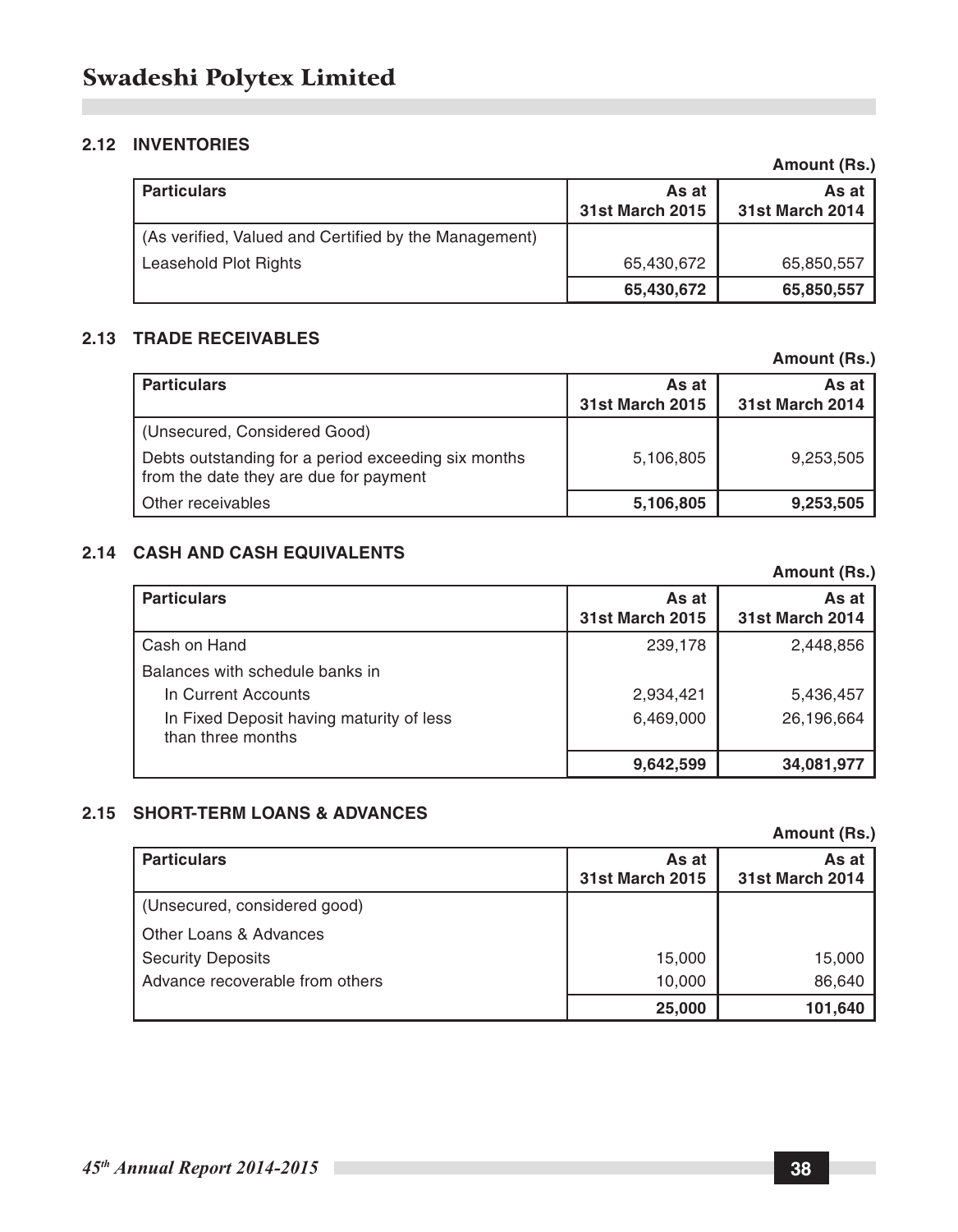#### **2.16 OTHER CURRENT ASSETS**

|                              |                                 | Amount (Rs.)                    |
|------------------------------|---------------------------------|---------------------------------|
| <b>Particulars</b>           | As at<br><b>31st March 2015</b> | As at<br><b>31st March 2014</b> |
| (Unsecured, considered good) |                                 |                                 |
| Interest accrued             | 156,568                         | 107,702                         |
| Building held for Disposal   | 815,711                         | 815,711                         |
| Recoverable from SPL trust   | 20,333                          | 148,353                         |
|                              | 992,612                         | 1,071,766                       |

#### **2.17 REVENUE FROM OPERATIONS**

|                                        |                                      | Amount (Rs.)                                |
|----------------------------------------|--------------------------------------|---------------------------------------------|
| <b>Particulars</b>                     | <b>Year Ended</b><br>31st March 2015 | <b>Year Ended</b><br><b>31st March 2014</b> |
| Revenue from sale of lease plot rights | 72,750,564                           | 64,975,980                                  |
|                                        | 72,750,564                           | 64,975,980                                  |

#### **2.18 OTHER INCOME**

| <b>Particulars</b>                                     | <b>Year Ended</b>      | <b>Year Ended</b>      |
|--------------------------------------------------------|------------------------|------------------------|
|                                                        | <b>31st March 2015</b> | <b>31st March 2014</b> |
| Interest Income                                        |                        |                        |
| On deposits with Banks                                 | 656,733                | 4,047,461              |
| Others                                                 | 15,156,484             | 687,293                |
| Liabilities/Provisions no longer required written back | 44,387                 | 1,369,418              |
| Miscellaneous Income                                   |                        | 2,291,625              |
|                                                        | 15,857,604             | 8,395,797              |

#### **2.19 FINANCE COSTS**

|                                                    |                                             | Amount (Rs.)                                |
|----------------------------------------------------|---------------------------------------------|---------------------------------------------|
| <b>Particulars</b>                                 | <b>Year Ended</b><br><b>31st March 2015</b> | <b>Year Ended</b><br><b>31st March 2014</b> |
| Interest On borrowings (Net) (Refer note no. 2.26) | 52,613,007                                  | 34,615,864                                  |
| Interest Others                                    | 414.340                                     | 612,925                                     |
|                                                    | 53,027,347                                  | 35,228,789                                  |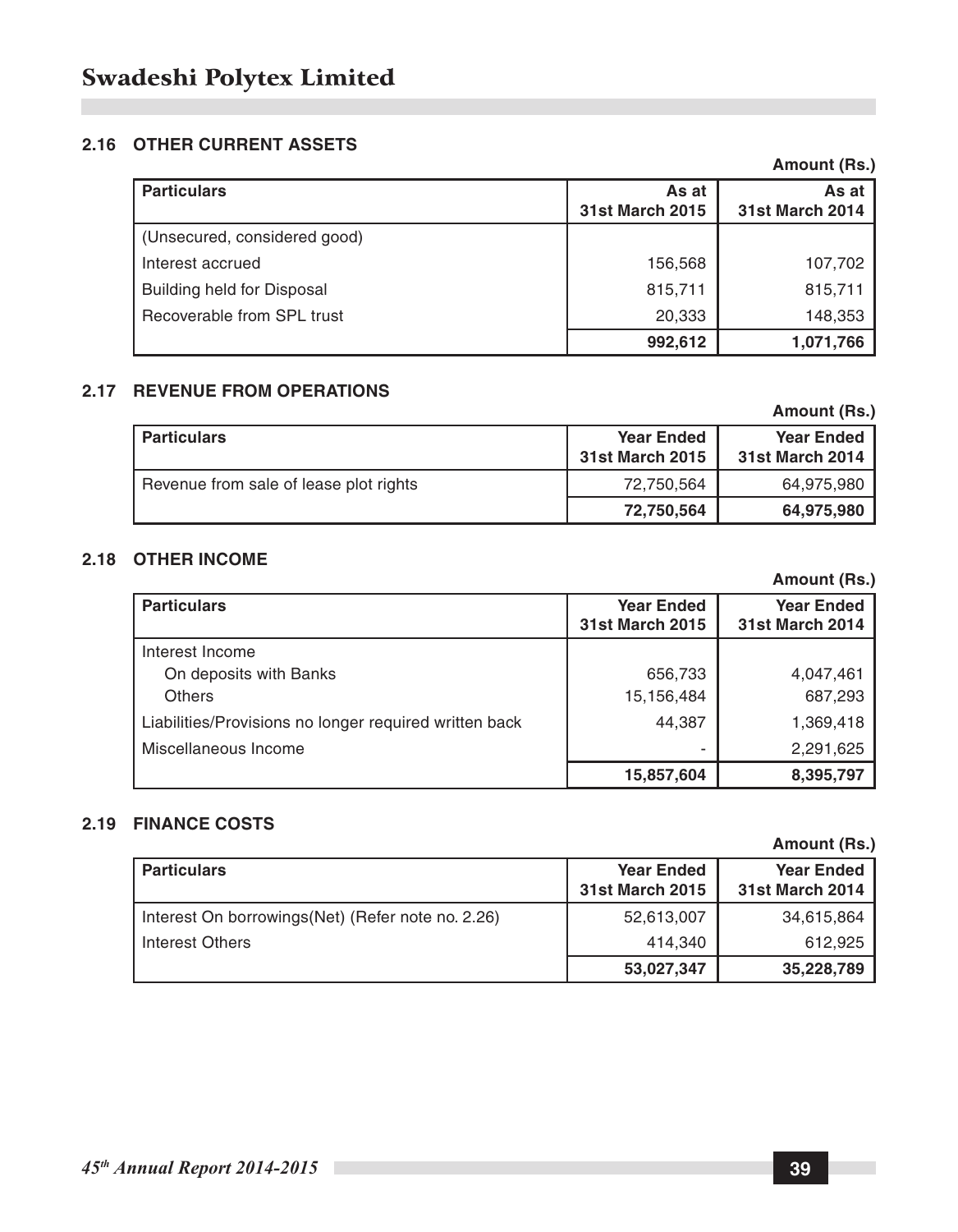#### **2.20 OTHER EXPENSES**

|                                  |                                             | AMOUNI (RS.                                 |
|----------------------------------|---------------------------------------------|---------------------------------------------|
| <b>Particulars</b>               | <b>Year Ended</b><br><b>31st March 2015</b> | <b>Year Ended</b><br><b>31st March 2014</b> |
| Legal & Professional Expenses    | 9,327,477                                   | 8,702,799                                   |
| Conveyance & Travelling Expense  | 3,422,481                                   | 4,081,339                                   |
| Fees to Stock Exchange           | 130,898                                     | 30,337                                      |
| <b>Security Expenses</b>         | 3,110,723                                   | 2,719,655                                   |
| Power & Fuel                     | 581,208                                     | 460,465                                     |
| <b>Repair Others</b>             | 111,674                                     | 115,539                                     |
| <b>Busniess Promotion</b>        | 1,081,246                                   | 928,977                                     |
| Rates & Taxes                    | 395,132                                     | 367,691                                     |
| Directors' Sitting Fees          | 300,000                                     | 370,000                                     |
| <b>Payment To Auditors</b>       | 360,065                                     | 273,795                                     |
| <b>Communication Expenses</b>    | 326,718                                     | 230,349                                     |
| Advertisement                    | 53,613                                      | 242,919                                     |
| <b>Printing &amp; Stationary</b> | 219,999                                     | 173,931                                     |
| Other Expenses                   | 430,056                                     | 516,628                                     |
|                                  | 19,851,290                                  | 19,214,424                                  |

#### **2.20.1 PAYMENT TO AUDITORS**

|                           |                                             | Allivulit (113.)                            |
|---------------------------|---------------------------------------------|---------------------------------------------|
| <b>Particulars</b>        | <b>Year Ended</b><br><b>31st March 2015</b> | <b>Year Ended</b><br><b>31st March 2014</b> |
| l Audit Remuneration      | 230,338                                     | 196,630                                     |
| Tax Audit fee             | 101,124                                     | 44.944                                      |
| Reimbursement of expenses | 28,603                                      | 32.221                                      |
|                           | 360,065                                     | 273,795                                     |

#### **2.21 Profit/(Loss) from discontinuing operations**

**2.21.1** In view of the Economic/Financial non-viability and on-going labour problems etc., the Company had discontinued its operations of manufacturing of Polyester Fibres and Chips in the earlier year. In previous years, company had entered into a sale agreement for disposal of its entire Plant & Machinery and Building related to the discontinued operations and sold the significant part thereof. The unsold part has been shown as Building held for disposal in note no. 2.15.

#### **Amount (Rs.)**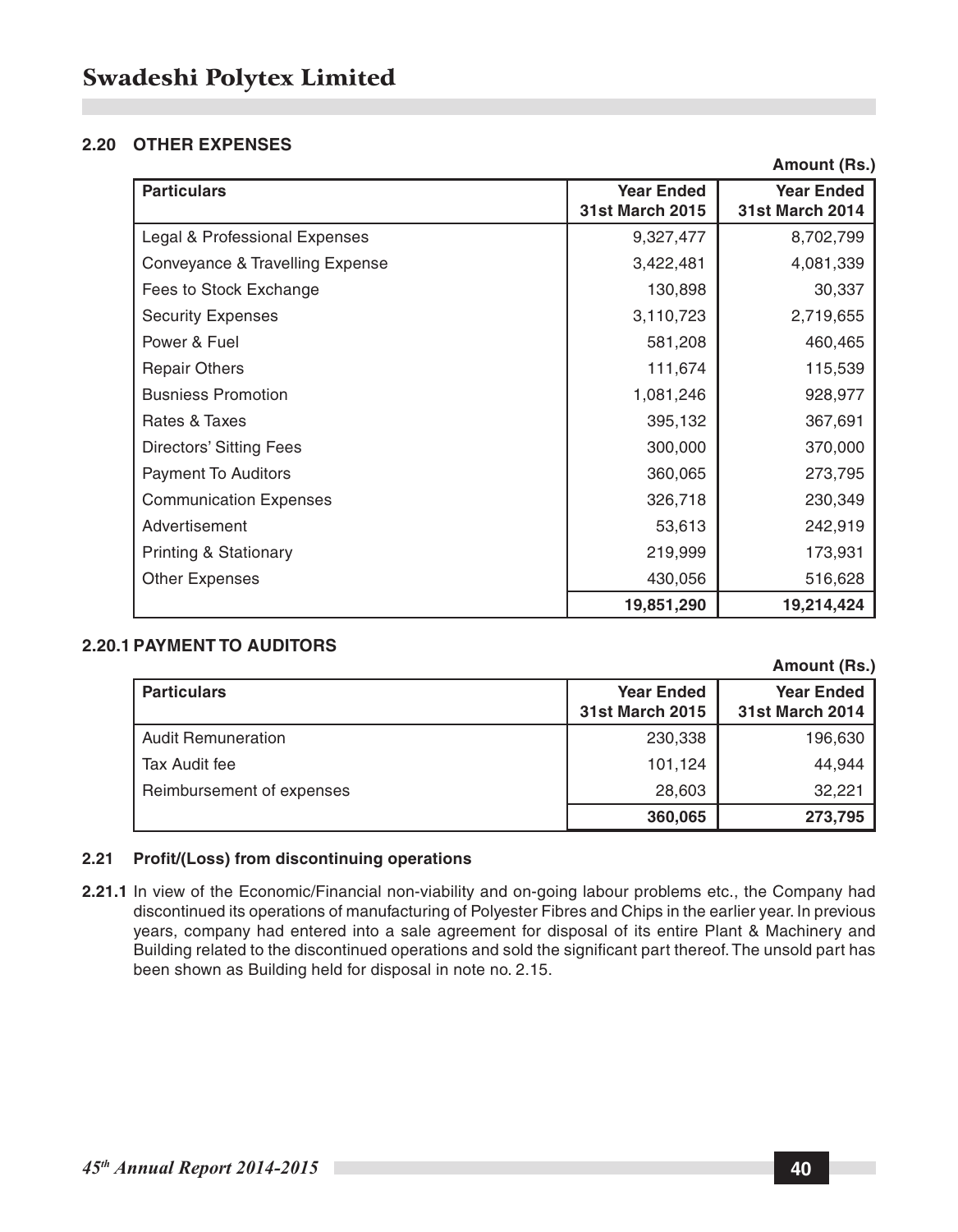**2.21.2 The following statement shows the revenue and expenses of the discontinuing operations:**

|                                                        |                        | Amount (Rs.)           |
|--------------------------------------------------------|------------------------|------------------------|
| <b>Particulars</b>                                     | <b>Year Ended</b>      | <b>Year Ended</b>      |
|                                                        | <b>31st March 2015</b> | <b>31st March 2014</b> |
| Revenue                                                |                        |                        |
| Liabilities/Provisions no longer required written back |                        | 43,635,916             |
|                                                        |                        | 43,635,916             |
| <b>Expenses</b>                                        |                        |                        |
| Provision for Bad Debts and advances                   | 2,841,699              |                        |
| Interest Paid on PF Payments                           | 8,190,354              |                        |
| <b>Bad Debts Written Off</b>                           |                        | 43,635,916             |
|                                                        | 11,032,053             | 43,635,916             |
| Profit/(Loss) from discontinuing operations            | $-11,032,053$          |                        |

**2.21.3** The carrying amount of total assets and liabilities to be disposed off at the year end are as follows. Comparative information for the discontinuing operations is included in accordance with AS-24, Discontinuing Operations:

| <b>Particulars</b>       | As at<br>31st March 2015 | As at<br>31st March 2014 |
|--------------------------|--------------------------|--------------------------|
| <b>Total Assets</b>      | 7,267,362                | 12,764,410               |
| <b>Total Liabilities</b> | 3,200,000                | 3,200,000                |
| <b>Net Assets</b>        | 4,067,362                | 9,564,410                |

**2.21.4** Total assets includes fixed assets for which binding sale agreements have been entered into and are likely to be settled by 31<sup>st</sup> March 2016.

#### **2.21.5 The net cash flows attributable to the discontinuing operations are as below:**

|                                    |                        | Amount (Rs.)    |
|------------------------------------|------------------------|-----------------|
| <b>Particulars</b>                 | As at                  | As at           |
|                                    | <b>31st March 2015</b> | 31st March 2014 |
| Operating activities               | 5,497,048              |                 |
| Investing activities               |                        |                 |
| Financing activities               |                        |                 |
| <b>Net Cash inflows/(outflows)</b> | 5,497,048              |                 |

#### **2.22 Contingent Liabilities**

#### **2.22.1 Contingent Liabilities & Commitments (To the extent not provided for)**

Claims against the Company not acknowledged as debts including excise, sales tax, Income Tax, Labour Disputes, Legal and other Disputes Rs. 9,73,06,619/- Previous year Rs. 8,67,21,964/-).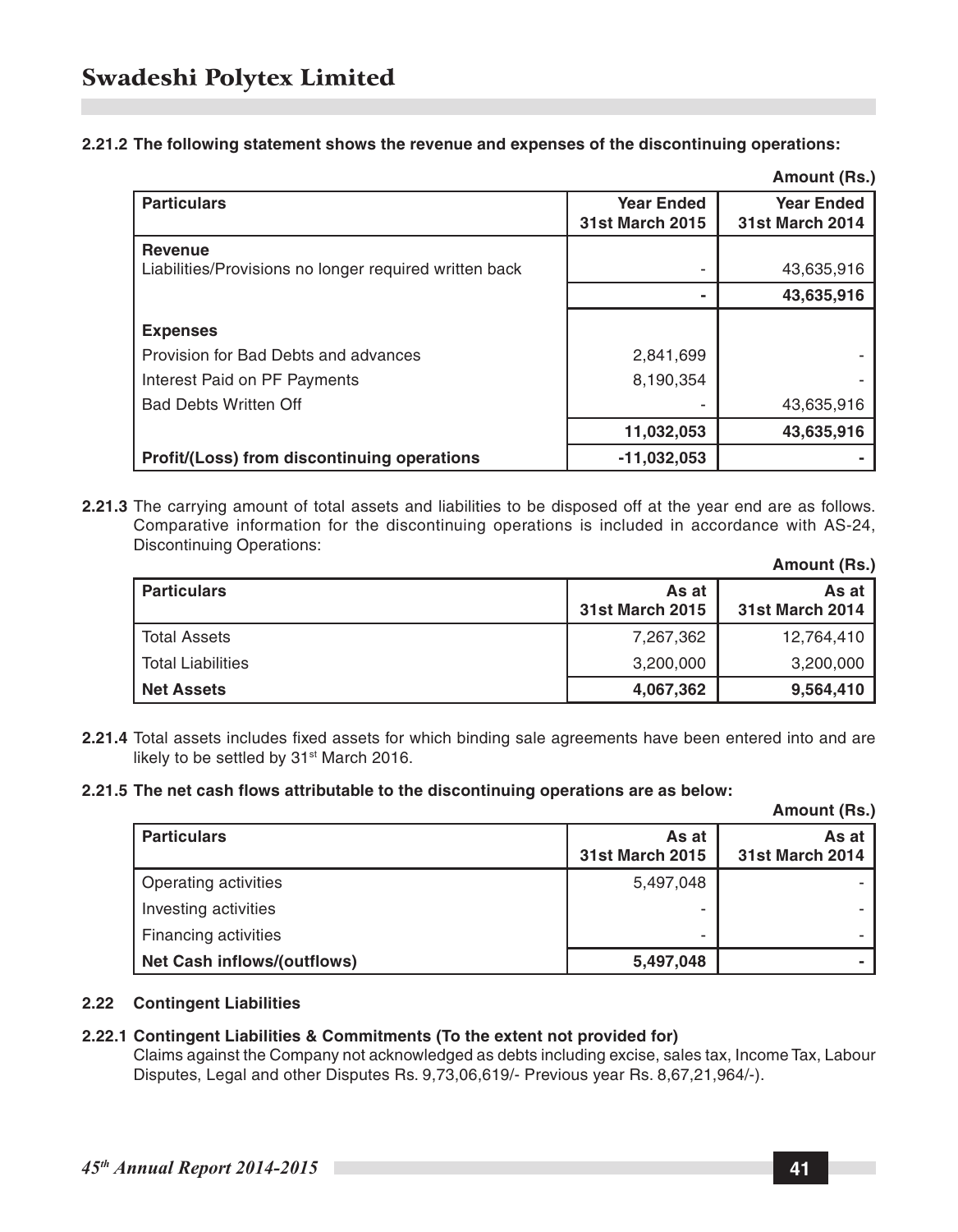| 2.22.2 | <b>Particulars</b>                                                                             | <b>Current Year</b> | <b>Previous Year</b> |
|--------|------------------------------------------------------------------------------------------------|---------------------|----------------------|
|        | (a) PF Cases pending at various forums                                                         | 5,895,381           | 20,002,286           |
|        | (b) Labour Matters relating settlement pending at<br>various forums                            | 3,898,476           | 1,646,109            |
|        | (c) Revenue collection charges by Tehsil & other<br>authorities pending at Hon'able High Court |                     | 20.946.436           |
|        | (d) Sales tax cases under litigation                                                           | 14,937,402          | 14,937,402           |
|        | (e) Excise matter under litigation                                                             | 19,021,748          | 19,021,748           |
|        | Extension Fee payable to UPSIDC pending with<br>(f)<br>Hon'ble High Court                      | 48,495,100          |                      |
|        | <b>Other Matters</b><br>(g)                                                                    | 5,058,512           | 10.167.983           |

#### **2.23 Information pursuant to AS 29, " Provisions, Contingent Liabilities and Contingent Assets issued by ICAI:**

|  |  | Brief particulars of provisions on disputed liabilities and old assets :- |  |  |  |  |
|--|--|---------------------------------------------------------------------------|--|--|--|--|
|--|--|---------------------------------------------------------------------------|--|--|--|--|

| <b>Particular of Provisions</b> | <b>Opening</b> | Made during<br>the year  | used/Reversed<br>during the year | <b>Closing</b> |
|---------------------------------|----------------|--------------------------|----------------------------------|----------------|
| Provision for<br>Contingencies  | 32,00,000      | $\overline{\phantom{a}}$ |                                  | 32,00,000      |
|                                 | (32,00,000)    | ۰                        |                                  | (32,00,000)    |

(a) Provisions are made herein for medium risk oriented issues including old assets as a measure of abundant precaution.

- (b) Company presumes remote risk possibility of further cash outflow pertaining to contingent liabilities listed in note 2.22 above
- **2.24** Based on the confirmations from the suppliers, who have registered themselves under the Micro, Small and Medium Enterprises Development Act, 2006, received so far with the company, no balance is due to Micro & Small Enterprises as defined under the Micro, Small and Medium Enterprises Development Act, 2006 as on 31<sup>st</sup> March 2015. Further during the year no interest has been paid or payable under the terms of the said Act.
- **2.25** Balances appearing for few inoperative bank accounts, Trade Receivable and Payables, loans & advances and short term borrowing are subject to confirmation, reconciliation and adjustments, if any.
- **2.26** The company has provided interest on loan taken from both the secured lenders in accordance with the Memorandum of Understanding signed with them. Similarly, interest recoverable on delayed receipt of sales consideration has been accounted for in accordance with agreed terms. Independent year end confirmations are awaited from the respective parties.
- **2.27** Company has started developing the Plots as per the approved plan of UPSIDC and accordingly has incurred an expenditure of Rs.27,64,194/- (Previous year Rs.19,70,444/- excluding write back of Rs. 31,37,718), which is allocated proportionately on the saleable area and unallocated portion made a part of stock in Trade.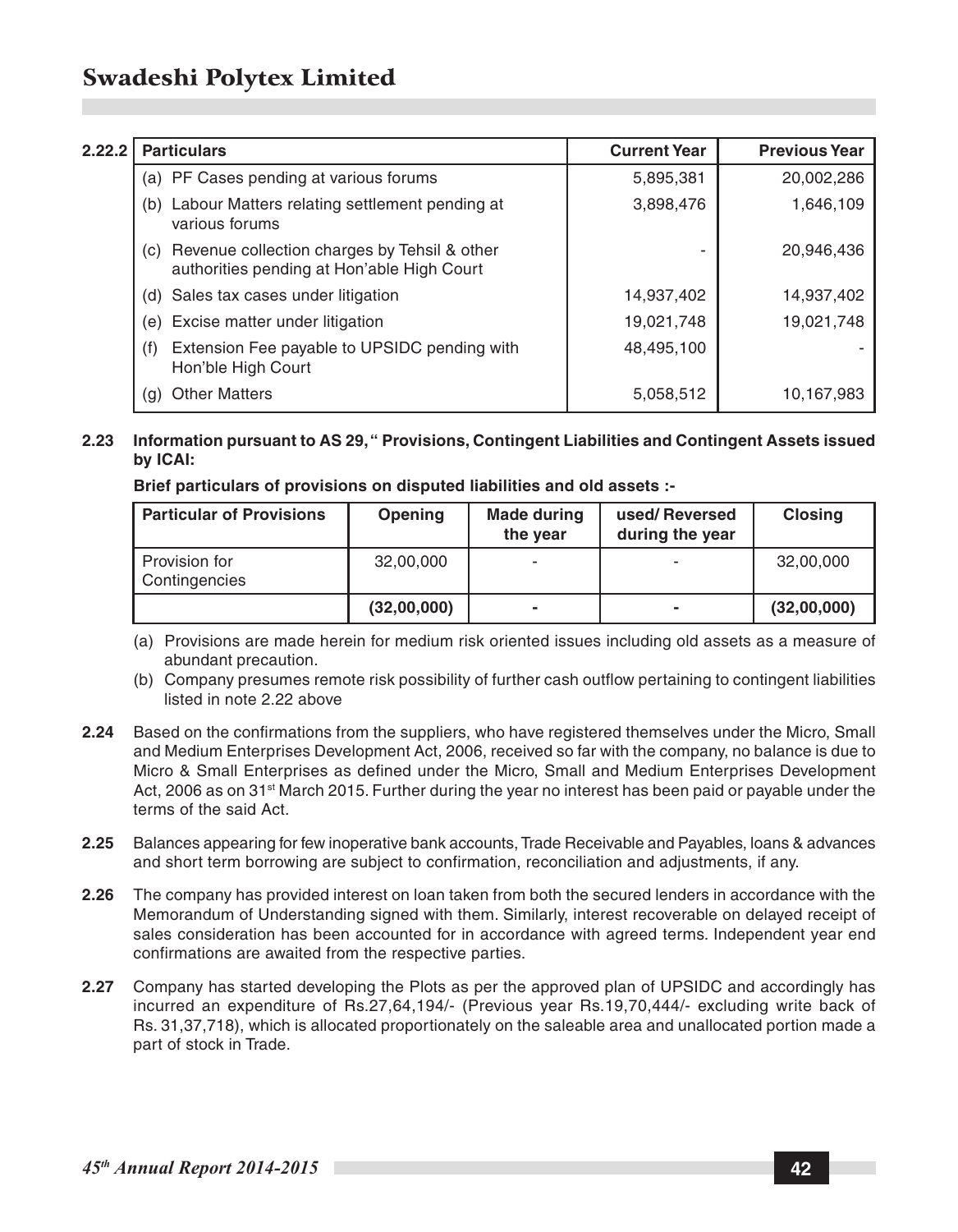#### **2.28 Related Party Disclosure**

As per Accounting Standard (AS) - 18 "Related Party Disclosures" the Company's related parties and transactions are disclosed below:

**2.28.1** Associates : National Textile Corporation Ltd. (Holding more than 20% shareholding in the company)

|                                      |                                      | Amount (Rs.)                         |
|--------------------------------------|--------------------------------------|--------------------------------------|
| <b>Nature of Transactions</b>        | <b>Year Ended</b><br>31st March 2015 | <b>Year Ended</b><br>31st March 2014 |
| Unsecured Loan taken and outstanding | 2,30,21,497                          | 2,30,21,497                          |

**2.28.2** Associates : Paharpur Cooling Towers Ltd. ( Holding indirectly more than 20% shareholding in the company) **Amount (Rs.)**

| <b>Year Ended</b><br><b>31st March 2015</b> | <b>Year Ended</b><br><b>31st March 2014</b> |
|---------------------------------------------|---------------------------------------------|
|                                             |                                             |
| 35,89,680                                   | 33,34,098                                   |
| 2,93,75,349                                 | (54,062,485)                                |
| 1,93,95,744                                 |                                             |
| 23,63,20,999                                | 23,63,20,999                                |
| 1,97,96,456                                 | 1,27,17,827                                 |
| 4,54,696                                    | 4,91,255                                    |
|                                             |                                             |

- **2.29** Considering the Binding Sales Agreement and the provisions as specified in the Accounting Standard-22 "Accounting for taxes on Income" issued by the Institute of Chartered Accountants of India, the company has recognised Deferred Tax assets (DTA) based on the principle of virtual certainty.
- **2.30** The Company has claimed losses in the return filed for subsequent years till Assessment years 2014-15 and is of the view that majority of the same will be available for set off against future profits. In view of the losses and unabsorbed depreciation and based on the legal opinion obtained by the company, no provision for tax has been considered necessary in the accounts.
- **2.31** During the year, the Company has changed the method of providing depreciation on assets other than Buildings and Plant & Machinery from Written Down Value method to Straight Line Method. Further, useful lives of the assets have been changed in terms of Schedule II of the Companies Act 2013. Due to these changes, depreciation for the year has increased by Rs. 44,635/- with a corresponding reduction in net block and Reserves and Surplus.

#### **2.32 Segment Information**

The primary segment reporting format is determined to be the business segment as the company's risks and rate of return are affected predominantly by difference in business line. Based on these lines, company has identified Trading of fabric, Sale of leasehold plots rights and discontinued business as business segments. The details of the segment revenue, expenses, assets, liabilities and capital employed are given here under: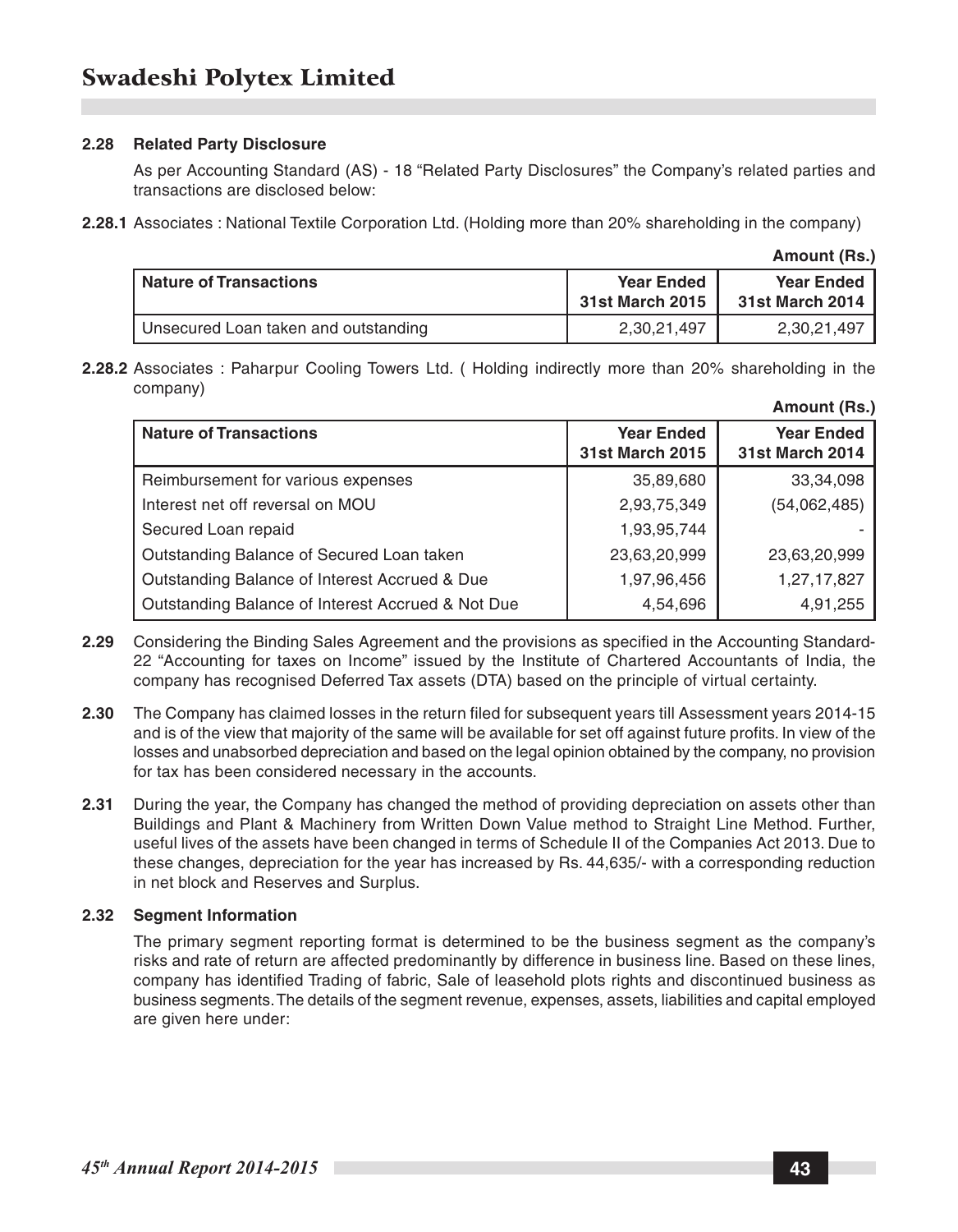| <b>Particulars</b>                                                          | Current year ended (31/03/2015) |                |                                           | Previous year ended (31/03/2014) |                       |                |                                           |                |
|-----------------------------------------------------------------------------|---------------------------------|----------------|-------------------------------------------|----------------------------------|-----------------------|----------------|-------------------------------------------|----------------|
|                                                                             | Real<br><b>Estate</b>           | <b>Trading</b> | <b>Discontinuing</b><br><b>Operations</b> | Total                            | Real<br><b>Estate</b> | <b>Trading</b> | <b>Discontinuing</b><br><b>Operations</b> | Total          |
| <b>Seqment Revenue</b>                                                      |                                 |                |                                           |                                  |                       |                |                                           |                |
| Real Estate                                                                 | 72.750.564                      |                |                                           | 72,750,564                       | 64,975,980            |                |                                           | 64,975,980     |
| Total                                                                       | 72,750,564                      |                |                                           | 72,750,564                       | 64,975,980            |                |                                           | 64,975,980     |
| Less: Inter Segment revenue                                                 |                                 |                |                                           |                                  |                       |                |                                           |                |
| Net Sales/Income from Operations                                            | 72.750.564                      |                |                                           | 72.750.564                       | 64.975.980            |                |                                           | 64,975,980     |
| <b>Segment Results Profit/(Loss)</b><br>before tax and interest             | 69,566,485                      |                | $-11,032,053$                             | 58,534,432                       | 61,079,298            |                |                                           | 61,079,298     |
| Less:                                                                       |                                 |                |                                           |                                  |                       |                |                                           |                |
| <b>Finance Cost</b>                                                         |                                 |                |                                           | 52,613,007                       |                       |                |                                           | $-34,615,864$  |
| Unallocable expenditure<br>(including exceptional items)                    |                                 |                |                                           | 20,370,967                       |                       |                |                                           | $-19,891,656$  |
| Unallocable income<br>(including exceptional items)                         |                                 |                |                                           | 15,857,604                       |                       |                |                                           | 8,395,797      |
| <b>Total Profit/(Loss) before Tax</b>                                       |                                 |                |                                           | 1.408.062                        |                       |                |                                           | 14,967,575     |
| <b>Capital Employed (Segment</b><br><b>Assets less Segment Liabilities)</b> |                                 |                |                                           |                                  |                       |                |                                           |                |
| <b>Total Capital Employed</b><br>in segments                                | $-262,318,835$                  |                | 4,067,362                                 | $-258,251,473$                   | 29,836,312            |                |                                           | $-29,836,312$  |
| Add: unallocable corporate<br>assets less liabilities                       |                                 |                |                                           | $-305,217,412$                   |                       |                |                                           | $-533,540,635$ |
| <b>Total Capital Employed</b><br>in the company                             |                                 |                |                                           | -563,468,885                     |                       |                |                                           | -563,376,947   |

**2.33** The figures reported in financial statements have been rounded off to the nearest rupee.

**2.34** Previous year figures have been regrouped, rearranged or reclassified where ever necessary.

#### **2.35 Information regarding Goods Traded**

#### **2.35.1 Description : Lease Plots rights**

| 2.35.2 l | Particulars            | <b>Current Year</b> |            | <b>Previous Year</b>             |              |
|----------|------------------------|---------------------|------------|----------------------------------|--------------|
|          |                        | Quantity (in Sqm)   |            | Amount (Rs.)   Quantity (in Sqm) | Amount (Rs.) |
|          | <b>Opening Balance</b> | 191184.40           | 65,850,557 | 199108.30                        | 69,747,239   |
|          | Purchase               |                     |            |                                  |              |
|          | Sales                  | 8872.02             | 72,750,564 | 7923.90                          | 64,975,980   |
|          | <b>Closing Balance</b> | 182312.38           | 65,430,672 | 191184.40                        | 65,850,557   |

As per our report of even date attached For **Sanmarks & Associates** Chartered Accountants Firm Regn. No. 003343N Sd/- Sd/- Sd/-

**S.K. Bansal (S. B. Singh) (B. Mehrotra)** Partner Director Director Director Director Director Director Director Director M No. - 082242 (DIN No. 03225016) (DIN No. 03279399) Sd/- Sd/- Place : Faridabad **(Promod Pandey) (Bhawna Gupta)**

Company Secretary

*45th Annual Report 2014-2015* **44**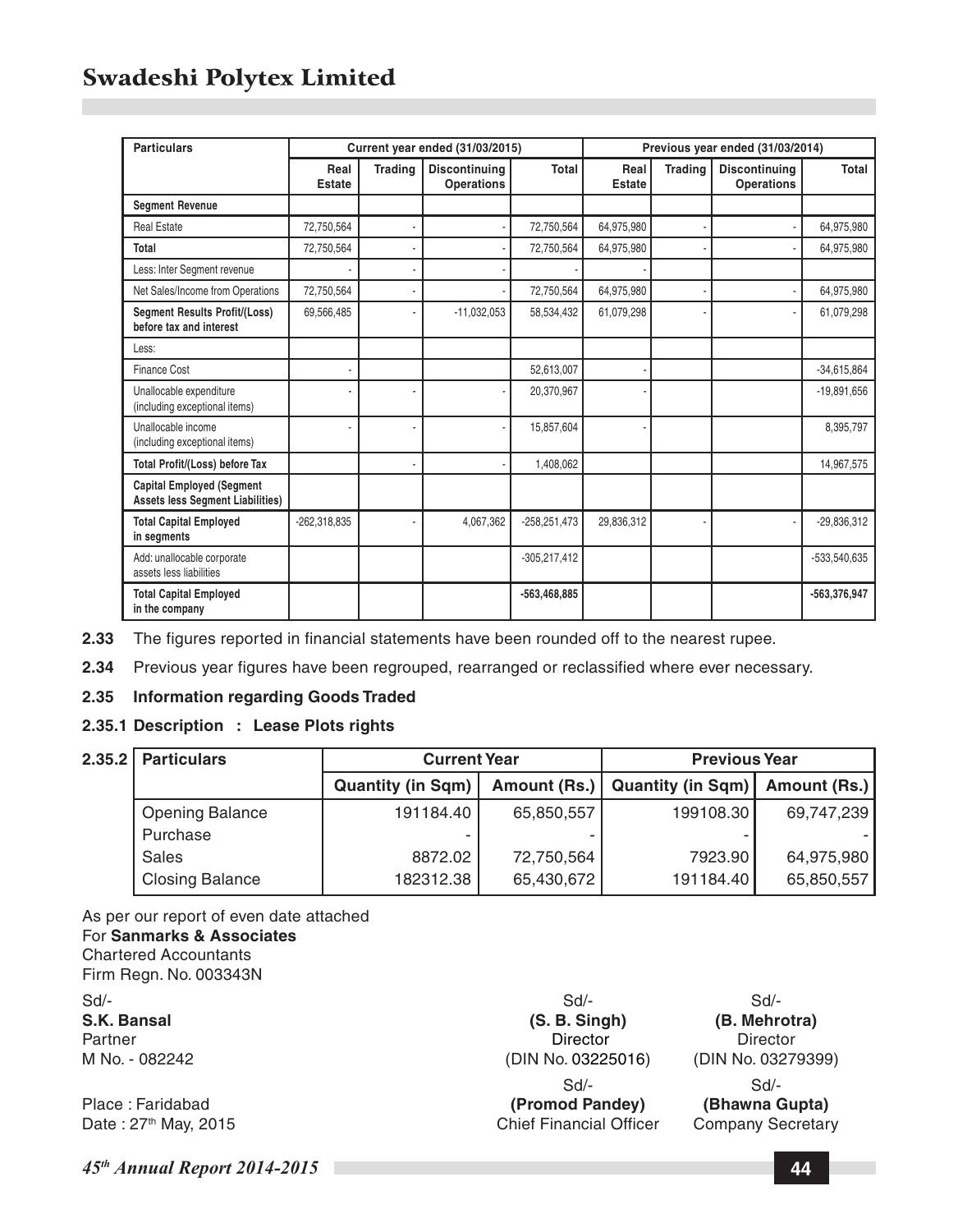#### **PROXY FORM**

**Form No. MGT-11**

**[Pursuant to section 105(6) of the Companies Act, 2013 and rule 19(3) of the Companies (Management and Administration) Rules, 2014]**

### Swadeshi Polytex Limited

**CIN: L25209UP1970PLC003320 Registered Office: New Kavi Nagar, Industrial Area, Ghaziabad - 201 002 (UP)**

| Name of the member(s) |       |  |
|-----------------------|-------|--|
| Registered address    |       |  |
| E-mail id             |       |  |
| Folio no./Client Id   | DP Id |  |
|                       |       |  |

I/We, being the member (s) of....…..…....................……. shares of Swadeshi Plolytex Limited, hereby appoint:

as my/our proxy to attend and vote (on a poll) for me/us and on my/our behalf at the 45<sup>th</sup> Annual General Meeting of the company, to be held on Tuesday, the 30<sup>th</sup> day of June, 2015 at 12:00 Noon at the Registered Office of the company at New Kavi Nagar, Industrial Area, Ghaziabad - 201 002 (UP) and at any adjournment thereof in respect of such resolutions as are indicated below: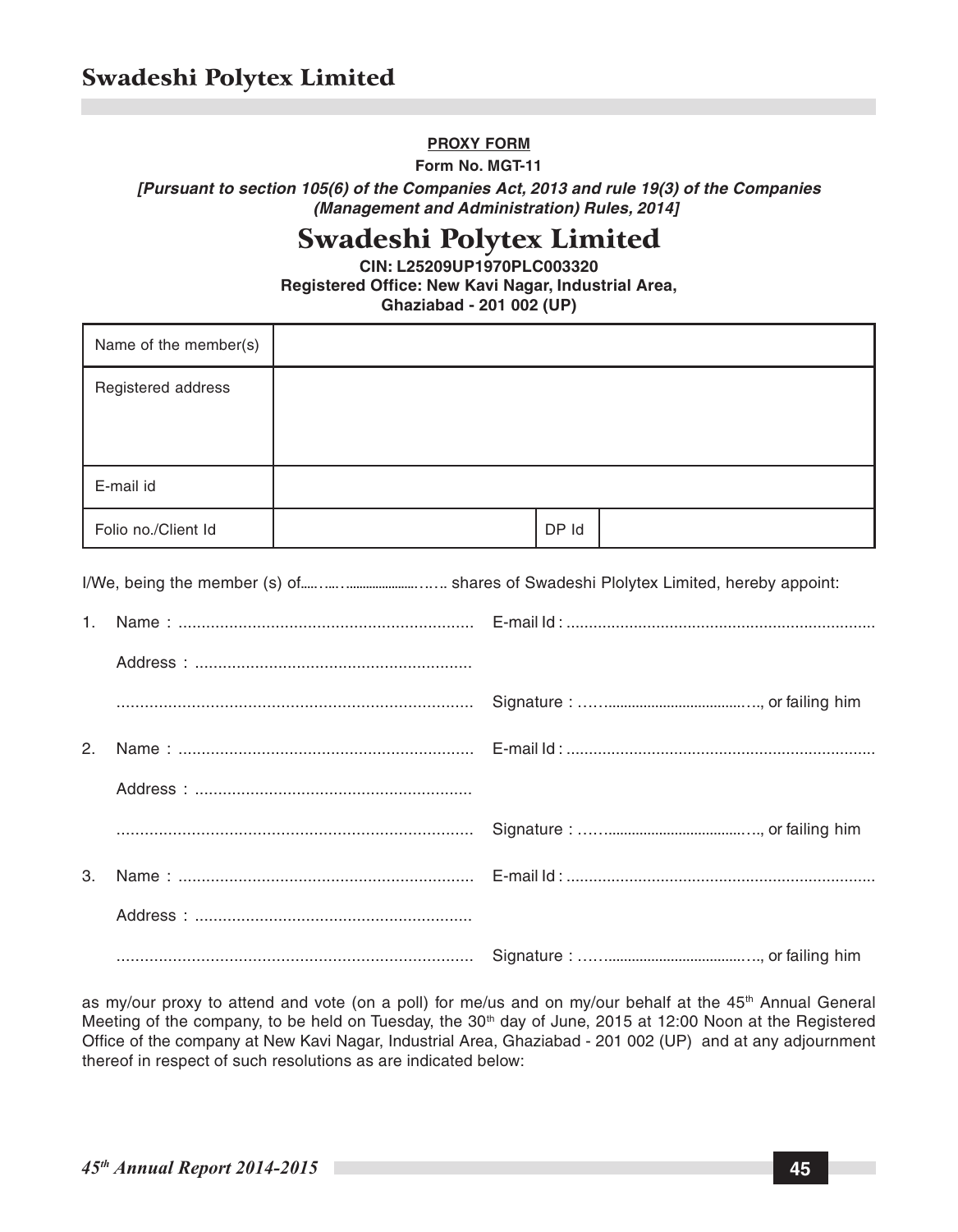\*\* I wish my above Proxy to vote in the manner as indicated in the box below:

| S.No. | <b>Resolution</b>                                                                                                                                                                               | For | Against |
|-------|-------------------------------------------------------------------------------------------------------------------------------------------------------------------------------------------------|-----|---------|
| 1.    | To receive, consider and adopt the Audited financial statements of the Company<br>for the financial year ended 31st March, 2015, the reports of the Board of<br>Directors and Auditors thereon. |     |         |
| 2.    | To appoint a Director in place of Mr. Hartaj Sewa Singh having Director's<br>Identification Number 00173286 who retires by rotation and being eligible, offers<br>himself for re-appointment.   |     |         |
| 3.    | To appoint a Director in place of Mr. Alokendra Banerjee having Director's<br>Identification Number 02749748 who retires by rotation and being eligible, offers<br>himself for re-appointment   |     |         |
| 4.    | To appoint Auditors for the year 2015-2016 and to fix their remuneration.                                                                                                                       |     |         |
| 5.    | To Appoint Ms. Purti Marwaha as an Independent Director of the Company.                                                                                                                         |     |         |

Affix Re. 1/ revenue stamp

Signed this.................................day of......................2015

Signature of shareholder ..................... Signature of Proxy holder(s)...............

#### **Notes:**

- (1) This form of proxy in order to be effective should be duly completed and deposited at the Registered Office of the Company not less than 48 hours before the commencement of the meeting.
- (2) A Proxy need not be a member of the Company.
- (3) A person can act as a proxy on behalf of members not exceeding fifty and holding in the aggregate not more than 10% of the total share capital of the Company carrying voting rights. A member holding more than 10% of the total share capital of the Company carrying voting rights may appoint a single person as proxy and such person shall not act as a proxy for any other person or shareholder.
- \*\*(4) This is only optional. Please put a 'X' in the appropriate column against the resolutions indicated in the Box. If you leave the 'For' or 'Against' column blank against any or all the resolutions, your Proxy will be entitled to vote in the manner as he/she thinks appropriate.
	- (5) Appointing a proxy does not prevent a member from attending the meeting in person if he so wishes.
	- (6) In the case of joint holders, the signature of any one holder will be sufficient, but names of all the joint holders should be stated.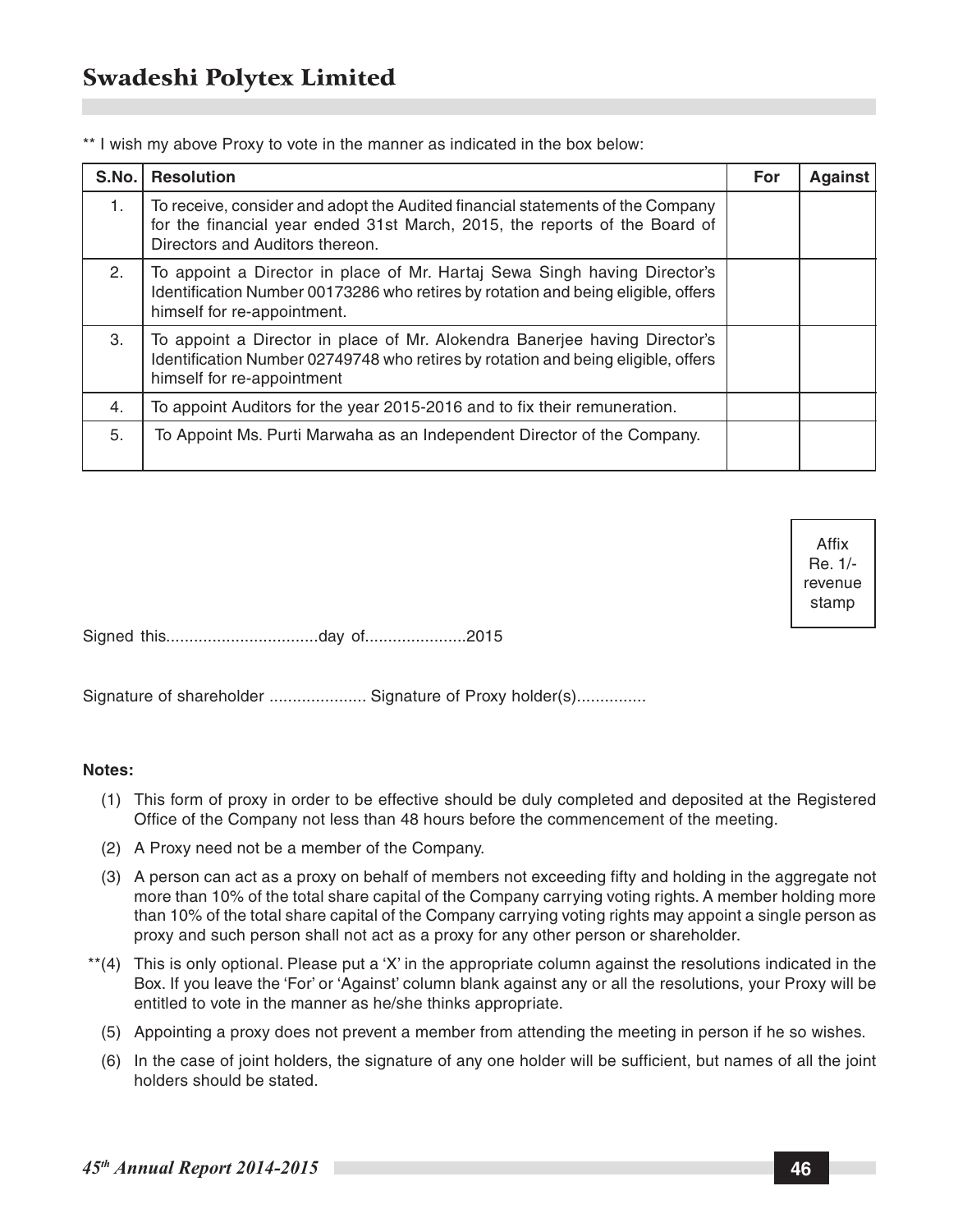**CIN: L25209UP1970PLC003320 Registered Office: New Kavi Nagar, Industrial Area, Ghaziabad - 201 002 (UP)**

#### **ADMISSION SLIP/RECORDS UPDATION FORM**

| Folio No./ DPID & Client ID     |  |
|---------------------------------|--|
| Name of First Registered Holder |  |
| Name of Joint Holder(s)         |  |
| <b>Registered Address</b>       |  |
| E-mail ID (to be registered)    |  |

Please register/updated my/our e-mail id for sending all future companies correspondance.

I HEREBY RECORD MY PRESENCE AT THE 45TH ANNUAL GENERAL MEETING OF SWADESHI POLYTEX LIMITED ON TUESDAY, 30TH JUNE, 2015 AT 12:00 NOON AT NEW KAVI NAGAR, INDUSTRIAL AREA, GHAZIABAD - 201002 (UTTAR PRADESH)

........................……………………….

Date: First Holder Signature

#### **Notes:**

- 1. Shareholders/Proxies who come to attend the meeting are requested to bring their copies of the Annual Report and Admission Slip with them.
- 2. Shareholders having queries are requested to send them 10 days in advance of the date of Annual General Meeting of the Company to enable it to collect the relevant information.
- 3. This Admission slip is valid only in case shares are held on the date of this AGM.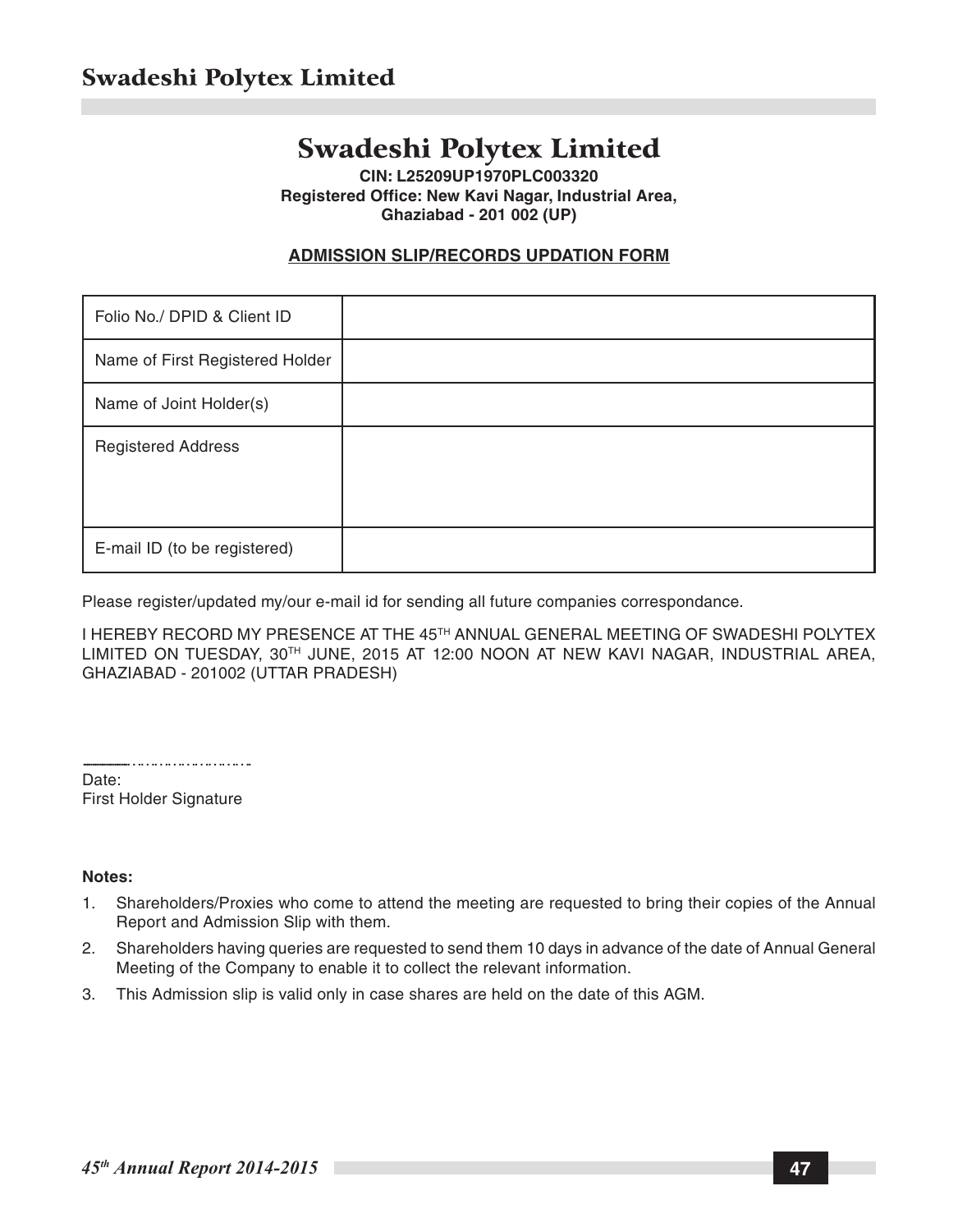**CIN: L25209UP1970PLC003320 Registered Office: New Kavi Nagar, Industrial Area, Ghaziabad - 201 002 (UP)**

**Sl. No**. ..........................

#### **BALLOT PAPER**

45TH ANNUAL GENERAL MEETING of the members of the company to be held at Registered office of the company at New Kavi Nagar, Industrial Area, Ghaziabad (UP) on Tuesday, 30th June, 2015 at 12:00 Noon

| Folio No./ DPID & Client ID                     |  |
|-------------------------------------------------|--|
| No. of Share(s) Held                            |  |
| Name of the Shareholder<br>or Name of the Proxy |  |

| S.<br>No. | <b>Brief of Resolutions</b>                                                                                                                                                                     | In favour<br>of resolution* | <b>Against</b><br>the resolution* |
|-----------|-------------------------------------------------------------------------------------------------------------------------------------------------------------------------------------------------|-----------------------------|-----------------------------------|
| 1.        | To receive, consider and adopt the Audited financial statements<br>of the Company for the financial year ended 31st March, 2015,<br>the reports of the Board of Directors and Auditors thereon. |                             |                                   |
| 2.        | To appoint a Director in place of Mr. Hartaj Sewa Singh having<br>Director's Identification Number 00173286 who retires by rotation<br>and being eligible, offers himself for re-appointment.   |                             |                                   |
| 3.        | To appoint a Director in place of Mr. Alokendra Baneriee having<br>Director's Identification Number 02749748 who retires by rotation<br>and being eligible, offers himself for re-appointment.  |                             |                                   |
| 4.        | To appoint Auditors for the year 2015-2016 and to fix their<br>remuneration.                                                                                                                    |                             |                                   |
| 5.        | To Appoint Ms. Purti Marwaha as an Independent Director of the<br>Company.                                                                                                                      |                             |                                   |

.................................................. Signature of Member(s)/proxy

\* Please tick in the appropriate column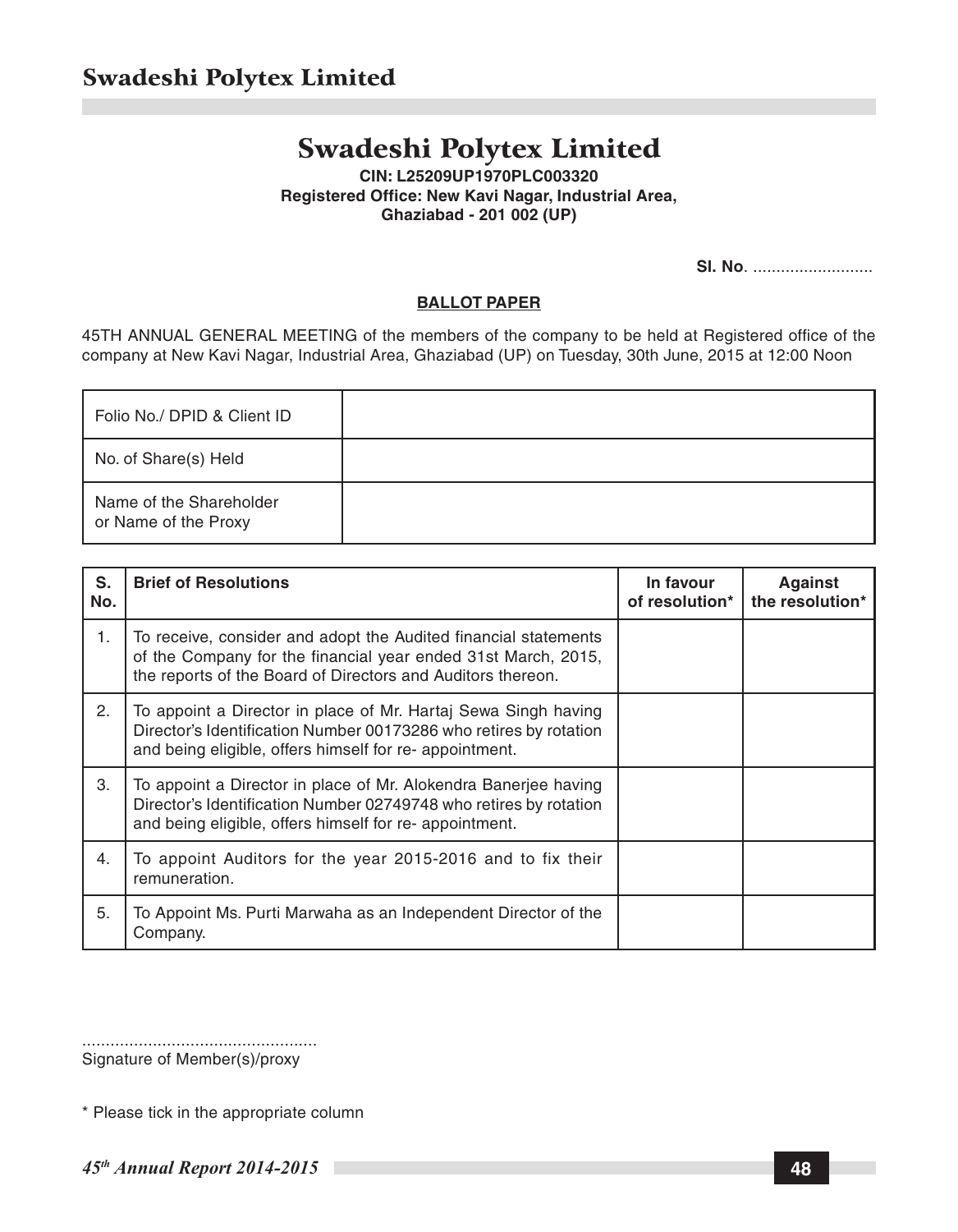**CIN L25209UP1970PLC003320 Regd. Office:** New Kavi Nagar, Industrial Area, Ghaziabad 201002 (UP) Email: info@splindia.co.in, Website: www.splindia.co.in

Sr. No.

| Name of the sole/first<br>named member | $\cdot$<br>$\overline{\phantom{a}}$ |  |
|----------------------------------------|-------------------------------------|--|
| Address                                |                                     |  |

Dear Member,

#### **SUBJECT : INSTRUCTIONS FOR E-VOTING**

Pursuant to the provisions of Section 108 of the Companies Act, 2013 read with Rule 20 of the Companies (Management and Administration) Rules, 2014 the Company is pleased to offer e-voting to the members to cast their vote electronically on all resolutions set forth in the Notice convening the 45<sup>th</sup> AGM, of the Company to be held on Tuesday, 30<sup>th</sup> June, 2015.

The Company has engaged the services of National Securities Depository Limited (NSDL) as the Authorized Agency to provide e-voting facility. The e-voting facility is available at the link https.//www.evoting.nsdl.com The Electronic voting Particulars are set out below :

| Registered folio No/<br><b>DPID/CLID</b> | Number of<br>shares held | Date of 45th AGM | <b>EVEN (E-voting</b><br><b>Event Event No.)</b> |
|------------------------------------------|--------------------------|------------------|--------------------------------------------------|
|                                          |                          | 30th June, 2015  |                                                  |
| Commencement<br>of e-voting              | End of e-voting          | User ID          | <b>Password/PIN</b>                              |
| 26 <sup>th</sup> June, 2015              | 29th June, 2015          |                  |                                                  |

Please read the instructions printed overleaf before exercising the vote electronically.

These details and instructions forms integral part of the notice of the 45th Annual General Meeting of the Company to be held on 30<sup>th</sup> June, 2015.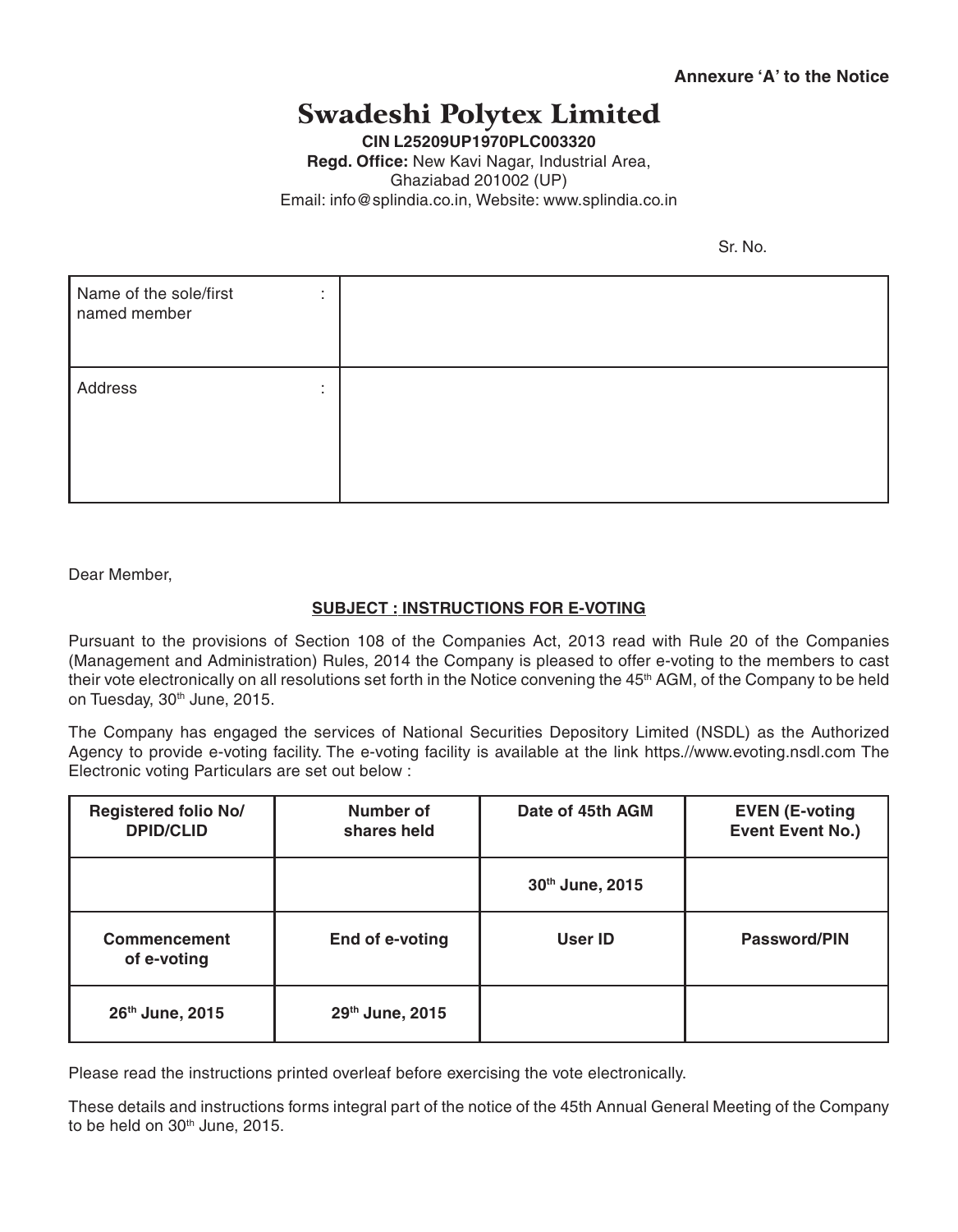#### **The instructions for e-voting are as under:**

#### **Members are requested to follow the instructions below to cast their vote through e-voting:**

- a. User ID and Password for e-voting is provided in the table above in this annexure to AGM Notice. Please note that the Password is an Initial Password.
- b. Launch the internet browser by typing the following https://www.evoting. nsdl.com
- c. Click on "Shareholder-Login:
- d. Put user ID and Password noted in step (a) above as the initial password. Click login. If you are already registered with NSDL for e-voting then you can use your existing User ID and Password for Login.
- e. If you are logging in for the first time, Password Change Menu appears. Change the Password of your choice with minimum 8 digits / characters or a combination thereof. Please note the new Password for all the future e-voting cycles offered on NSDL e-voting Platform It is strongly recommended not to share your Password with any other person and take utmost care to keep your Password confidential.
- f. Home page of "e-voting" opens. Click on "e-voting" : Active Voting Cycles.
- g. Select "EVEN (E-Voting Event No.)" for Swadeshi Polytex Limited as mentioned above, you can login any number of times on e-voting platform of NSDL till you have voted on the resolution during the voting period.
- h. Now you are ready for "e-voting" as "Cast Vote" Page opens. Cast your vote by selecting appropriate option and click "Submit" and also "Confirm" when prompted. Kindly note that vote once cast cannot be modified.
- i. Institutional shareholders (i.e. other than individuals, HUF, NRI, etc.) are required to send scanned copy (PDF/JPG format) of the relevant Board Resolution/Authority letter, etc., together with attested specimen signature of the duly authorized signatory(ies) who are authorized to vote, to the Scrutinizer through e-mail to naveen@nkrassociates.com, with a copy marked to evoting@nsdl.co.in
- j. Once the vote on a resolution is cast by the shareholder she/he shall not be allowed to change it subsequently.
- k. In case of any queries you may refer the Frequently Asked Questions (FAQs) for members and e-voting user manual for members available at the "downloads" section of https://www.evoting.nsdl.com or contact NSDL by email at evoting@nsdlco.in

#### **Other Instructions:**

- i. The e-voting period commences on Friday,  $26th$  June, 2015 (9:00 a.m. IST) and ends on Monday,  $29th$  June, 2015 (5:00 p.m. IST). During this period, Members of the Company, holding shares either in physical form or in dematerialized form, as on 25<sup>th</sup> June, 2015, may cast their vote electronically. The e-voting module shall be disabled by NSDL for voting thereafter. Once the vote on a resolution is cast by the Member, he shall not be allowed to change it subsequently.
- ii. The voting rights of Members shall be in proportion to their shares of the paid up equity share capital of the Company as on  $25<sup>th</sup>$  June,  $2015$ .
- iii. Mr. Naveen K. Rastogi, Practicing Company Secretary (CP No. 3785), proprietor of N.K. Rastogi & Associate, Company Secretaries has been appointed as the Scrutinizer to scrutinize the e-voting process (including the Ballot Form received from the Members who do not have access to the e-voting process) in a fair and transparent manner.
- iv. The Scrutinizer shall, within a period not exceeding three working days from the conclusion of the e-voting period, unblock the votes in the presence of at least two witnesses not in the employment of the Company and make a Scrutinizer's Report of the votes cast in favour or against, if any, forthwith to the Chairman of the Company.
- v. Members who do not have access to e-voting facility may send duly completed Ballot Form (enclosed with the Annual Report) so as to reach the Scrutinizer appointed by the Board of Directors of the Company, Mr. Naveen K. Rastogi, Practicing Company Secretary (CP No. 3785), Proprietor of N.K. Rastogi & Associates, Company Secretaries at 109, Chaudhary Complex, 9,V.S. Block, Shakarpur, Delhi-110092 OR at the Registered Office of the Company not later than Saturday, 27<sup>th</sup> June, 2015 (5:00 p.m. IST). Members have the option to request for physical copy of the Ballot Form by sending an e-mail to info@splindia.co.in by mentioning their Folio / DP ID and Client ID No. However, the duly completed Ballot Form should reach the Registered Office of the Company not later than Saturday, 27<sup>th</sup> June, 2015 (5:00 p.m. IST). Ballot Form received after this date will be treated as invalid. A Member can opt for only one mode of voting i.e. either through e-voting or by Ballot. If a Member casts votes by both modes, then voting done through e-voting shall prevail and Ballot shall be treated as invalid.
- vi. The results declared along with the Scrutinizer's Report shall be placed on the Company's website www.splindia.co.in and on the website of NSDL www.evoting.nsdl.com within two days of the passing of the resolutions at the 45<sup>th</sup> AGM of the Company on 30<sup>th</sup> June, 2015 and communicated to the BSE Limited, where the shares of the Company are listed.